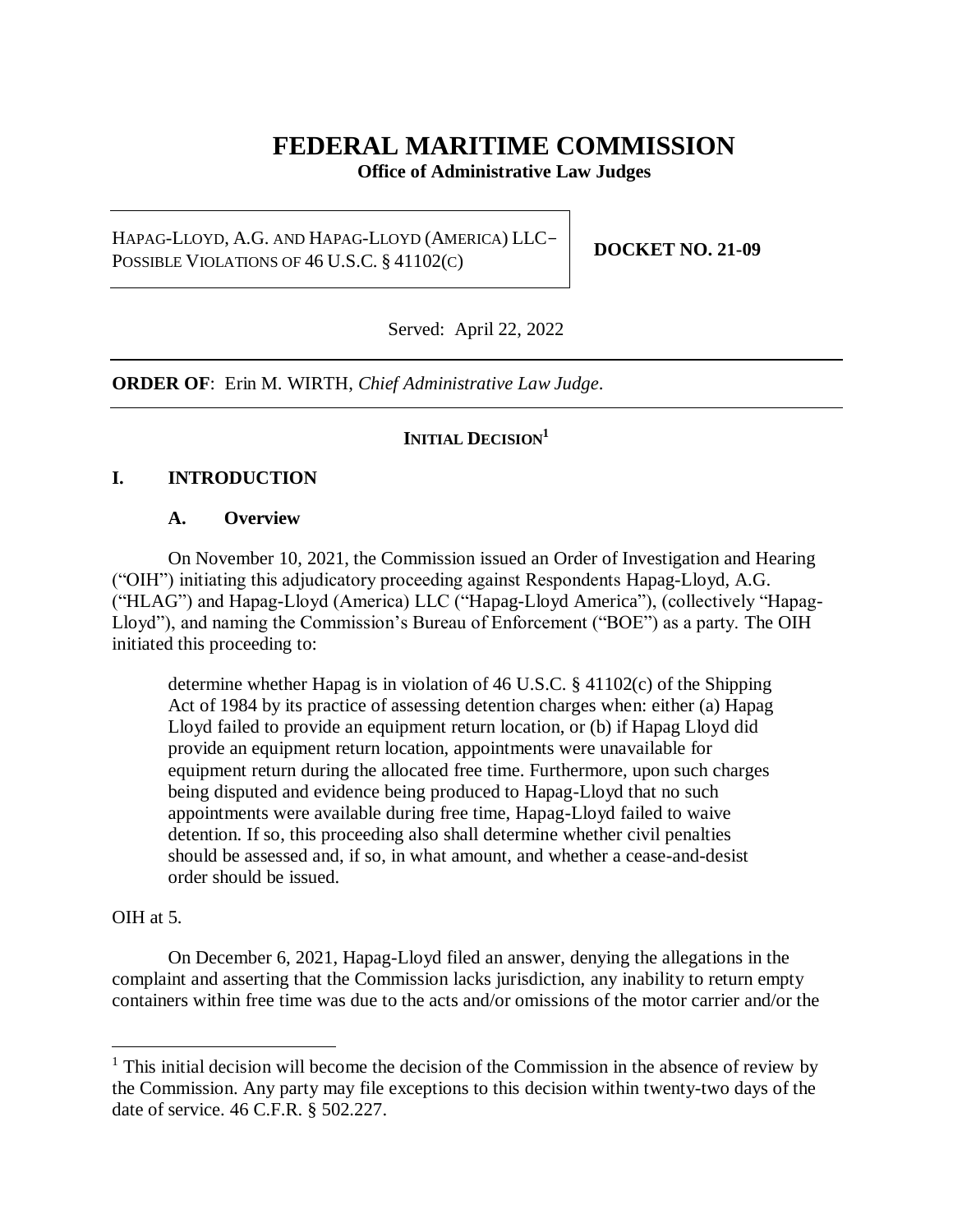cargo interest, and Hapag-Lloyd's conduct was reasonable in light of the totality of the circumstances. Answer at 3.

Goods arrive at the port of LA and Long Beach ("LALB") on ships laden with thousands of standard size containers, which are picked up by trucks with chassis, the wheels used to transport the containers over land, and delivered to customers. Once the customer unloads the container, a truck and chassis are scheduled to pick up the empty container and return it. Nonparty terminals accept a limited number and type of empty containers on a schedule which changes daily. Typically, an appointment is required to return an empty container and those appointments fill up. If a container is not returned within a specified period of free time, per diem detention fees are imposed by the ocean common carrier, also referred to as the steamship line. This case is about the detention fees imposed for eleven empty containers returned from one to eleven days after free time expired.

The Commission has a long history of addressing demurrage and detention practices. As early as 1937, the Commission adjudicated the appropriate amount of free time at ports. *Storage of Import Property*, Docket No. 221, 1 U.S.M.C. 676 (FMC Nov. 16, 1937). The issues regarding port congestion and detention and demurrage charges have continued as ship size and shipping cargo volumes have increased. As explained in more detail below, the Commission held four regional port forums in 2014, issued a 2015 report, received a 2016 petition and held hearings, conducted a fact finding investigation leading to a report in 2018, and issued a notice of proposed rulemaking in 2019, which culminated in a final *Interpretive Rule on Demurrage and Detention under the Shipping Act* ("demurrage and detention rule"). 85 FR 29638 (May 18, 2020). This proceeding is the Commission's first enforcement proceeding alleging a violation of the demurrage and detention rule.

Golden State Logistics ("GSL"), a drayage company, provided transportation for the eleven containers at issue. This decision addresses the question of whether it is appropriate to impose detention when empty containers cannot be returned because there are insufficient appointments available, described by BOE as scarcity or finite opportunity. As a simplified example of the argument, if there are 100 appointments and 125 containers that need to be returned, even though 100 containers were returned, no amount of detention fees could incentivize the return of the remaining 25 containers.

As discussed more fully below, BOE, which has the burden of proof, does not establish by a preponderance of the evidence that *all* of the detention charges for these eleven containers were unreasonable. However, BOE does establish that on some of the days for which detention was charged, there were not sufficient appointments to return the containers, and Hapag-Lloyd, A.G.'s policy and practices regarding detention charges were unreasonable. Therefore, the evidence supports a finding that Hapag-Lloyd, A.G. violated section 41102(c) by imposing and refusing to waive detention charges where there were insufficient appointments to return these empty containers. Accordingly, civil penalties and a cease and desist order are imposed.

#### **B. Procedural History**

The Commission ordered an expedited proceeding, with discovery completed within 90 days of service of Respondents' answer, and the initial decision issued within 75 days after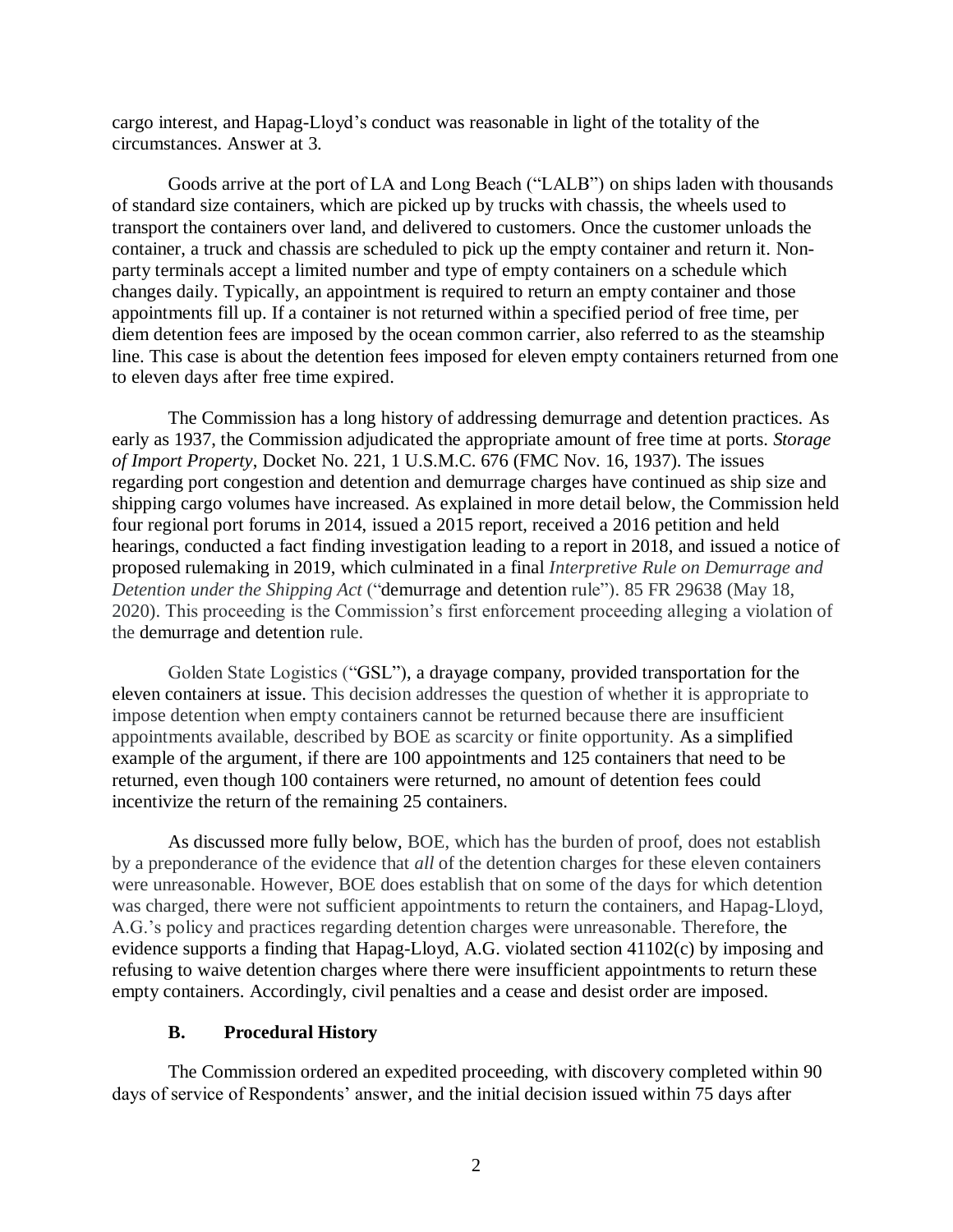completion of discovery. OIH at 7-8. Discovery was completed on March 4, 2022, and briefing concluded on March 25, 2022. Accordingly, the initial decision is due by May 18, 2022. The Commission also waived the requirements of a pre-enforcement process under 46 C.F.R. § 502.63(d) for the expeditious conduct of business and to "help alleviate the unprecedented stress being placed on the supply chain, including the significant role that unreasonable detention plays in congestion and freight fluidity." OIH at 5.

On December 16, 2021, the parties filed a joint status report with proposed schedule. On December 20, 2021, an order was issued rejecting the parties' proposed schedule and requiring a second joint status report. Pursuant to the presiding officer's right to waive rules "if the expeditious conduct of business so requires," 46 CFR § 502.10, all deadlines were shortened to half the time allowed by the Commission's Rules, rounded up. Order Rejecting Proposed Schedule at 2. On January 6, 2022, a scheduling order was issued.

Orange Avenue Express, Inc. ("OAE") filed a motion to intervene in this proceeding after filing a complaint in Docket No. 21-10 alleging that Hapag-Lloyd violated the Shipping Act regarding the return of empty reefer (refrigerated) containers. Motion to Intervene at 2. On December 30, 2022, OAE's motion to intervene was denied due to the factual and legal differences between the cases.

On March 11, 2022, BOE filed its brief with proposed findings of fact ("BOE Brief") and an appendix with exhibits. On March 16, 2022, BOE filed a corrected appendix and public versions of the brief and appendix (version 2). On March 21, 2022, Hapag-Lloyd filed their opposition brief, labeled as a reply, with proposed findings of fact and responses to BOE's proposed findings of fact ("HL Opposition") and an appendix with exhibits. On March 25, 2022, BOE filed its reply brief ("BOE Reply").

On March 25, 2022, Hapag-Lloyd filed a motion for leave to file a supplement to the record ("Motion to Supplement") with the supplement, an affidavit, and two exhibits. On March 31, 2022, the parties filed a timely joint motion for confidential treatment of certain materials ("Motion for Confidential Treatment"). On April 15, 2022, BOE filed a revised public appendix (version 3) correcting the bates page numbers so that citations are accurate.

#### **C. Arguments of the Parties**

BOE argues that Hapag-Lloyd, A.G. is a common carrier, liable for the actions of its agent Hapag-Lloyd America and that the Hapag-Lloyd entities failed to establish, observe, and enforce just and reasonable regulations and practices. BOE Brief at 17-24. BOE requests civil penalties and a cease and desist order. BOE Brief at 24-30. In its reply, BOE responds to Hapag-Lloyd's arguments, although it did not file specific responses to Hapag-Lloyd's proposed findings of fact.

Hapag-Lloyd assert that the proceeding should be discontinued on legal grounds, BOE has the burden of proof, Hapag-Lloyd have not violated the Shipping Act, and BOE's penalty calculation is not supported by the facts or law. HL Opposition at 2-4, 25-48.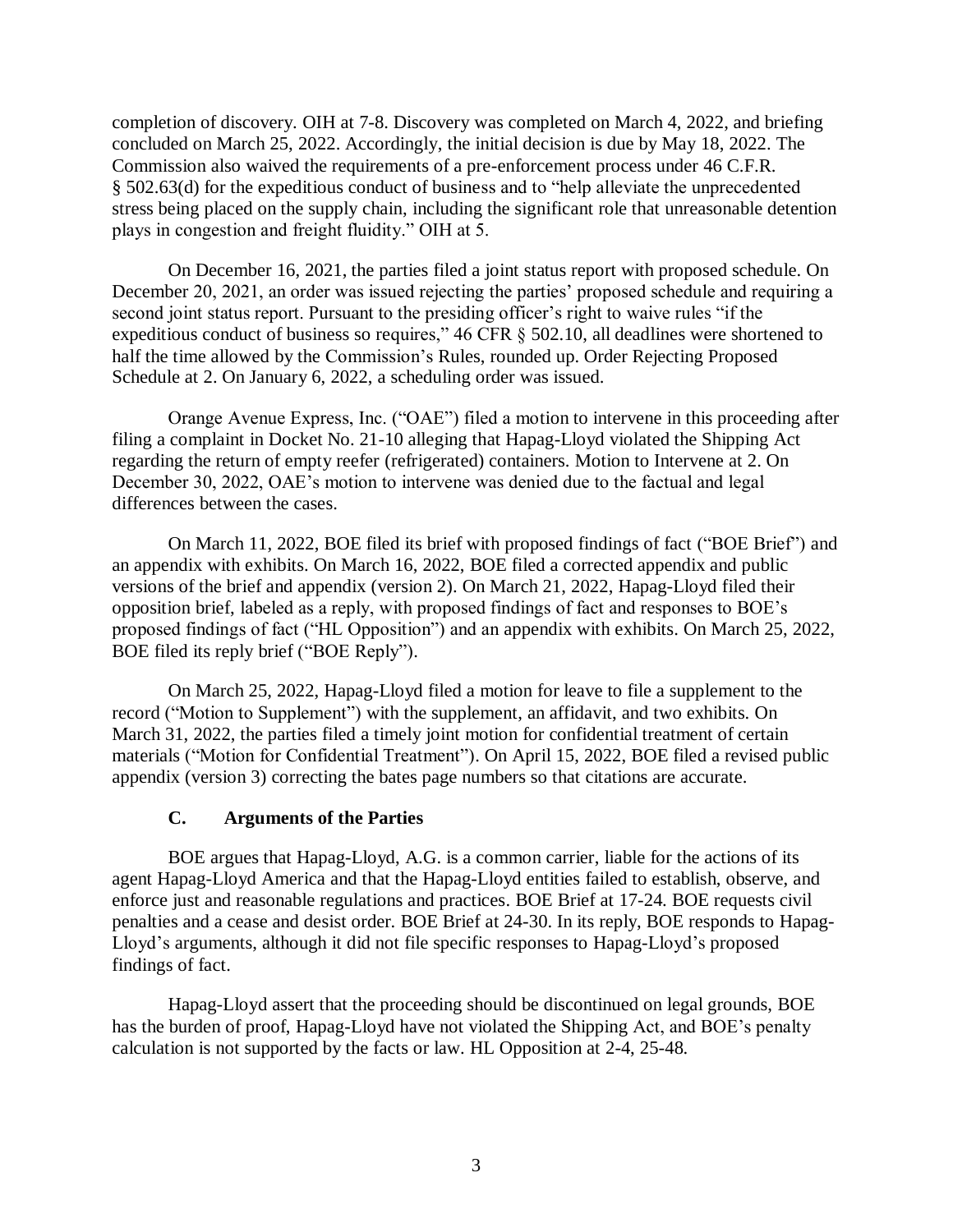### **D. Evidence**

 $\overline{a}$ 

### **1. Standard**

Under the Administrative Procedure Act, an administrative law judge may not issue an order "except on consideration of the whole record or those parts thereof cited by a party and supported by and in accordance with the reliable, probative, and substantial evidence." 5 U.S.C. § 556(d); *see also Steadman v. SEC*, 450 U.S. 91, 102 (1981). This initial decision is based on the pleadings, exhibits, briefs, proposed findings of fact and conclusions of law, and replies thereto filed by the parties.

This initial decision addresses only material issues of fact and law. Proposed findings of fact not included in this decision were rejected, either because they were not supported by the evidence or because they were not dispositive or material to the determination of the allegations in the complaint or the defenses thereto. Administrative adjudicators are "not required to make subordinate findings on every collateral contention advanced, but only upon those issues of fact, law, or discretion which are 'material.'" *Minneapolis & St. Louis R.R. Co. v. United States*, 361 U.S. 173, 193-94 (1959). To the extent individual findings of fact may be deemed conclusions of law, they shall also be considered conclusions of law. Similarly, to the extent individual conclusions of law may be deemed findings of fact, they shall also be considered findings of fact.

# **2. Evidentiary Issues**

The parties submitted a document labeled as joint stipulations of fact ("JSF"), signed by both parties. In it, Hapag-Lloyd, A.G. stipulated to certain facts, while BOE stipulated to another fact. No objections were raised regarding the facts in the stipulation. The stipulated facts are admitted into the record as facts to which both parties jointly agree.

Hapag-Lloyd objects to the admission of two verified statements and a demonstration by the Commission's LALB area representative Gabriel Padilla on the basis that they are hearsay. HL Opposition at 10, Reply to BOE PFF 26. BOE replies that hearsay is admissible, the testimony is not hearsay, and the statements are trustworthy and probative. BOE Reply at 8-9. Mr. Padilla describes his understanding of terminal operations and provides context and background. BOE 101.<sup>2</sup> This testimony will be admitted, although it has limited relevance and significant portions are hearsay. The evidence discusses Mr. Padilla's understanding of operations at the YTI and TTI terminals and the Blue Cargo website, but does not address these eleven containers specifically. Moreover, some of the statements are unclear. For example, Mr. Padilla states that at YTI, "there are unused appointments daily for import/export appointments" but it is not clear whether or not this includes appointments to return empty containers. BOE 103. Ms. Cruz's testimony, which is based on GSL's experiences with these specific containers, is more reliable regarding the availability of appointments and the appointment making process they used and therefore is given greater weight.

 $2$  Citations to the appendices are listed by bates numbers, such as BOE 101 or HL 37. More detailed citations are provided in the findings of fact.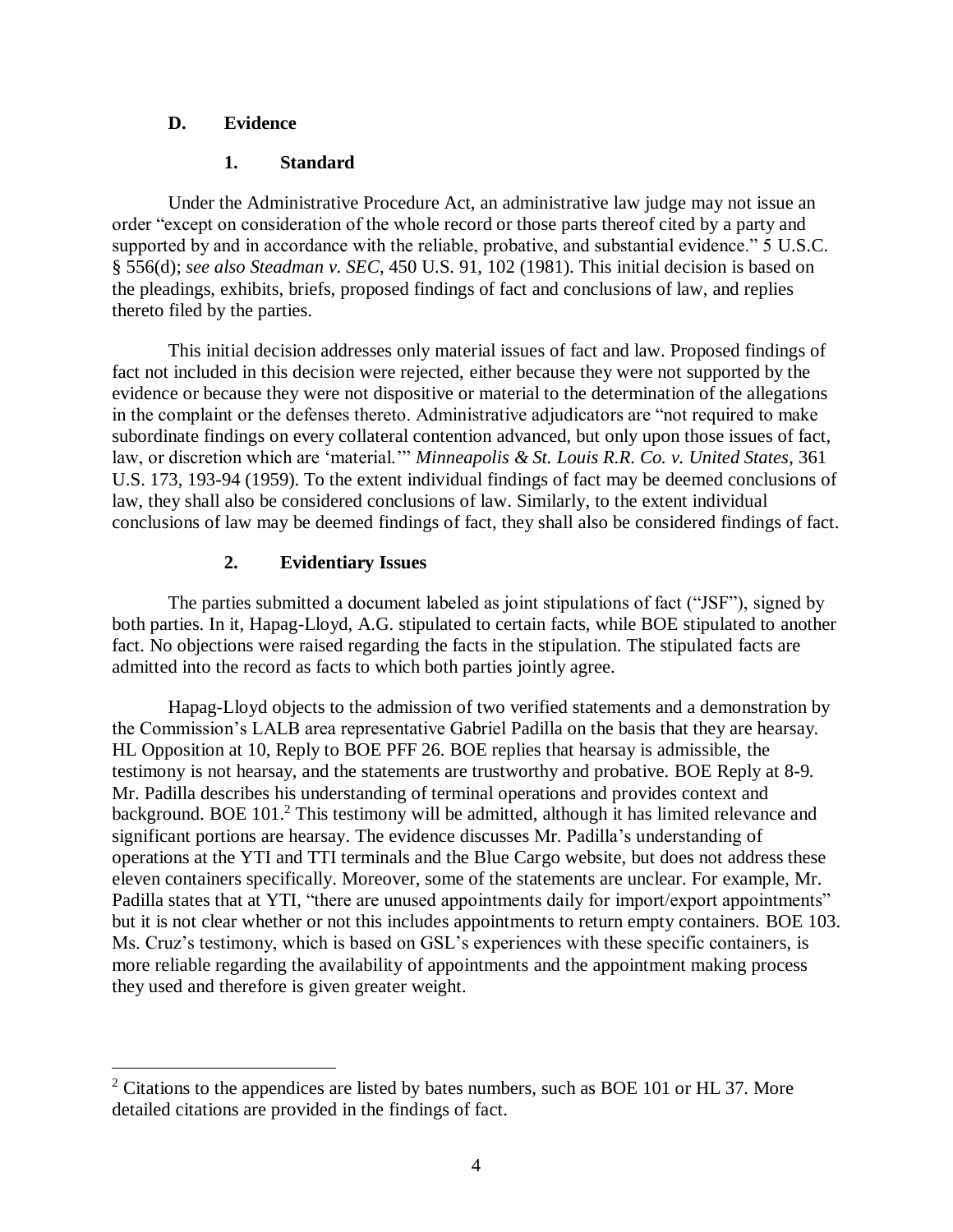BOE objects to an affidavit by Hapag-Lloyd manager Sandeep Govil, dated March 21, 2022, asserting that it was not previously produced and he was not disclosed. BOE Reply at 6-7. Hapag-Lloyd states that Mr. Govil is a manager with greater insight into corporate policies than Hapag-Lloyd employee Ms. Saavedra. HL Opposition at 33. The Govil affidavit could be excluded for failure to produce the document or disclose the witness. However, BOE had an opportunity to respond to the evidence and given the expedited nature of this proceeding, it will be admitted. In future proceedings, however, such undisclosed evidence may be excluded. In addition, greater weight is given to the contemporaneous emails between the parties and to the testimony of Ms. Saavedra, who was deposed in this proceeding and who emailed GSL about the detention charges for these specific containers.

On March 25, 2022, Hapag-Lloyd filed a motion for leave to supplement the record, arguing that it just uncovered relevant factual information and justice requires its consideration. Motion to Supplement at 1. Hapag-Lloyd state that they provided the exhibits to BOE on March 24, 2022, in time for BOE to review prior to filing their reply brief. Motion to Supplement at 1; BOE Reply at 18-19. BOE argued in its reply brief that the new evidence did not alter its analysis of the case nor the reasonableness of Hapag-Lloyd's practices. BOE Reply at 18-19. The new evidence is relevant, newly discovered, and not contested. Accordingly, it is admitted into the record.

Although BOE did not provide specific responses to Hapag-Lloyd's proposed findings of fact, proposed findings must be supported by the evidence. The failure to respond was not treated as an admission. In addition, parties are reminded that an appendix of exhibits should always have a table of contents, all exhibits should have legible bates numbers on every page, public versions must have page numbers matching the confidential versions, and briefs should have accurate citations to the bates numbers on exhibits.

Specific findings of fact are in section two, prior to the analysis and conclusions of law in section three, and the order in section four.

#### **II. FINDINGS OF FACT**

#### **A. Hapag-Lloyd**

- 1. Hapag-Lloyd, A.G. is a vessel-operating common carrier ("VOCC") headquartered in Hamburg, Germany at Postfach, 102626, Ballindamm 25, 2000 Hamburg 1, Germany. Joint Stipulations of Fact ("JSF") at 1, No. 1.
- 2. Hapag-Lloyd Container Line GmbH converted into a stock company known as Hapag-Lloyd, A.G. on or about July 21, 2006. JSF at 1, No. 3.
- 3. Hapag-Lloyd, A.G. is a member of THE Alliance. JSF at 1, No. 4.
- 4. Hapag-Lloyd (America) LLC is a wholly-owned subsidiary of Hapag-Lloyd, A.G. and acts as Hapag-Lloyd, A.G.'s agent in the United States, with its offices at 5515 Spalding Drive, Peachtree Corners, GA 30092. JSF at 1, No. 2; Response of Hapag-Lloyd to BOE's Third Interrogatories and Request for Production of Documents ("HL Resp. to 3rd BOE Interrog."), Ex. F, BOE 118, No. 2.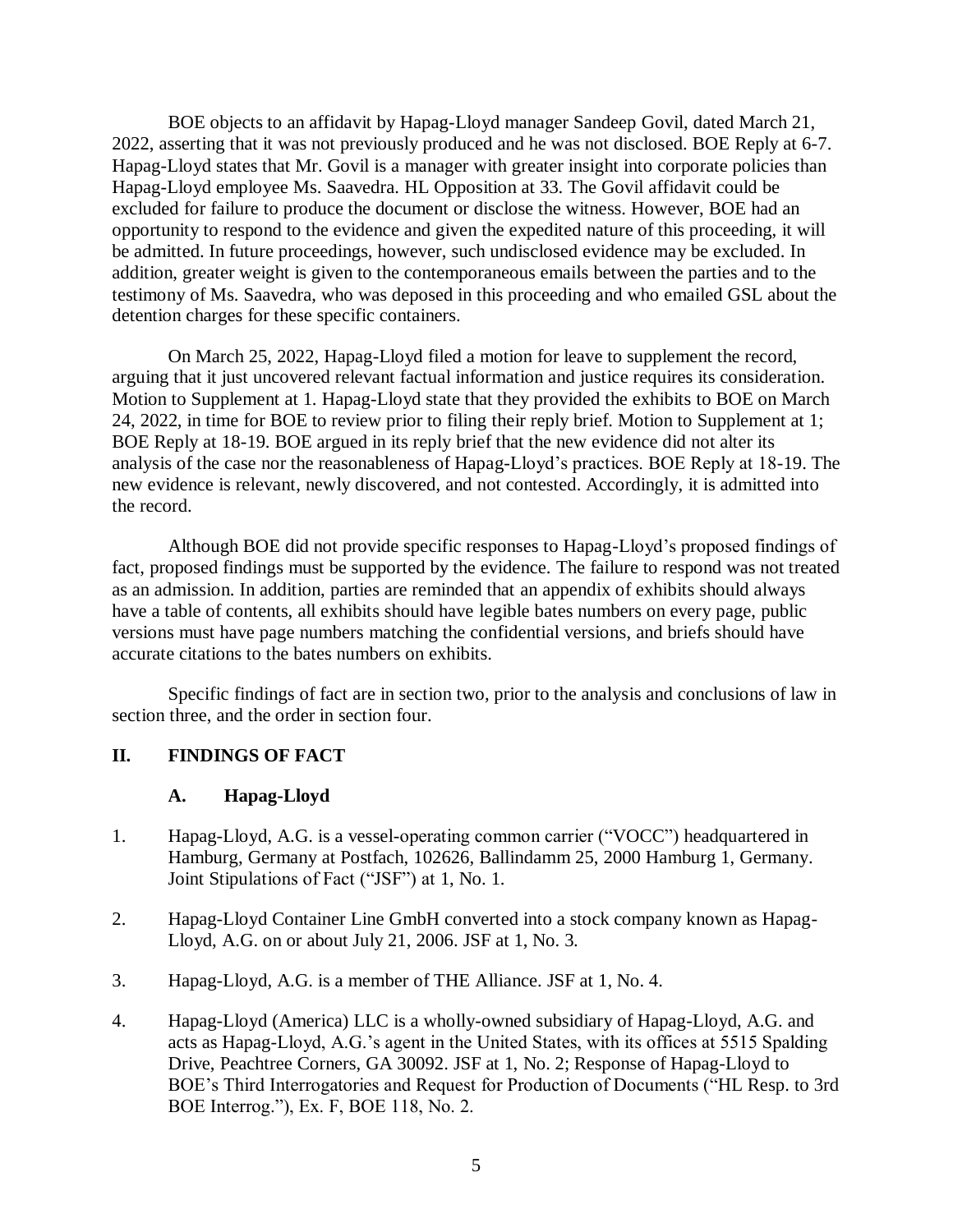- 5. Hapag-Lloyd America is not an ocean common carrier, marine terminal operator, or ocean transportation intermediary. JSF at 3, No. 1.
- 6. Hapag-Lloyd, A.G. is a common carrier as defined by 46 U.S.C. § 40102(7). JSF at 2, No. 5, line 1.
- 7. Hapag-Lloyd, A.G. provides transportation for property between the United States, including the ports of LALB and foreign countries. JSF at 2, No. 6; Response of Hapag-Lloyd to BOE's First Requests for Admission ("HL Resp. BOE First RFA"), Nos. 1, 2, 9, BOE Ex. E at BOE 111, 113.
- 8. Hapag-Lloyd, A.G. receives, handles, stores, and delivers property at West Basin Container Terminal ("WBCT"); TraPac Terminal, LLC ("TraPac"); Yusen Terminals, LLC ("YTI"); SSA Terminal at Pier A ("Pier A"); International Transportation Service, Inc. ("ITS"); and Total Terminals, Inc. ("TTI"). HL Opposition at 6, HL Reply to BOE's Proposed Finding of Fact ("Reply to BOE PFF"), No. 9.
- 9. Hapag-Lloyd, A.G. discharges cargo and/or collects empty containers at marine terminals including WBCT, TraPac, YTI, Pier A, ITS, and TTI. JSF at 2, No. 7; HL Opposition at 6, Reply to BOE PFF 10.
- 10. Hapag-Lloyd, A.G. also receives, handles, stores, and/or collects empty containers at APM Terminals ("APMT"). BOE Ex. M at BOE 290, 304; HL Opposition at 21, HL Proposed Finding of Fact ("RPFF") RPFF 26.
- 11. Hapag-Lloyd America has internal reports based on equipment events that enable it to estimate the number of each type of container dwelling at a terminal. Hapag-Lloyd has industry standard electronic data interface connections with its marine terminals, which are used to report container movement information (e.g., gate-in, gate-out, vessel load, vessel discharge) as well as information about containers to be loaded or discharged. HL Resp. to 3rd BOE Interrog., BOE Ex. F, BOE 119, Nos. 4-6.
- 12. Hapag-Lloyd America receives a daily report from the terminals identifying the number and type of Hapag-Lloyd containers on the terminal. This report is typically transmitted via email but can be supplemented via telephone conversations. HL Resp. to 3rd BOE Interrog., BOE Ex. F, BOE 119, Nos. 4-6.
- 13. Hapag-Lloyd, A.G. allows free time on shipments. HL Resp. BOE First RFA, No. 4, BOE Ex. E, BOE 112.
- 14. Under Hapag-Lloyd, A.G.'s tariff rules, detention charges are imposed on shipments transported by Hapag-Lloyd when free time is exceeded, which rules may be modified by individual service contracts. Hapag-Lloyd Resp. BOE First RFA, No. 5, Ex. E, BOE112.
- 15. Hapag-Lloyd, A.G. provided ocean transportation for the eleven containers at issue. JSF at 2, No. 8.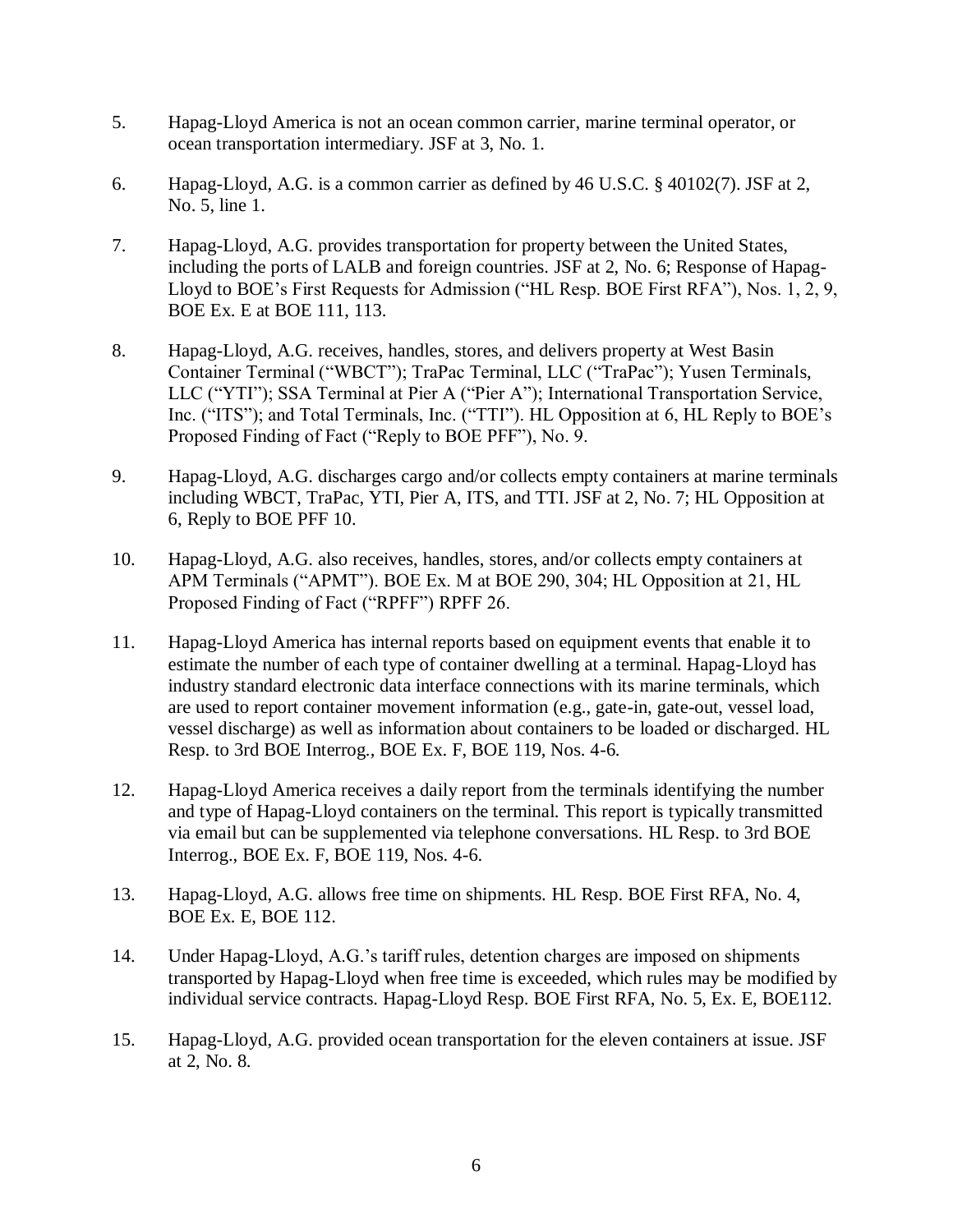- 16. Hapag-Lloyd America, on behalf of Hapag-Lloyd A.G., issued invoices to Golden State Logistics ("GSL") for detention charges on all eleven containers. JSF at 2-3 at No. 9; Hapag-Lloyd Ex. B, Ex. 2 at HL 37; BOE Ex. M at BOE 283-365.
- 17. At most, detention of \$10,135 was charged for these eleven containers. BOE Ex. M at BOE 283-365; *see also* Answer at 3 (Admitting "that invoices for detention charges ranging from \$160.00 to \$1,845 were issued for the containers" at issue here.).

### **B. Golden State Logistics**

- 18. GSL, a company whose business is in the drayage of international ocean containers, provided transportation for the eleven containers for which Hapag-Lloyd America charged detention. Transcript of Deposition of Kimberly Lissette Cruz ("Cruz Dep."), BOE Ex. B at BOE 37, page 13, line 21 – BOE 38, page 14, line 3; BOE 46, page 22, lines 13-20.
- 19. Kimberly Lissette Cruz is an employee of GSL who mainly works in equipment control and manages per diem issues, as well as empty containers going in and out of the port. Cruz Dep., BOE Ex. B at BOE 32, page 8, lines 4-14.
- 20. GSL understands per diem charges to be charges that the ocean carrier assesses when the equipment is not returned within the allotted free time. Cruz Dep., BOE Ex. B at BOE 47, page 23, lines 11-17.
- 21. GSL uses the term "per diem" interchangeably with the term "detention." Cruz Dep., BOE Ex. B at BOE 81, pages 57, lines 3-10.
- 22. GSL works exclusively in the LALB area, has about 75 drivers, and handles approximately 500 containers a week. Cruz Dep., BOE Ex. B at BOE 37, page 13, line 14-BOE 38, page 14, line 19; Cruz Dep., BOE Ex. B at BOE 40, page 16, lines 13-19.
- 23. Ms. Cruz mainly works in equipment control managing empties but the five dispatch employees also make appointments. Cruz Dep., BOE Ex. B at BOE 41, page 17, lines 4- 12; Cruz Dep., BOE Ex. B at BOE 53, page 29, line 18-BOE 54, page 30, line 2.
- 24. When GSL receives notice from a customer that a container is empty and ready to return, dispatch employees look for an appointment and try to match up loads out of the terminal with empties going in. Cruz Dep., BOE Ex. B at BOE 51, page 27, lines 1-12.
- 25. GSL tries to jump on appointments as soon as they are released but sometimes they don't have a driver to get the empty. Cruz Dep., BOE Ex. B at BOE 56, page 32, line 17-BOE 57, page 33, line 7.
- 26. GSL does not take a screen shot each time it looks for appointments. Cruz Dep., BOE Ex. B at BOE 72, page 48, lines 9-12; Cruz Dep., BOE Ex. B at BOE 79, page 55, lines 5-8.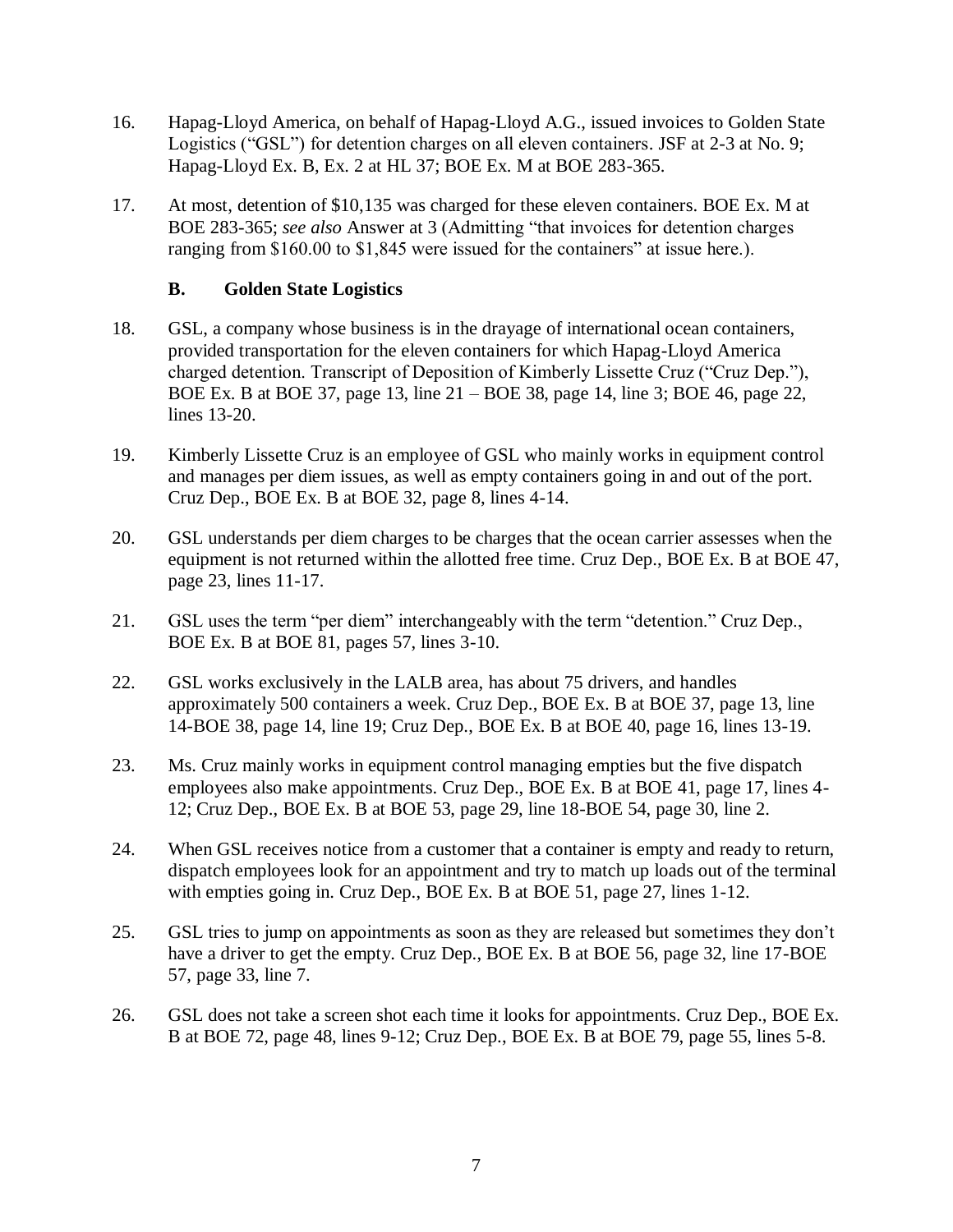- 27. Ms. Cruz usually takes screen shots in the morning, when she and dispatch have been unable to make appointments. Cruz Dep., BOE Ex. B at BOE 72, page 48, line 9-BOE 74, page 50, line 3.
- 28. GSL knows where to take the empty container and which terminal the container is supposed to go to, because the steamship lines send GSL an empty broadcast, also referred to as the empty container matrix, by 4:00 pm the day before the container is scheduled to be returned, and that empty broadcast matrix is an instruction from the steamship lines advising GSL where to return the steamship lines' containers. Cruz Dep., BOE Ex. B at BOE 48, page 24, line 12 - BOE 49, page 25, line 11; BOE Ex. M at BOE 283-365.
- 29. GSL then tries to create an appointment to return the container based on the empty broadcast matrix from the steamship line. Appointments can be made in two ways – GSL may receive an empty broadcast and then create an appointment when it receives confirmation of an empty container, or GSL may receive confirmation of an empty container before receiving an empty broadcast matrix and upon receiving an empty broadcast it would then create an appointment based on the return locations indicated in the empty broadcast matrix. Cruz Dep., BOE Ex. B at BOE 51, page 27, line 14 – BOE 52, page 28, line 7.
- 30. Appointments must be made through each individual terminal's website. HL Opposition at 9, Reply to BOE PFF 22; Padilla Demo, Ex. G, page 5, BOE 127.
- 31. An appointment cannot be created to return containers without entering specific information, such as the container type, number, size, what steamship line the container belongs to, and the chassis the container is sitting on. Cruz Dep., BOE Ex. B at BOE 82, page 58, line 12 – BOE 83, page 59, line 9.
- 32. After finding an available appointment, a person only has a limited time to enter the container information before the appointment window closes and sometimes they are not able to gather all information required to create an appointment before the appointment window closes. The information regarding available appointments changes minute to minute. Cruz Dep., BOE Ex. B at BOE 86, page 62, lines 4-15.
- 33. Appointments are listed by shifts, typically three shifts but sometimes two shifts, depending on the terminal. Cruz Dep., BOE Ex. B at BOE 83, page 59, lines 11-19.
- 34. The first shift for empty appointments starts at 8:00 am and ends at 4:00-5:00 pm, depending on the terminal; the second shift starts from 6:00-7:00 pm and ends at approximately 1:00-2:00 am, the following day. Cruz Dep., BOE Ex. B at BOE 84, page 60, lines 8-14.
- 35. GSL preplans its appointments the day before and tries to make appointments throughout the day. Cruz Dep., BOE Ex. B at BOE 52, page 28, lines 11-19.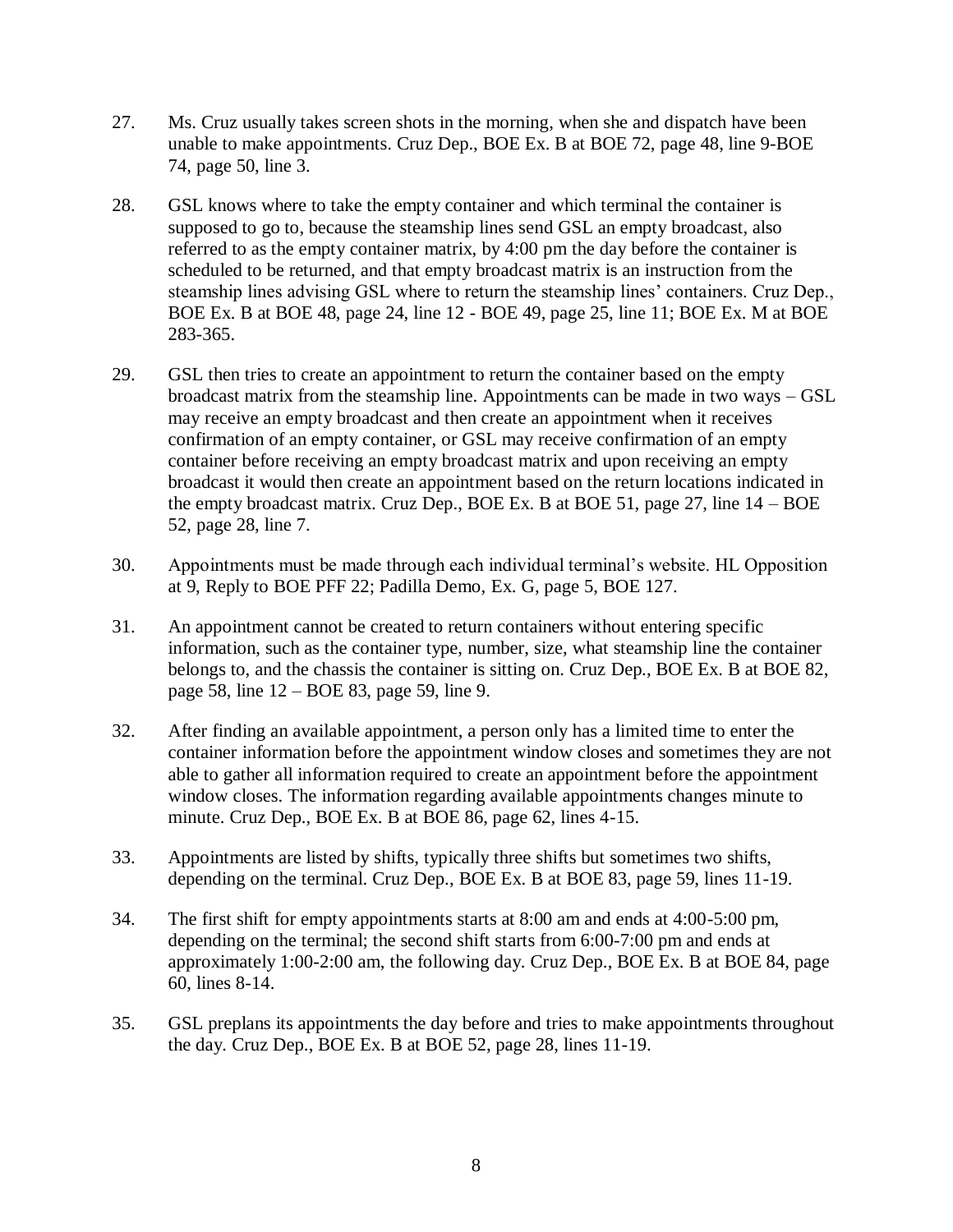- 36. GSL has found it more difficult to make appointments since the start of the COVID-19 pandemic, roughly since March 2020. Cruz Dep., BOE Ex. B at BOE 52, page 28, line 21-BOE 53, page 29, line 9.
- 37. In order to return a container to a terminal not indicated in a steamship line's return instructions, GSL would have to obtain authorization from the steamship line, typically by reaching out to them for permission. Cruz Dep., BOE Ex. B at BOE 60, page 36, lines 1-8.
- 38. In the event that there are no appointments at the terminals where steamship lines instruct, GSL reaches out to the steamship lines daily, asking them for alternate locations, or exemptions to allow return of the containers on time. Cruz Dep., BOE Ex. B at BOE 60, page 36, lines 14-21 – BOE 61, page 37, line 1.
- 39. Sometimes GSL has, without authorization from Hapag-Lloyd, returned a container at a terminal not designated by Hapag-Lloyd in order to free up space in GSL's yard due to congestion and to allow the use of chassis needed to pick up loaded containers out of the port. To do so, GSL sometimes calls in favors to the terminals, which sometimes grants them permission to do so. GSL is sometimes charged a fee by the steamship lines for delivering a container to a destination not designated by the steamship line. Cruz Dep., BOE Ex. B at BOE 61, page 37, line 15 – BOE 63, page 39, line 4; BOE 85, page 61, lines 5-15.
- 40. GSL uses Blue Cargo, a third-party website, to create data information regarding appointment availability at terminals. Cruz Dep., BOE Ex. B at BOE 64, page 40, lines 12-14.
- 41. GSL had difficulty obtaining appointments to return each of the eleven containers at issue and presented appointment charts, created using Blue Cargo, to demonstrate its difficulty obtaining appointments from the terminal to return the containers. HL Resp. BOE First RFA, No. 3, BOE Ex. E at BOE 113; HL Opposition at 10, Reply to BOE PFF 27; BOE Ex. M at BOE 286-365.

# **C. These Eleven Containers**

- 42. GSL followed its regular procedures with regard to the eleven containers at issue and there was nothing different or unusual about returning the empties other than the difficulties in obtaining an appointment. Cruz Dep., BOE Ex. B at BOE 47, page 23, lines  $3-10.$
- 43. There are a series of emails from GSL employee Kim Cruz to the Hapag-Lloyd equipment team about these eleven containers. They generally state: "Please see below empty restrictions and back up. Kindly assist with alternate return locations and/or empty exemptions. Thank you for your help." BOE Ex. M at BOE 286-365.
- 44. Each of these emails has the Hapag-Lloyd empty return broadcast matrix on the bottom and GSL's email with a chart of containers of concern and appointment availability screen shots which list the next available appointment for Hapag-Lloyd containers, of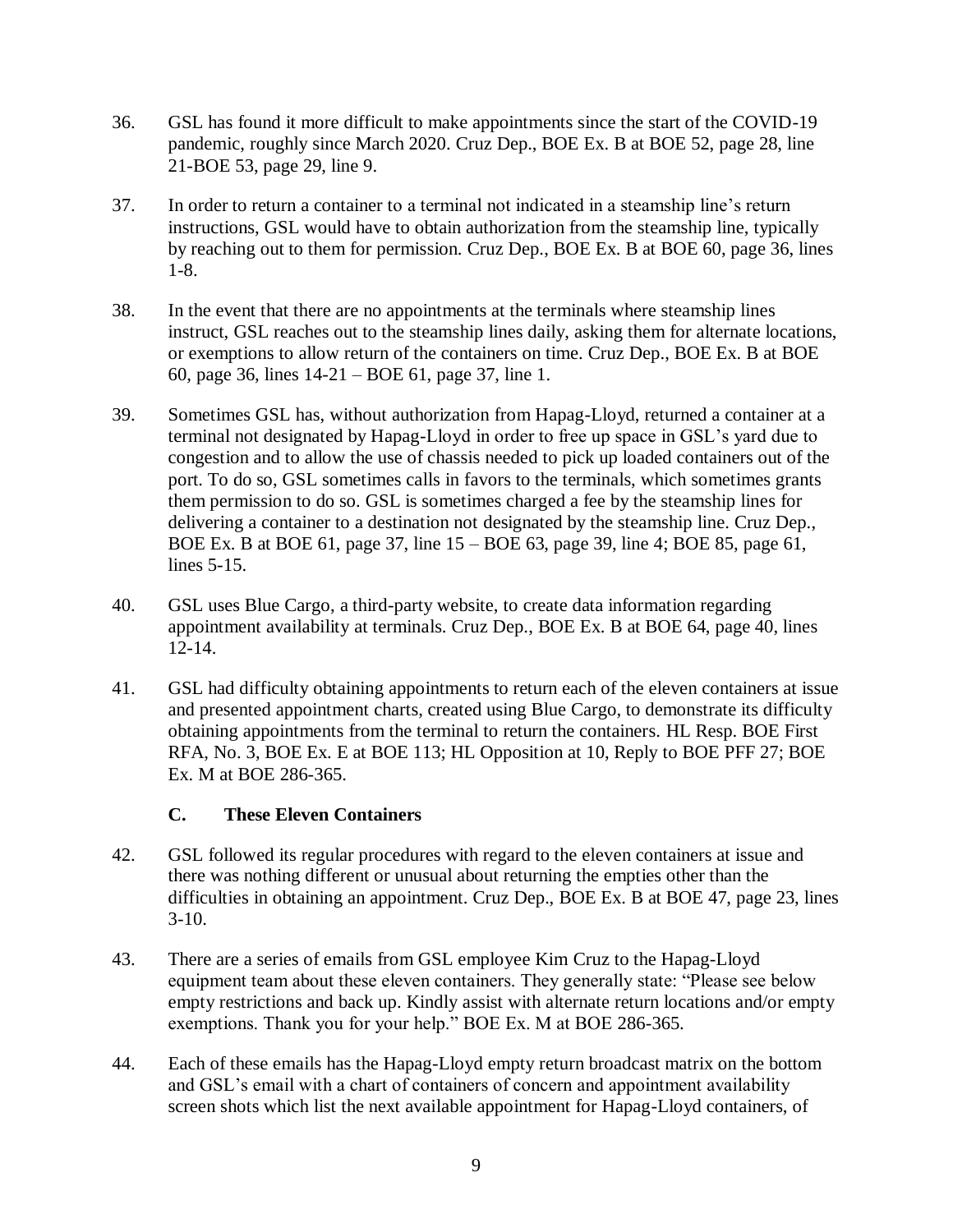specific sizes, on a specific date and time. The emails are frequently sent to Hapag-Lloyd after the screen shot times but the screen shot times are the best evidence of when GSL checked and found no appointments, so they are listed below. BOE Ex. M at BOE 286- 365.

45. This chart summarizes the shipments, explained in more detail below, including number, container number, invoice number (all start with 2119), type, gate out date (all dates in 2021), end free time date, return date, dates when appointments were unavailable, and return terminal. For the final columns, U is number of days unavailable on/after return date, W is number of days waived, and V is the number of days of violations. For appointment unavailable column: **bold** are on/after return date, **[brackets]** are the return date, and strikethrough were waived.

| N <sub>O</sub> | Container<br><b>Number</b> | Invoice<br>2119 | <i>Type</i> | Gate<br>Out<br>2021 | End<br>Free<br>Time | Ret<br>Date | Appt. Unavailable                                                                                                             | Ret                    | U              | W              | V              |
|----------------|----------------------------|-----------------|-------------|---------------------|---------------------|-------------|-------------------------------------------------------------------------------------------------------------------------------|------------------------|----------------|----------------|----------------|
| $\mathbf{1}$   | GESU3644906                | 642180          | 20          | 5/5                 | 5/19                | $5/20$      | $5/11$ , $5/12$ , $5/17$ , $5/19$                                                                                             | <b>YTI</b>             | $\mathbf{1}$   | $\Omega$       | 1              |
| $\overline{2}$ | TEMU1467361                | 704796          | 20          | 5/20                | 6/4                 | 6/10        | $5/24$ , $5/26$ , $5/27$ , $5/28$ ,<br>$\frac{5}{25}$ , $\frac{5}{31}$ , $\frac{6}{3}$ , $\frac{6}{4}$<br>6/7, 6/8, 6/9, 6/10 | <b>YTI</b>             | $\overline{4}$ | $\overline{2}$ | $\overline{2}$ |
| 3              | FFAU2104882                | 711233          | 40HC        | 5/24                | 6/8                 | 6/11        | $5/26$ , $5/27$ , $5/28$ , $5/31$ ,<br>[6/11]                                                                                 | <b>ITS</b>             | $\theta$       | $\theta$       | $\Omega$       |
| $\overline{4}$ | FFAU2094681                | 721993          | 40HC        | 5/24                | 6/8                 | 6/14        | $5/26$ , $5/27$ , $5/28$ , $5/31$ ,<br>6/11, [6/14]                                                                           | <b>WB</b><br><b>CT</b> | $\mathbf{1}$   | $\Omega$       | 1              |
| 5              | SEGU5670431                | 731378          | 40HC        | 5/24                | 6/8                 | 6/17        | $5/26$ , $5/27$ , $5/28$ , $5/31$ ,<br>6/11, 6/14, 6/15, 6/16                                                                 | <b>WB</b><br><b>CT</b> | $\overline{4}$ | $\Omega$       | $\overline{4}$ |
| 6              | HLBU1593348                | 739508          | 45          | 6/10                | 6/16                | 6/21        | $6/14$ , $6/15$ , $6/16$ , $6/18$                                                                                             | <b>YTI</b>             | $\overline{2}$ |                | $\mathbf{1}$   |
| 7              | <b>HLXU9003126</b>         | 739508          | 45          | 6/10                | 6/16                | 6/18        | $6/14$ , $6/15$ , $6/16$ , $[6/18]$                                                                                           | <b>YTI</b>             | $\mathbf{1}$   | $\Omega$       | 1              |
| 8              | <b>HLBU8048860</b>         | 741085          | 45          | 6/11                | 6/18                | 6/21        | $6/14$ , $6/15$ , $6/16$ , $6/18$ ,<br>[6/21]                                                                                 | <b>YTI</b>             | $\mathbf{1}$   | $\overline{0}$ | 1              |
| 9              | HLBU8039554                | 748477          | 45          | 6/10                | 6/16                | 6/22        | $6/14$ , $6/15$ , $6/16$ , $6/18$ ,<br>6/21                                                                                   | <b>YTI</b>             | 3              | 1              | $\overline{2}$ |
| 10             | <b>HLBU8038687</b>         | 748477          | 45          | 6/11                | 6/18                | 6/22        | $6/14$ , $6/15$ , $6/16$ , $6/18$ ,<br>6/21                                                                                   | <b>YTI</b>             | $\overline{2}$ |                | 1              |
| 11             | HAMU1302165                | 752845          | 40HC        | 5/24                | 6/8                 | 6/11        | $5/26$ , $5/27$ , $5/28$ , $5/31$ ,<br>[6/11]                                                                                 | <b>YTI</b>             | $\Omega$       | $\Omega$       | $\Omega$       |
|                | <b>TOTALS</b>              |                 |             |                     |                     |             |                                                                                                                               |                        | 19             | 5              | 14             |

JSF at 2-3 at No.  $9^3$ ; Hapag-Lloyd Ex. B, Ex. 2 at HL 37; BOE Ex. M at BOE 283-365.

 $\overline{a}$ 

 $3$  This joint stipulation of fact was mislabeled as No. 5 in the parties' filing. Because it follows JSF No. 8, it is hereby corrected to read as No. 9.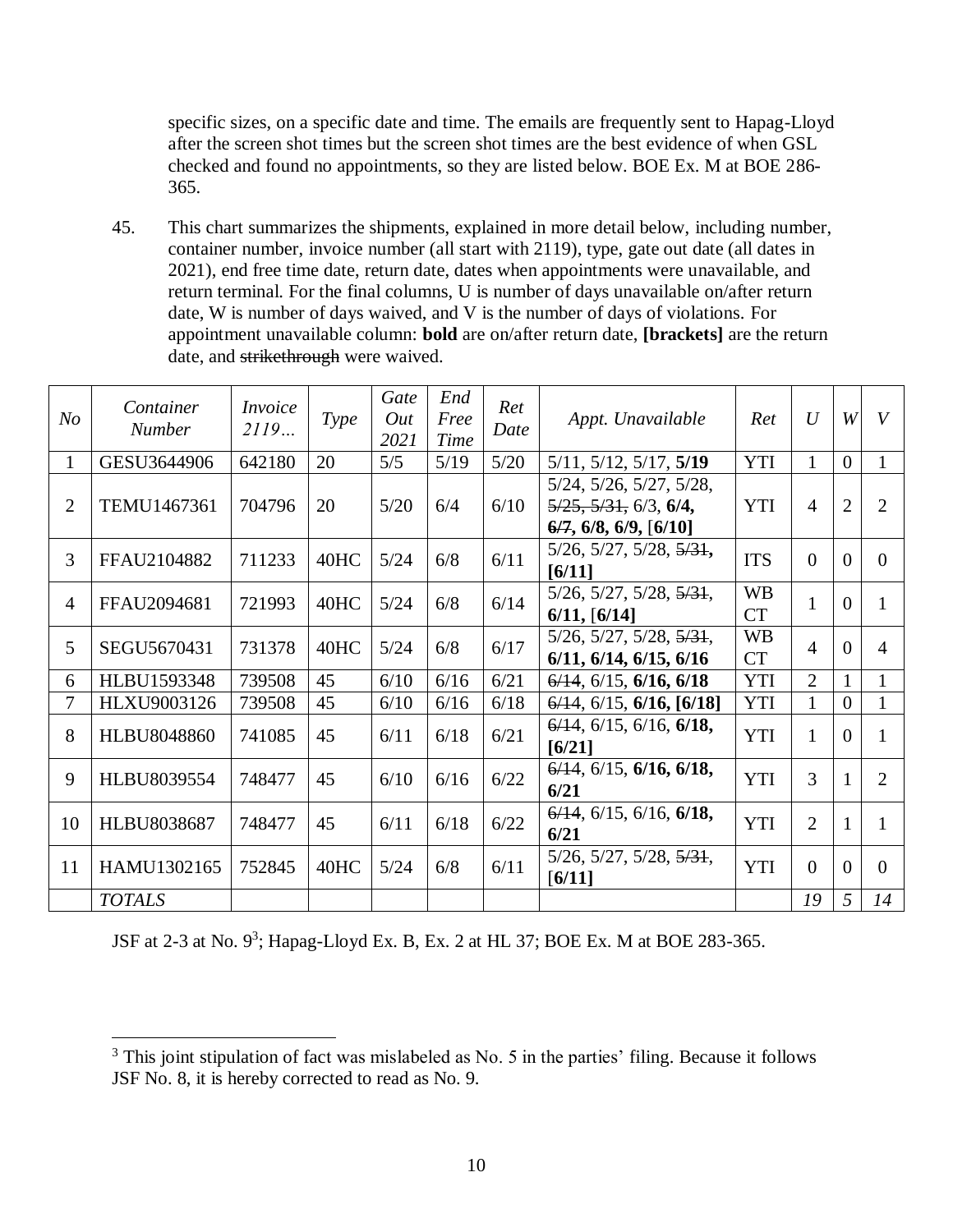# **1. 20-Foot Containers 1-2**

- 46. GSL emailed Hapag-Lloyd regarding the first container, GESU3644906, due May 19, returned May 20, showing no available appointments as of May 11 at  $11:34<sup>4</sup>$  May 12 at 10:52, May 17, 2021 at 12:49 pm, and May 19 at 11:00. BOE Ex. M at BOE 286-290; Hapag-Lloyd Ex. B, Ex. 2 at HL 37.
- 47. On May 12, prior to detention being charged, the email from GSL shows an appointment available at WBCT for a 20 ST, but WBCT is not listed as an option on the Hapag-Lloyd empty return broadcast matrix. BOE Ex. M at BOE 287.
- 48. For container one, the evidence shows that appointments were full and therefore unavailable on May 11, May 12, and May 17, before free time ended on May 19; and on May 19. BOE Ex. M at BOE 286-290; Hapag-Lloyd Ex. B, Ex. 2 at HL 37.
- 49. GSL emailed Hapag-Lloyd regarding the second container, TEMU1467361, due June 4, returned June 10, showing no available appointments as of May 24 at 9:59, May 26 at 10:20, May 27 at 11:42, May 28 at 12:09 pm, June 3 at 11:09, June 4 at 10:12, June 8 at 10:51, June 9 at 9:39, and June 10 at 10:17 (date returned; available appointment for 40 HC but not 20 ST). BOE Ex. M at BOE 293-304; Hapag-Lloyd Ex. B, Ex. 2 at HL 37.
- 50. On June 3, there was an appointment for June 4 at WBCT for a 20 ST, but by June 4 at 10:12 am, there were no appointments showing for a 20 ST. BOE Ex. M at BOE 299- 300.
- 51. Hapag-Lloyd states that they waived two days of detention for this container, but their shut-out calendar suggests it waived two days prior to the end of free time May 25, May 31) and one day after free time (June 7) for all 20-foot containers. Govil Aff. ¶ 21, Hapag-Lloyd Ex. B at HL 12; Hapag-Lloyd Ex. B, Ex. 2 at HL 37.
- 52. For container two, the evidence shows that appointments were full and therefore unavailable on May 24, May 25, May 26, May 27, May 28, May 31, and June 3, before free time ended; and on June 4, June 7, June 8, June 9, and June 10 (return date). BOE Ex. M at BOE 293-304; Govil Aff. ¶ 21, Hapag-Lloyd Ex. B at HL 12; Hapag-Lloyd Ex. B, Ex. 2 at HL 37. Hapag-Lloyd waived two days, therefore, GSL was charged detention for two days, excluding the return date, when appointments were unavailable.

# **2. 40 HC Containers 3-5, 11**

 $\overline{a}$ 

53. GSL emailed Hapag-Lloyd regarding the third container, FFAU2104882, due June 8, returned June 11, showing no available appointments as of May 26 at 10:20, May 27 at 11:42, and May 28 at 12:09 pm. BOE Ex. M at BOE 305-309, 318; Hapag-Lloyd Ex. B, Ex. 2 at HL 37.

<sup>&</sup>lt;sup>4</sup> The times cited are the "Next available appointments" just before the "stop the clock" button on the appointments calendar. All times are in the morning (am) unless noted.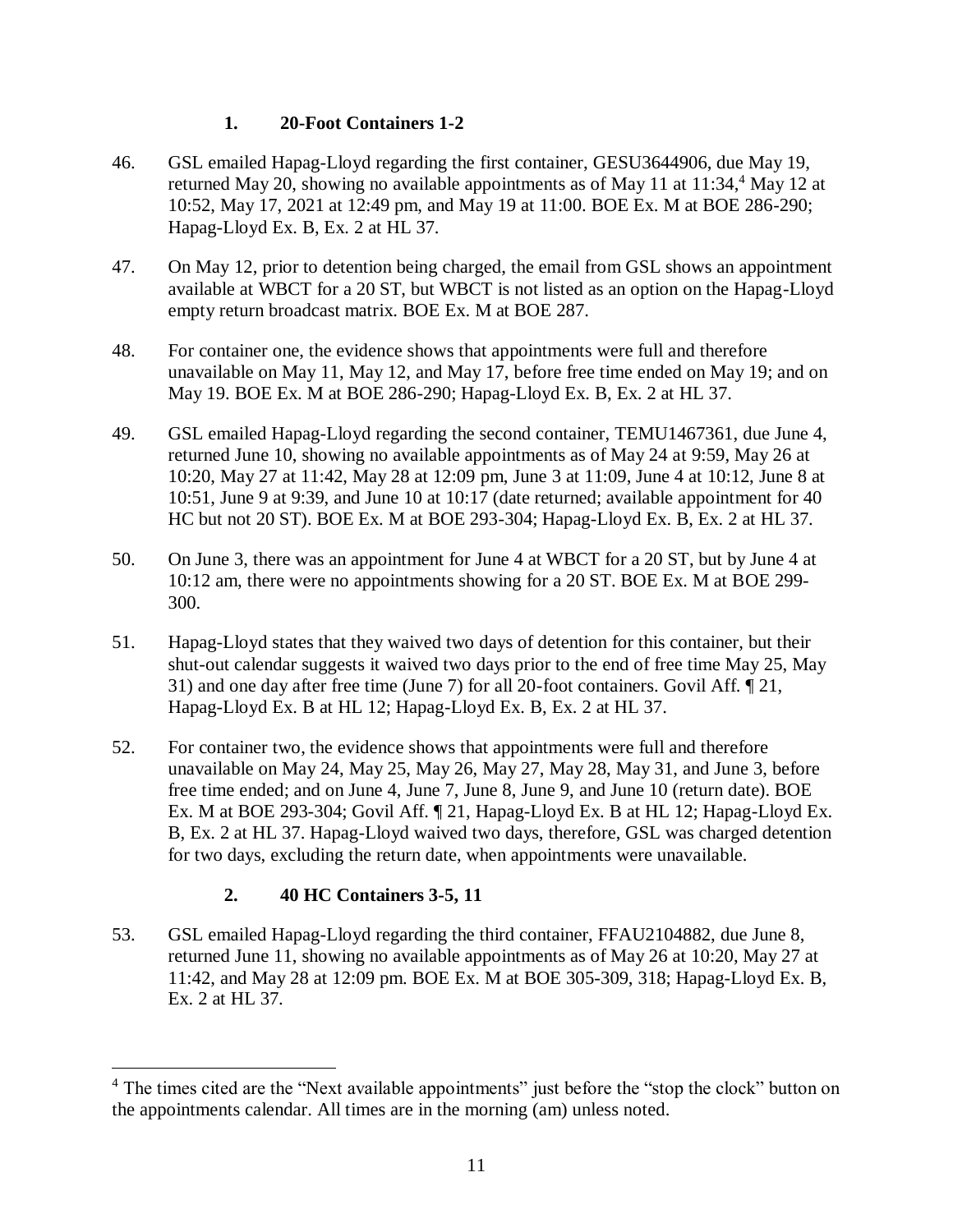- 54. Container three was returned on June 11, 2021, to ITS, which was not listed in the Hapag-Lloyd matrix. HL Opposition at 19, HL RPFF 19.
- 55. GSL emailed Hapag-Lloyd regarding the fourth container, FFAU2094681, due June 8, returned June 14, showing no available appointments as of May 26 at 10:20, May 27 at 11:42, May 28 at 12:09 pm, and June 14 at 10:10. BOE Ex. M at BOE 312-325; Hapag-Lloyd Ex. B, Ex. 2 at HL 37.
- 56. GSL emailed Hapag-Lloyd regarding the fifth container, SEGU5670431, due June 8, returned June 17, showing no available appointments as of May 26 at 10:20, May 27 at 11:42, May 28 at 12:09 pm, June 14 at 10:10, June 15 at 10:21, and June 16 at 11:50. BOE Ex. M at BOE 312-328; Hapag-Lloyd Ex. B, Ex. 2 at HL 37.
- 57. Container five was returned on June 17, 2021, to WBCT, which was not listed in the matrix. HL Opposition at 19, HL RPFF 19.
- 58. GSL emailed Hapag-Lloyd regarding the eleventh container, HAMU1302165, due June 8, returned June 11, showing no available appointments as of May 26 at 10:20, May 27 at 11:42, May 28 at 12:09 pm, and June 10 at 10:17. BOE Ex. M at BOE 358-365; Hapag-Lloyd Ex. B, Ex. 2 at HL 37.
- 59. Hapag-Lloyd state that they waived detention charges for all 40' HC containers for May 31, which is before free time ended for these four containers. Govil Aff. ¶ 22, Hapag-Lloyd Ex. B at HL 12.
- 60. On June 10, as of 10:17 am, GSL sent an email indicating no appointments for the second container and also listing the four 40 HC containers, however, the attached appointment calendar shows appointments available at ITS and APMT and the Hapag-Lloyd empty return broadcast matrix shows that APMT is a location for 40 High Cube containers. BOE Ex. M at BOE 304.
- 61. When GSL submitted its disputes for the four 40 HC containers, it did not include the June 10 email, or it was submitted and did not support the dispute. BOE Ex. M at BOE 305-322, BOE 358-365.
- 62. Hapag-Lloyd submitted supplemental exhibits from Blue Cargo for June 14 as of 8:07, which shows appointments at YTI from 9:00-10:00, which is approved, but by 10:10, no appointments are available. BOE Ex. M at BOE 321; HL Supp., Exhibit A at 1-2; HL Supp., Exhibit B at 5.
- 63. Similarly, as of June 16 at 9:37 am, there were 40 HC appointments for the next day, on June 17 shift 1, 8:00-9:00 and shift 2, 18:00-19:00, which compares with a search on June 17 at 11:17 am, which shows for June 17th, no appointments first shift and 21:00-22:00 for second shift. HL Supp., Exhibit A at 6-7.
- 64. The supplemental evidence shows no appointments for 40 HC containers at Hapag-Lloyd approved locations for June 11 at 7:52 (ITS not on the return list), June 14, June 15, and June 16. HL Supp., Exhibit B at 4-7; BOE Ex. M at BOE 302, 304, 324-328.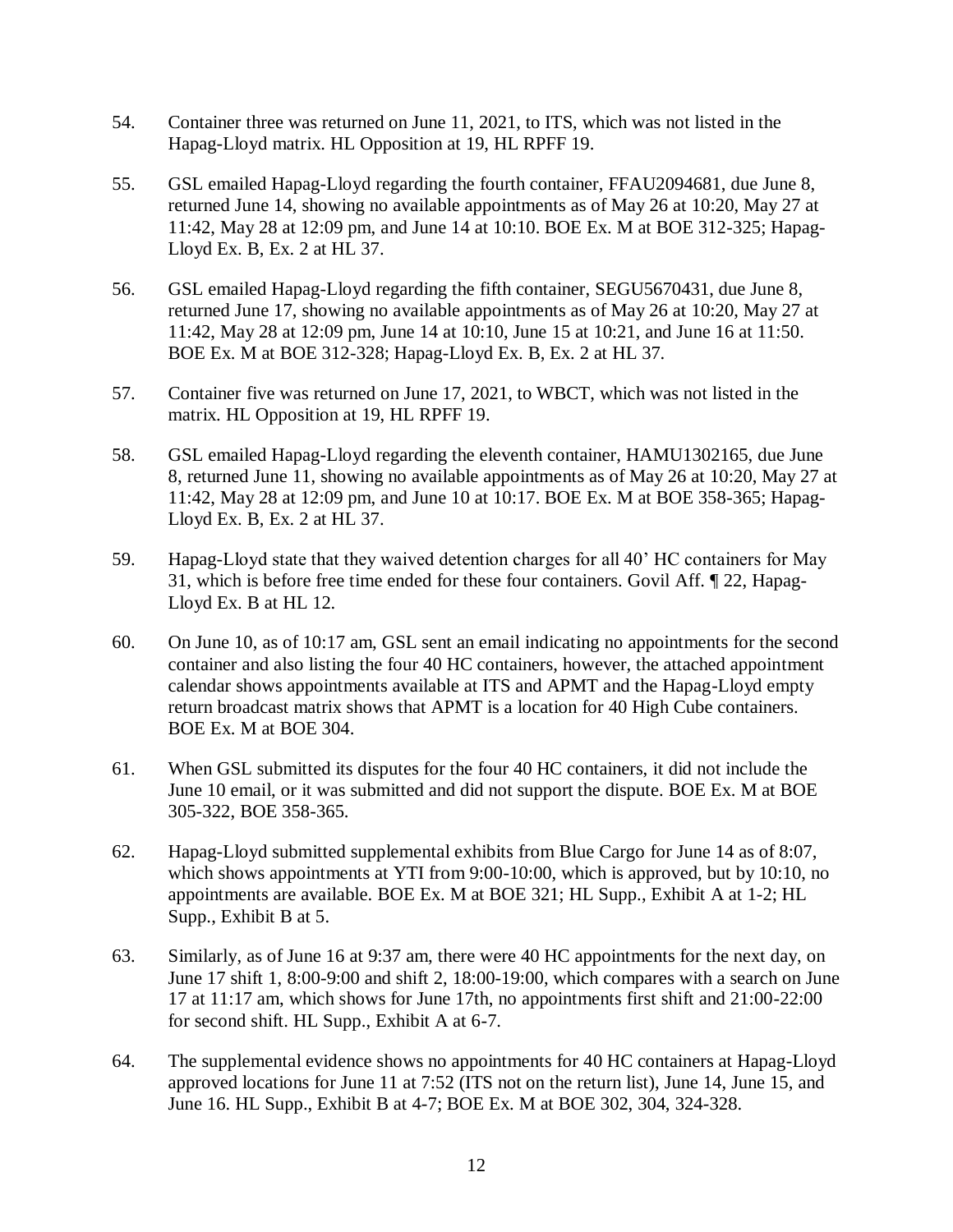- 65. Supplemental evidence for the four 40 HC containers show available appointments at terminals on Hapag-Lloyd's return matrix: June 8 at 8:02, June 9 at 7:54, June 10 at 10:17, and June 17 at 11:17. HL Supp., Exhibit B at 1-8.
- 66. For container three, the evidence shows that appointments were full and therefore unavailable on May 26, May 27, May 28, and May 31, before free time ended on June 8; and on June 11 (return date). BOE Ex. M at BOE 306-309, 318; Hapag-Lloyd Ex. B, Ex. 2 at HL 37; HL Opposition at 18, HL RPFF 8; Govil Aff. ¶ 21, Hapag-Lloyd Ex. B at HL 12.
- 67. For container four, the evidence shows that appointments were full and therefore unavailable on May 26, May 27, May 28, and May 31, before free time ended on June 8; and on June 11 and June 14 (return date). BOE Ex. M at BOE 312-325; Hapag-Lloyd Ex. B, Ex. 2 at HL 37; HL Supp., Exhibit B at 4-7. Therefore, GSL was charged detention for one day (June 11), excluding the return date, when appointments were unavailable.
- 68. For container five, the evidence shows that appointments were full and therefore unavailable on May 26, May 27, May 28, and May 31, before free time ended on June 8; and on June 11, June 14, June 15, and June 16. BOE Ex. M at BOE 312-328; HL Supp., Exhibit B at 4-7; Hapag-Lloyd Ex. B, Ex. 2 at HL 37. Therefore, GSL was charged detention for four days (June 11, June 14, June 15, and June 16) when appointments were unavailable.
- 69. For container eleven, the evidence shows that appointments were full and therefore unavailable on May 26, May 27, May 28, and May 31, before free time ended on June 8; and on June 11 (return date). BOE Ex. M at BOE 358-365; Hapag-Lloyd Ex. B, Ex. 2 at HL 37.

# **3. 45-Foot Containers 6-10**

- 70. GSL emailed Hapag-Lloyd regarding the sixth container, HLBU1593348, due June 16, returned June 21, showing no available appointments as of June 14 at 10:10, June 15 at 10:21, June 16 at 11:50, and June 18 at 10:48. BOE Ex. M at BOE 331-336; Hapag-Lloyd Ex. B, Ex. 2 at HL 37.
- 71. Hapag-Lloyd states that they waived detention charges for all 45' HC containers for June 14, which is before free time ended for these five 45' containers. Govil Aff. ¶ 22, Hapag-Lloyd Ex. B at HL 12-13.
- 72. For container six, the evidence shows that appointments were full and therefore unavailable on June 14 and June 15, before free time ended on June 16; and on June 16 and June 18. BOE Ex. M at BOE 331-336; Hapag-Lloyd Ex. B, Ex. 2 at HL 37. Hapag-Lloyd waived one day, therefore, GSL was charged detention for one day when appointments were unavailable.
- 73. GSL emailed Hapag-Lloyd regarding the seventh container, HLXU9003126, due June 16, returned June 18, showing no available appointments as of June 14 at 10:10, June 15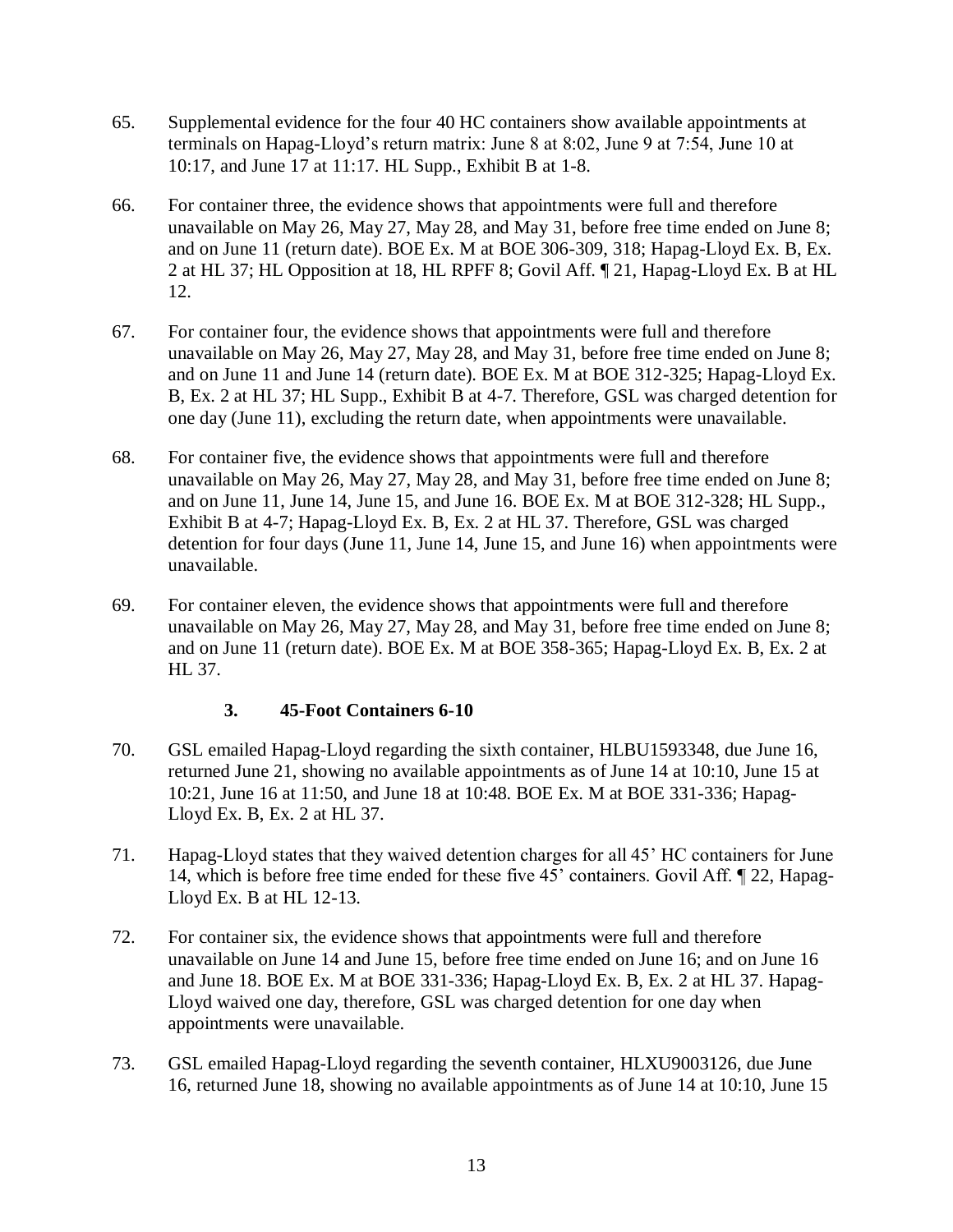at 10:21, June 16 at 11:50, and June 18 at 10:48. BOE Ex. M at BOE 331-336; Hapag-Lloyd Ex. B, Ex. 2 at HL 37.

- 74. For container seven, the evidence shows that appointments were full and therefore unavailable on June 14 and June 15, before free time ended on June 16; and on June 16 and June 18 (return date). BOE Ex. M at BOE 331-336; Hapag-Lloyd Ex. B, Ex. 2 at HL 37. Therefore, GSL was charged detention for one day, excluding return date, when appointments were unavailable.
- 75. GSL emailed Hapag-Lloyd regarding the eighth container, HLBU8048860, due June 18, returned June 21, showing no available appointments as of June 14 at 10:10, June 15 at 10:21, June 16 at 11:50, June 18 at 10:48, and June 21 at 10:46. BOE Ex. M at BOE 339- 347; Hapag-Lloyd Ex. B, Ex. 2 at HL 37.
- 76. For container eight, the evidence shows that appointments were full and therefore unavailable on June 14, June 15, and June 16, before free time ended on June 18; and on June 18 and June 21 (return date). BOE Ex. M at BOE 339-347; Hapag-Lloyd Ex. B, Ex. 2 at HL 37. Therefore, GSL was charged detention for one day, excluding return date, when appointments were unavailable.
- 77. GSL emailed Hapag-Lloyd regarding the ninth container HLBU8039554, due June 16, returned June 22, showing no available appointments as of June 14 at 10:10, June 15 at 10:21, June 16 at 11:50, June 18 at 10:48, and June 21 at 10:46. BOE Ex. M at BOE 349- 357; Hapag-Lloyd Ex. B, Ex. 2 at HL 37.
- 78. For container nine, the evidence shows that appointments were full and therefore unavailable on June 14 and June 15, before free time ended on June 16; and on and June 16, June 18, and June 21. BOE Ex. M at BOE 349-357; Hapag-Lloyd Ex. B, Ex. 2 at HL 37. Hapag-Lloyd waived detention for one day, therefore, GSL was charged detention for two days when appointments were unavailable.
- 79. GSL emailed Hapag-Lloyd regarding the tenth container, HLBU8038687, due June 18, returned June 22, showing no available appointments as of June 14 at 10:10, June 15 at 10:21, June 16 at 11:50, June 18 at 10:48, and June 21 at 10:46. BOE Ex. M at BOE 349- 357; Hapag-Lloyd Ex. B, Ex. 2 at HL 37.
- 80. For container ten, the evidence shows that appointments were full and therefore unavailable on June 14, June 15, and June 16, before free time ended on June 18; and on June 18 and June 21. BOE Ex. M at BOE 349-357; Hapag-Lloyd Ex. B, Ex. 2 at HL 37. Hapag-Lloyd waived detention for one day, therefore, GSL was charged detention for one day when appointments were unavailable.

# **4. Hapag-Lloyd Responses**

81. Hapag-Lloyd responded to the May 17, 2021, email stating "Containers are NOT offhire. Please return per empty return matrix. There are no alternate locations." BOE Ex. M at BOE 288.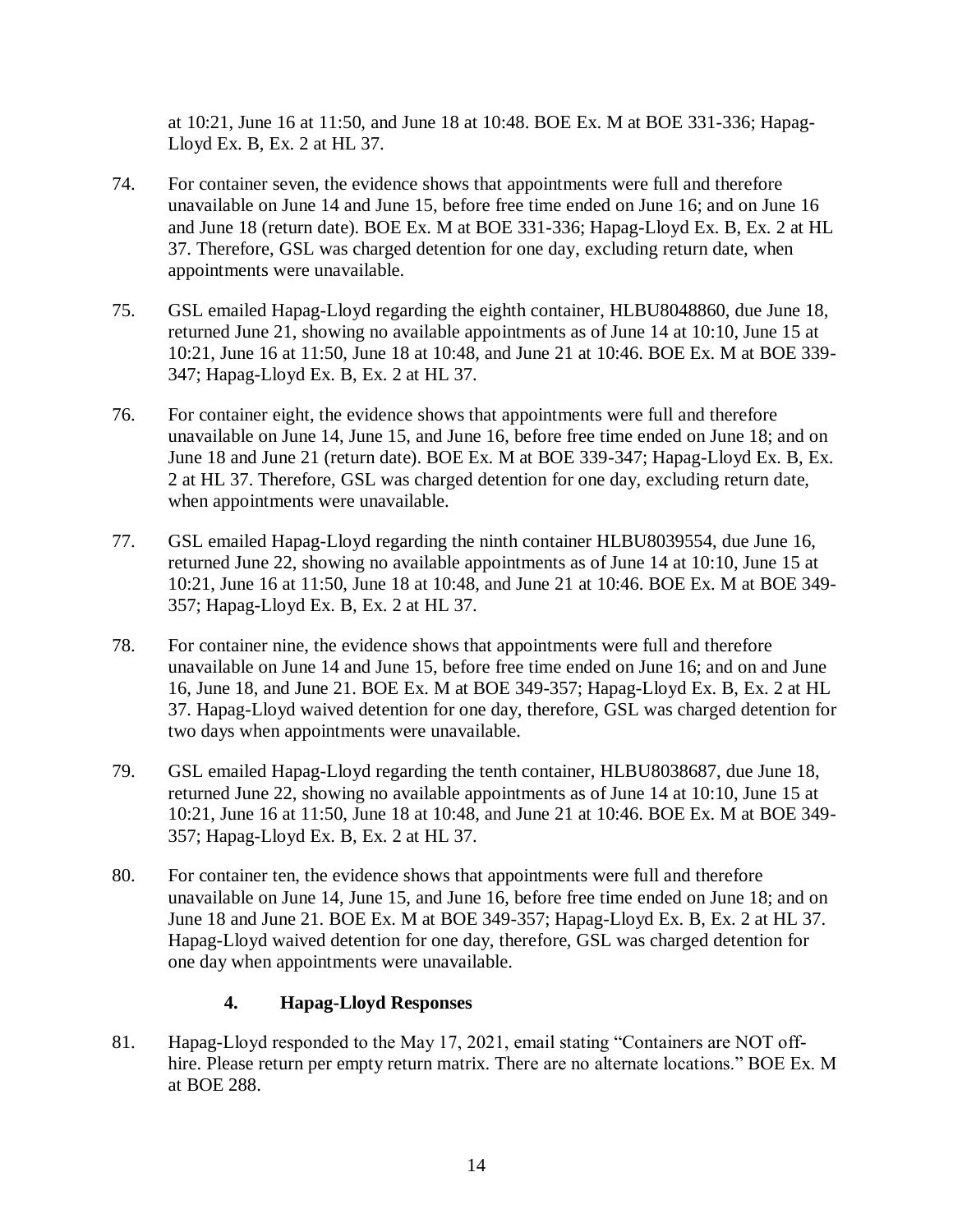- 82. Hapag-Lloyd responded to the May 26, 2021, email stating "Hello, for returning HLC empties, please refer to the below empty return matrix" and on May 28, 2021, responded "Please follow the empty return matrix. There are no alternate return locations." BOE Ex. M at BOE 306, 308.
- 83. Hapag-Lloyd responded to the June 8, 2021, email stating "At this time these are the only return locations allowed by terminals. Hopefully more locations and spots will open later for this week." BOE Ex. M at BOE 301.
- 84. Hapag-Lloyd responded to the June 9, 2021, email stating "Our empty return matrix shows all available return locations. There are never any alternate locations." BOE Ex. M at BOE 302.
- 85. Hapag-Lloyd responded to the June 10, 2021, email stating "Pls see attached empty return matrix." BOE Ex. M at BOE 304.
- 86. Hapag-Lloyd responded to the June 14, 2021, email stating "I'm truly sorry but Hapag Lloyd does not regulate nor monitor appointment openings. Please continue to monitor for the next available appointment slots. For returning HLC empties, please refer to the below empty return matrix." BOE Ex. M at BOE 321.
- 87. Hapag-Lloyd responded to the June 16, 2021, email stating "This is most current matrix, terminals set allocations/appointments." BOE Ex. M at BOE 328.

### **D. Blue Cargo**

- 88. Blue Cargo is a third-party website that GSL uses to determine appointment availability at the terminals. Cruz Dep., BOE Ex. B at BOE 64, page 40, lines 8-14.
- 89. Blue Cargo aggregates appointment data directly obtained from marine terminal operator websites and puts it in one place. Cruz Dep., BOE Ex. B at BOE 64, page 40, line 15 – BOE 65, page 41, line 2; HL Opposition at 10, Reply to BOE PFF 28.
- 90. The Blue Cargo website has a search function, where GSL could search by shipping line, container type, date, and time. The search returns data for seven terminals and shows if there are no appointments for the search criteria (gray) or available appointments (white). HL Supp. Ex. B at 1. The time defaults to a last refresh time of 8:00 am PST. *Id.*
- 91. Every few minutes, the Blue Cargo system automatically refreshes itself. Cruz Dep., BOE Ex. B at BOE 65, page 41, lines 3-6; BOE 85, page 61, line 20 – BOE 86, page 62, lines 13- 15.
- 92. Blue Cargo gets the data regarding appointment availability from the terminal's website. Cruz Dep., BOE Ex. B at BOE 64, page 40, lines 15-18.
- 93. Blue Cargo's data is sometimes inaccurate. Cruz Dep., BOE Ex. B at BOE 65, page 41, lines 3-6; BOE 77, page 53, lines 10-19.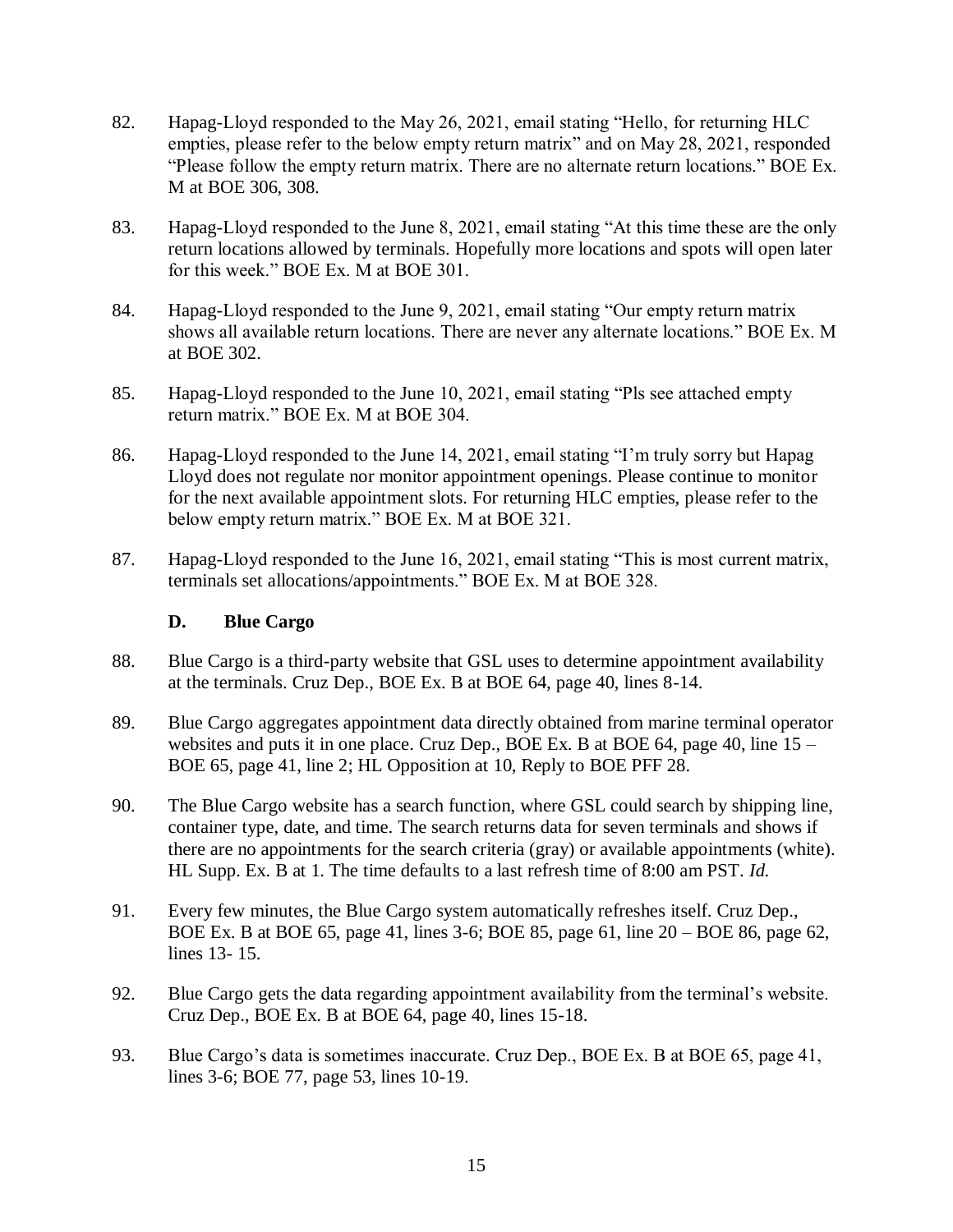# **E. Terminals**

# **1. WBCT**

- 94. Guiseppe Napoli is the terminal manager for West Basin Container Terminal ("WBCT"), and supervises the daily operation of all departments at the terminal. Virtual Deposition of Guiseppe Napoli ("Napoli Dep."), BOE Ex. H at BOE 150, page 3, lines 8-17.
- 95. WBCT discharges imports, loads exports, and empties for Hapag-Lloyd when their vessels call at the terminal. Napoli Dep., BOE Ex. H at BOE 151, page 4, line 20 - BOE 152, page 5, line 2.
- 96. WBCT uses an appointment system on its website called "Voyager track," that makes appointment information available. Napoli Dep., BOE Ex. H at BOE 152, page 5, line 10 – BOE 153, page 6, line 7.
- 97. Hapag-Lloyd usually will send emails on a daily basis to WBCT telling WBCT what they would like to do with their empties. Napoli Dep., BOE Ex. H at BOE 157, page 10, lines 5-22.
- 98. In terms of receiving empties, WBCT offers over 1000 empty appointments per shift and 2000 appointments or more per day. There are two shifts. Most of the time, every appointment available on the first shift is booked, and then on the second shift, which is at night, most of the time about 70% of the empty available appointments are booked. Napoli Dep., BOE Ex. H at BOE 158, page 11, lines 1-17; *see also* BOE 170, page 23, line 15 – BOE 171, page 24, line 9.
- 99. WBCT posts open appointment slots roughly about 48 hours in advance. Napoli Dep., BOE Ex. H at BOE 159, page 12, lines 3-5.
- 100. However, equipment return information is only available in real time. By reaching out directly to the steamship line a trucker could find out in advance where its equipment should be dropped off and then make an appointment without waiting for the real time information. The risk to doing this is that the equipment return information could change. Napoli Dep., BOE Ex. H at BOE 169, page 22, line 15 – BOE 170, page 23, line 8.
- 101. WBCT's appointment system will only allow appointments to be made when WBCT is receiving a particular carrier's empty. Napoli Dep., BOE Ex. H at BOE 159, page 12, line 15 – BOE 160, page 13, line 5.
- 102. During the 48 hours when appointment slots are posted, the first 24-hour block of twoshift available appointments are typically stable and stay the same, but appointment slots may be cancelled during the latter 24 hours of two-shift periods and would need to be rebooked. WBCT tries to give a 24-hour notice if appointments are going to change. Napoli Dep., BOE Ex. H at BOE 160, page 13, line 6 – BOE 162, page 15, line 16.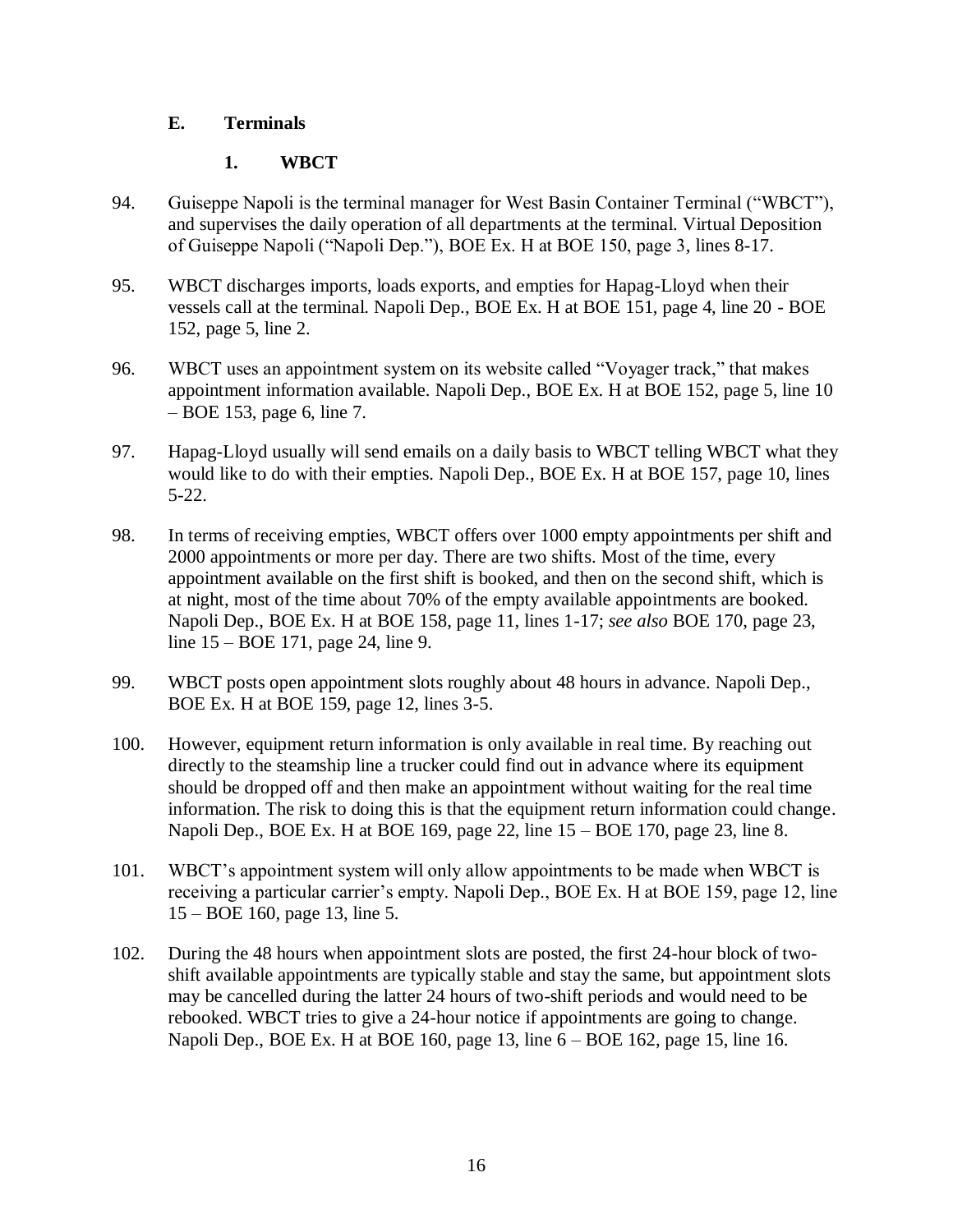# **2. YTI**

- 103. Gabriel Padilla is employed by the Commission as an Area Representative for the LALB region and in his position has been privy to the daily business operations of the terminals at issue and also had in depth conversations with them about their daily business transactions concerning the return of empty containers. Verified Statement of Gabriel Padilla ("Padilla Aff.") Ex. C, BOE 101 at  $\P$  1-2; Second Verified Statement of Gabriel Padilla ("Padilla  $2<sup>nd</sup>$  Aff.") Ex. D, BOE 106 at  $\P\P$  1-2.
- 104. Yusen Terminal LLC ("YTI") and Total Terminal International, LLC ("TTI") receive the VOCC empty containers as directed by the VOCC. Padilla Aff. Ex. C, BOE 101 at ¶ 4; Padilla 2nd Aff. Ex. D, BOE 106 at ¶ 4.
- 105. At YTI, notice regarding appointments for empty returns is provided to beneficial cargo owners ("BCOs") and the trucking community by posting the Empty Receiving Schedule on YTI's public website up to five days in advance; communication broadcasts to the local industry through eModal; offering appointments for empty returns within YTI's appointment system; and through simultaneous messaging from the VOCCs to BCOs and truckers (returnlocation.com). Padilla Aff. Ex. C, BOE 101 at ¶ 4.
- 106. YTI uses a third-party appointment platform, which is accessible to all customers, to allocate empty appointments to be received. These appointments are allocated by hour on the third-party appointment platform and based on the VOCCs directions for container size and type. The appointment platform is always live and accessible to customers and can be adjusted to accommodate optimal receiving. If there is a service disruption, eModal broadcasts are sent out to notify customers. Padilla Aff. Ex. C, BOE 102-103, at  $\P 8$ .
- 107. At YTI, if an appointment is made for an empty return and the VOCC directs the terminal not to receive the empty, YTI will honor all empty appointments already secured. Once the VOCC shuts off or changes its policy, YTI will no longer make empty return appointments available for booking. Padilla Aff. Ex. C, BOE 102 at ¶ 5.
- 108. At YTI, appointments are able to be booked three to five days in advance, depending on the category of appointment. For example, import appointments are based on delivery velocity in import areas and export appointments are controlled by the projected cargo loading plan from the VOCC. Padilla Aff. Ex. C, BOE 103 at 11.
- 109. YTI offers same day appointments for all categories of cargo. Appointment allocation limits are ultimately controlled by terminal management, but the VOCC controls if and when the terminal can receive their empty equipment. Padilla Aff. Ex. C, BOE 103 at ¶ 13.
- 110. At YTI, appointments are on a first come, first serve basis, and there are unused appointments daily for import/export appointments. Padilla Aff. Ex. C, BOE 103 at  $\P$  10.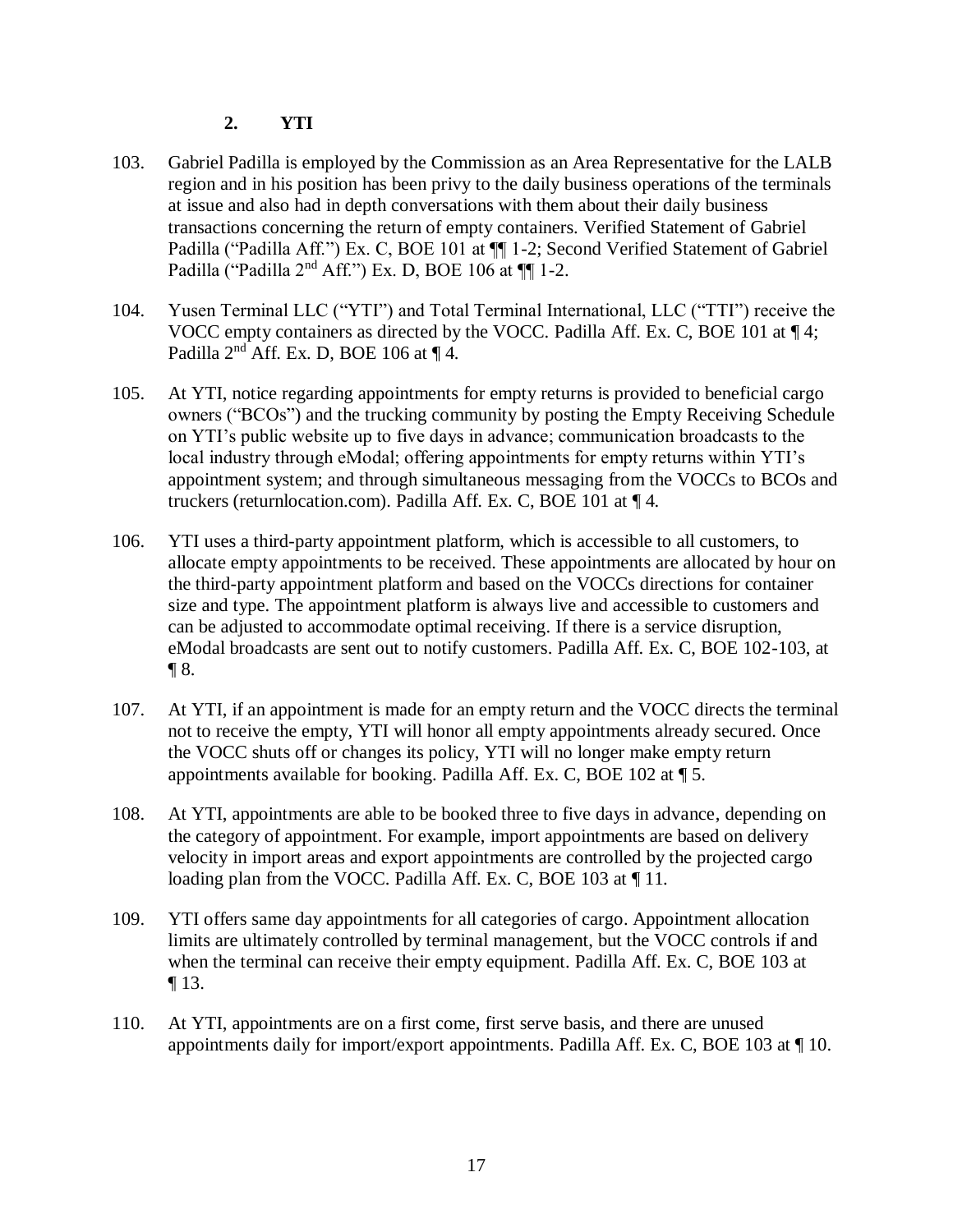# **3. TTI**

- 111. Notice for appointments at TTI is provided to BCOs and the trucking community directly by the VOCC. Padilla  $2<sup>nd</sup>$  Aff. Ex. D, BOE 106 at ¶ 5.
- 112. VOCCs communicate vessel load projections and requests for empty receiving to TTI daily. TTI, in turn, posts the receiving schedule and it's terminal website for all motor carriers and VOCCs. Padilla 2<sup>nd</sup> Aff. Ex. D, BOE 106 at ¶ 6.
- 113. TTI uses its own proprietary appointment platform, TNS, which is accessible to customers approved by the VOCC, to book appointments. These appointments are allocated in hourly intervals and updated live. Padilla  $2<sup>nd</sup>$  Aff. Ex. D, BOE 107 at  $\P$  7.
- 114. TTI does not require an empty appointment when performing a dual transaction, when the terminal is open for VOCC container size/type, or if the import appointment is confirmed. All import deliveries require appointments. Padilla  $2<sup>nd</sup>$  Aff. Ex. D, BOE 108 at ¶ 12.

### **F. Waivers**

- 115. GSL does not take a screen shot of the appointments chart each time it looks for appointments. Cruz Dep., BOE Ex. B at BOE 72, page 48, lines 7-12.
- 116. GSL usually takes screen shots in the morning. Ms. Cruz checks with the dispatch department as to whether containers can be returned and then generates emails and then takes screen shots of everything. Cruz Dep., BOE Ex. B at BOE 72, page 48, line 7 – BOE 74, page 50, line 3.
- 117. When GSL receives an invoice for detention charges it audits the invoice, checking for accuracy. GSL checks the days that the container was out as well as the day that the container was returned, and then looks for restrictions preventing the container from being timely returned for the days that the detention charges were imposed on the container. GSL then sends a screenshot showing the restrictions preventing a timely return as well as emails documenting that it reached out to the steamship line for help finding alternate locations to return the containers. GSL attaches the emails and the screenshots and sends them to the entities imposing the detention charges as backup for its dispute of the detention charges. Cruz Dep., BOE Ex. B at BOE 87, page 63, lines 1- 20; BOE Ex. M at BOE 286-365.
- 118. Ms. Cruz testified that she disputes roughly ninety percent of invoices received and that at least fifty percent or more are waived, depending on the steamship line. Cruz Dep., BOE Ex. B at BOE 89, page 65, lines 2-14.
- 119. GSL disputed the detention charges for the eleven containers at issue and asked for a waiver from payment of Hapag-Lloyd's invoice for detention. HL Resp. BOE First RFA, No. 13, BOE Ex. E at BOE 113; BOE Ex. M at BOE 286-365.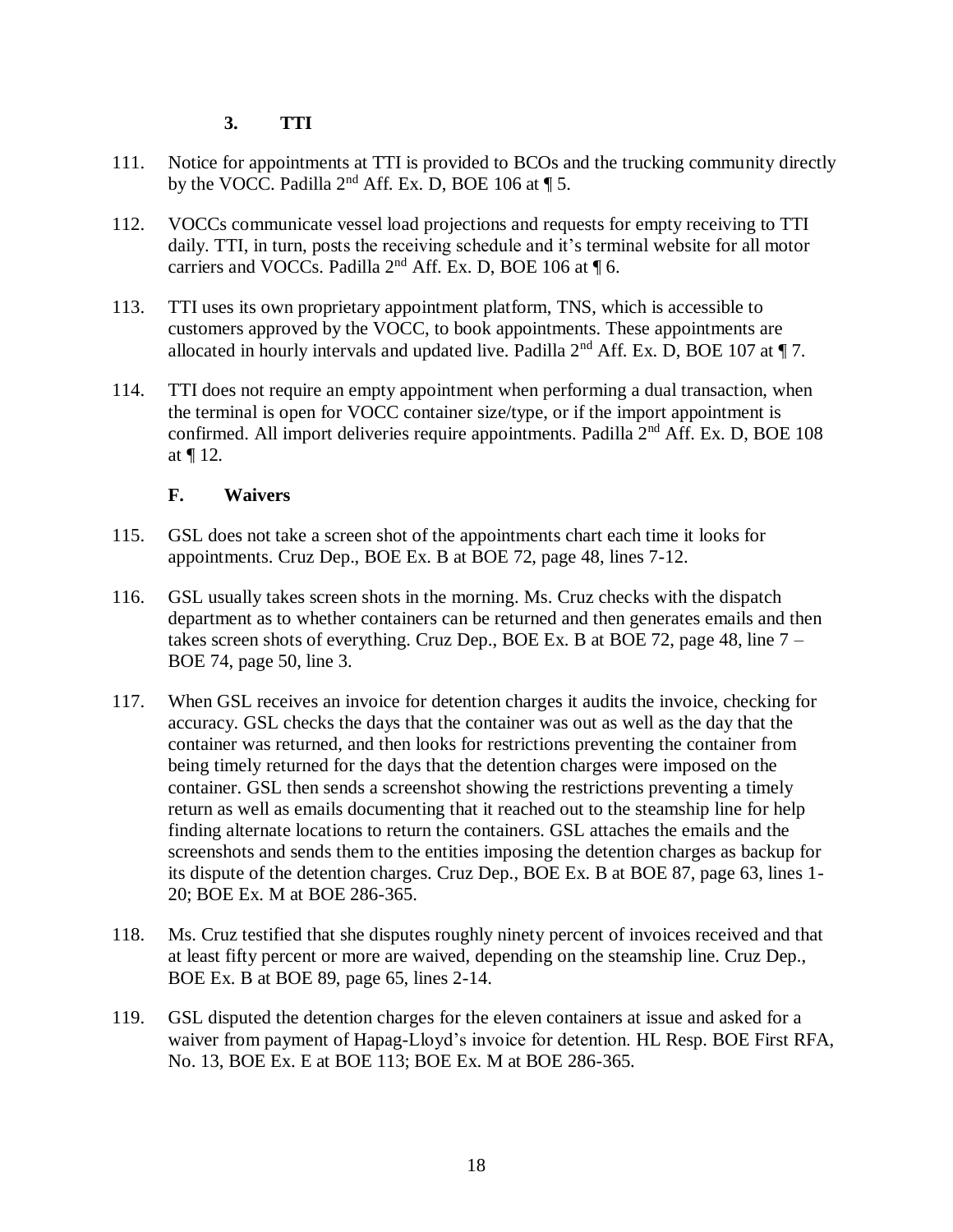- 120. Hapag-Lloyd admits that they denied GSL's requests for waivers. HL Opposition at 13, Reply to BOE PFF 39.
- 121. On July 26, 2021, Sally Beteta Saavedra, Hapag-Lloyd Customer Service emailed Kim Cruz of GSL, a series of emails denying GSL's request for a waiver. Hapag-Lloyd Dispute Emails, BOE Ex. A at BOE 2-23.
- 122. For example, Ms. Saavedra, Hapag-Lloyd Customer Service USA (Hapag-Lloyd America) sent an email to Ms. Cruz (of GSL), dated July 26, 2021, stating:

Good afternoon. Unfortunately, your dispute has been found invalid. Per our equipment department, as Hapag-Lloyd neither controls nor monitors the terminals appointment system, we are unable to waive these charges. The days where there were truly no appointments available have been exempted from detention. We do not have record of the terminal being shut out during these dates. The invoice remains valid and all owing. Thanks and have a great day!

Hapag-Lloyd Dispute Emails, BOE Ex. A at BOE 7 (Invoice # 2119704796, Container No. TEMU1467361), *see also* BOE 2-23.

- 123. On September 1, 2021, Kim Cruz of GSL emailed Hapag-Lloyd customer service a series of emails responding to Hapag-Lloyd's refusal to waive the invoices. Hapag-Lloyd Dispute Emails, BOE Ex. A at BOE 3-23; Sally Beteta Saavedra Deposition ("Saavedra Dep."), BOE Ex. I at BOE 206, page 25, lines 2-5.
- 124. For example, Ms. Cruz (of GSL) emailed Hapag-Lloyd Customer Service USA, dated September 1, 2021, with regard to Invoice # 2119704796 issued for Container No. TEMU1467361, stating:

Adding the FMC and UIIA

We are not paying this invoice. There were no appointments available and the terminal appointment system is out of our control. There were no appointments. We reached out to HLC daily to ask for help or alternate return locations and HLC **FAILED** to provide help or even respond to our numerous emails. Now we are being held accountable for per diem for your failure. How does any of this make sense?

This is a violation of California Law SB-45. You cannot bill per diem due to events that are out of our control. Lack of appointments at the terminal is out of our control. I showed you back up proof. These are unfair business practices that must be stopped **immediately**.

Confirm once the invoice has been waived. Thank you.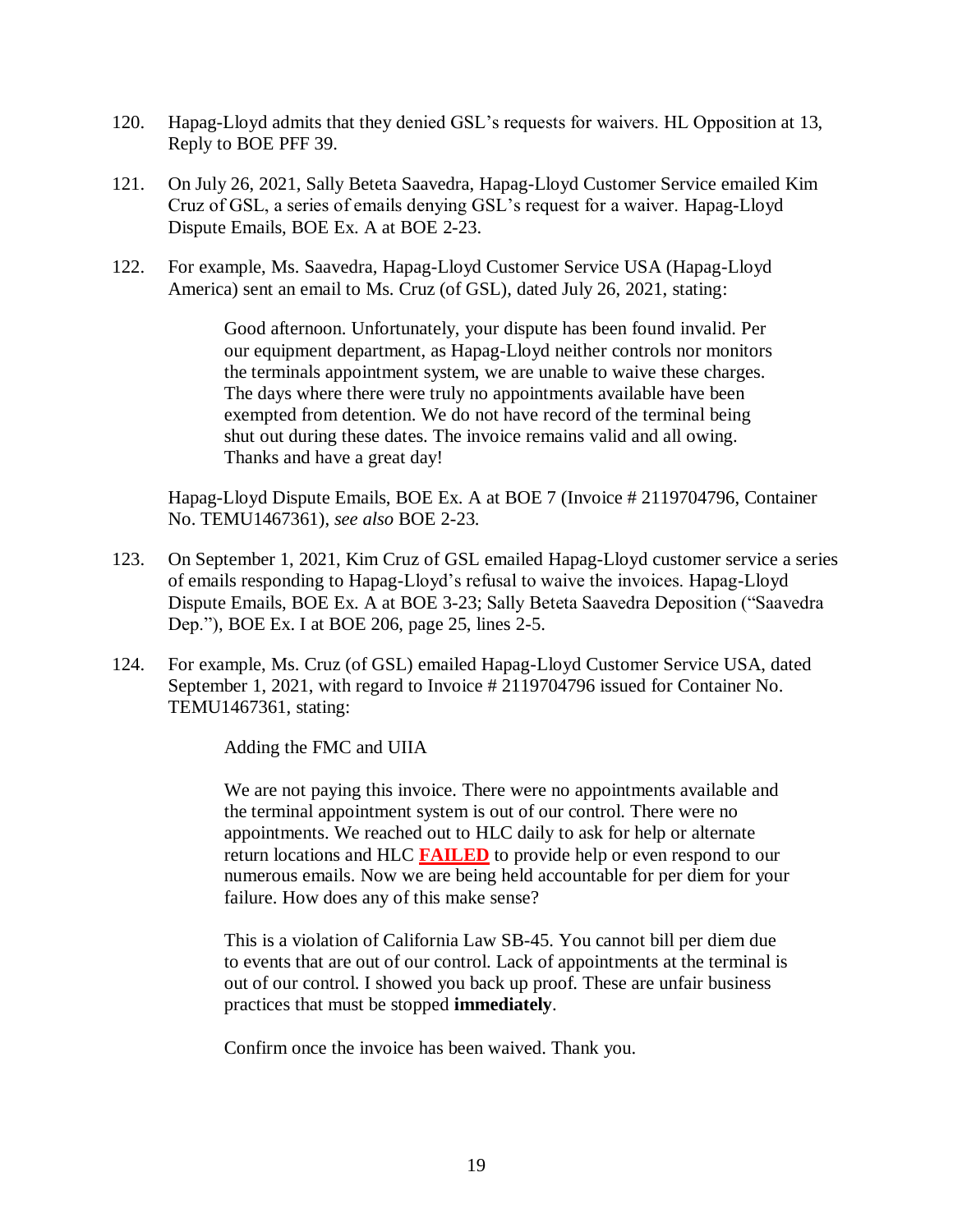Hapag-Lloyd Dispute Emails, BOE Ex. A at BOE 6 (emphasis in original); *see also* BOE 4-22.

- 125. GSL did not pay the detention charges on the eleven containers for which Hapag-Lloyd America issued GSL invoices for detention. Cruz Dep., BOE Ex. B at BOE 47, pages 23, line 21 – BOE 48, page 24, line 1.
- 126. GSL did not bill its customers for the detention charges on the eleven containers for which Hapag-Lloyd America invoiced it for detention charges. Cruz Dep., BOE Ex. B at BOE 48, page 24, lines 2-4.
- 127. Hapag-Lloyd has not refused to allow GSL to transport Hapag-Lloyd containers based on GSL's failure to pay the detention charges on the eleven containers at issue. Cruz Dep., BOE Ex. B at BOE 48, page 24, lines 5-8.

# **G. Hapag-Lloyd Waiver Process**

- 128. Sally Beteta Saavedra is a senior import coordinator for Hapag-Lloyd, whose duties involve investigating and resolving disputes. Saavedra Dep., BOE Ex. I at BOE 186, page 5, lines 1- 4; BOE 187, page 6, lines 12-15.
- 129. Hapag-Lloyd reviews disputes through employees (the Reviewer) who are web-trained and taught how to evaluate disputes via a lecture style and quiz format. HL Opposition at 13, Reply to BOE PFF 40; Saavedra Dep., BOE Ex. I at BOE 191, pages 10, lines 1-17.
- 130. The training has not been updated or renewed since the publication of the detention and demurrage rule. HL Opposition at 21, HL RPFF 41; Saavedra Dep., BOE Ex. I at BOE 192, page 11, lines 7-10; BOE 209, page 28, line 17-BOE 211, page 30, line 14.
- 131. Hapag-Lloyd has not communicated any internal policy or written policy to Ms. Saavedra describing how to evaluate disputes. Saavedra Dep., BOE Ex. I at BOE 209, page 28, lines 4-13.
- 132. When Hapag-Lloyd receives a dispute, the Reviewer goes to Hapag-Lloyd's operating system to see if there any remarks or documents attached to the shipment. If the Reviewer determines that the dispute is valid and that the invoice has not yet been canceled, the Reviewer must request a waiver from a supervisor. If the Reviewer determines that the dispute is not valid, they have autonomy to reject the dispute and hold the invoices as valid. Saavedra Dep., BOE Ex. I at BOE 187, page 6, lines 16-22; BOE 188, page 7, lines 1-15; HL Opposition at 13-14, Reply to BOE PFF 42-45.
- 133. When reviewing a detention invoice with claims of no appointments, the Reviewer looks at documentation or remarks from their equipment department "to see if Equipment wrote anything saying to waive a certain date" as well as the revenue screen to ensure that the "overdue" calculator, that computes detention fees, has taken relevant shut-out dates into account. Saavedra Dep., BOE Ex. I at BOE 193, page 12, line 4-BOE 194, page 13, line 2; HL Opposition at 14, Reply to BOE PFF 46.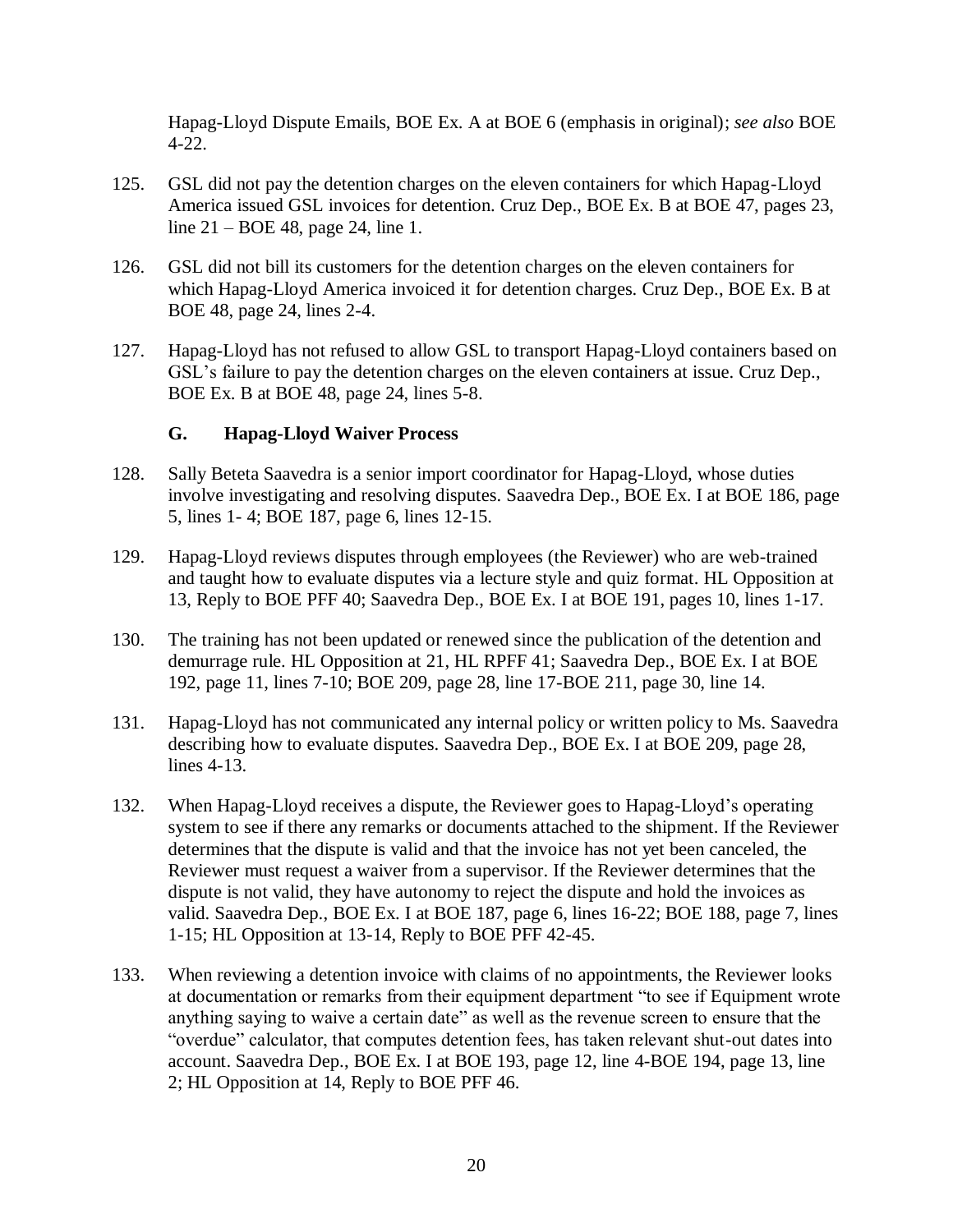- 134. In reviewing a dispute, Hapag-Lloyd's Reviewers define the term, "shut-out" to mean that "the terminal had no appointments available at all that day." Saavedra Dep., BOE Ex. I at BOE 194, page 13, lines 3-11; BOE 195, page 14, lines 6-11.
- 135. According to Hapag-Lloyd's revenue dispute department, the term "shut-out," is used "for a container type at a port as a day on which all terminal operators at that point were not accepting empty returns of that container type during their first shift." HL Resp. to 3rd BOE Interrog., No. 3, BOE Ex. F at BOE 118-119; HL Opposition at 14, Reply to BOE PFF 49.
- 136. Hapag-Lloyd does not inform the disputing party about other documents consulted and evaluated in reviewing the dispute or the criteria or methods used. Saavedra Dep., BOE Ex. I at BOE 206, page 25, lines 7-10.
- 137. While the amount of detention charges imposed by Hapag-Lloyd, A.G. have changed since May 18, 2020, the effective date of Rule 545.5, its basic tariff rules governing detention in the U.S. have not changed. Respondents 1st Interrogatory ("Resp. 1st Interrog.") No. 3, BOE Ex. J at BOE 218.
- 138. Both Hapag-Lloyd and GSL are signatories to the Uniform Intermodal and Facilities Access Agreement ("UIIA"). Cruz Dep., BOE Ex. B at BOE 75, page 51, lines 14-19, BOE 76, page 52, lines 2-3.
- 139. GSL did not file a dispute under UIIA with respect to the containers at issue. Cruz Dep., BOE Ex. B at BOE 76, page 52, lines 5-8.
- 140. Hapag-Lloyd was aware of the detention and demurrage rule published in the Federal Register on May 18, 2020, for at least one year before the present controversy occurred in the spring and summer of 2021. HL Opposition at 5, Reply to BOE PFF 4.
- 141. After the issuance of the interpretive rule, Hapag-Lloyd reviewed its procedures with respect to the assessment and waiver of detention charges, and concluded its existing procedures were in compliance with the interpretive rule. Affidavit of Sandeep Govil ("Govil Aff.") ¶ 5, Hapag-Lloyd Ex. B at HL 9.
- 142. In line with Hapag-Lloyd's policy and practice to charge detention on an empty container that is not returned to the marine terminal within free time when there is reasonable evidence that it was possible for the motor carrier to return the empty container, Hapag-Lloyd has waived detention charges at LALB between January 1, 2020, and April 21, 2021, when Hapag-Lloyd has received sufficient evidence that in its opinion constitutes reasonable evidence indicating that it was not possible for the motor carrier to return the empty container within free time. Govil Aff. ¶ 6-7, Hapag-Lloyd Ex. B at HL 9.
- 143. Prior to May 2021, if any size/type of equipment could not be returned, detention was waived on that date for all sizes/types of equipment. Since July 2021, Hapag- Lloyd, A.G. waives detention only for those sizes/types of equipment that could not be returned on a particular day. Govil Aff. ¶ 9, Hapag-Lloyd Ex. B at HL 9.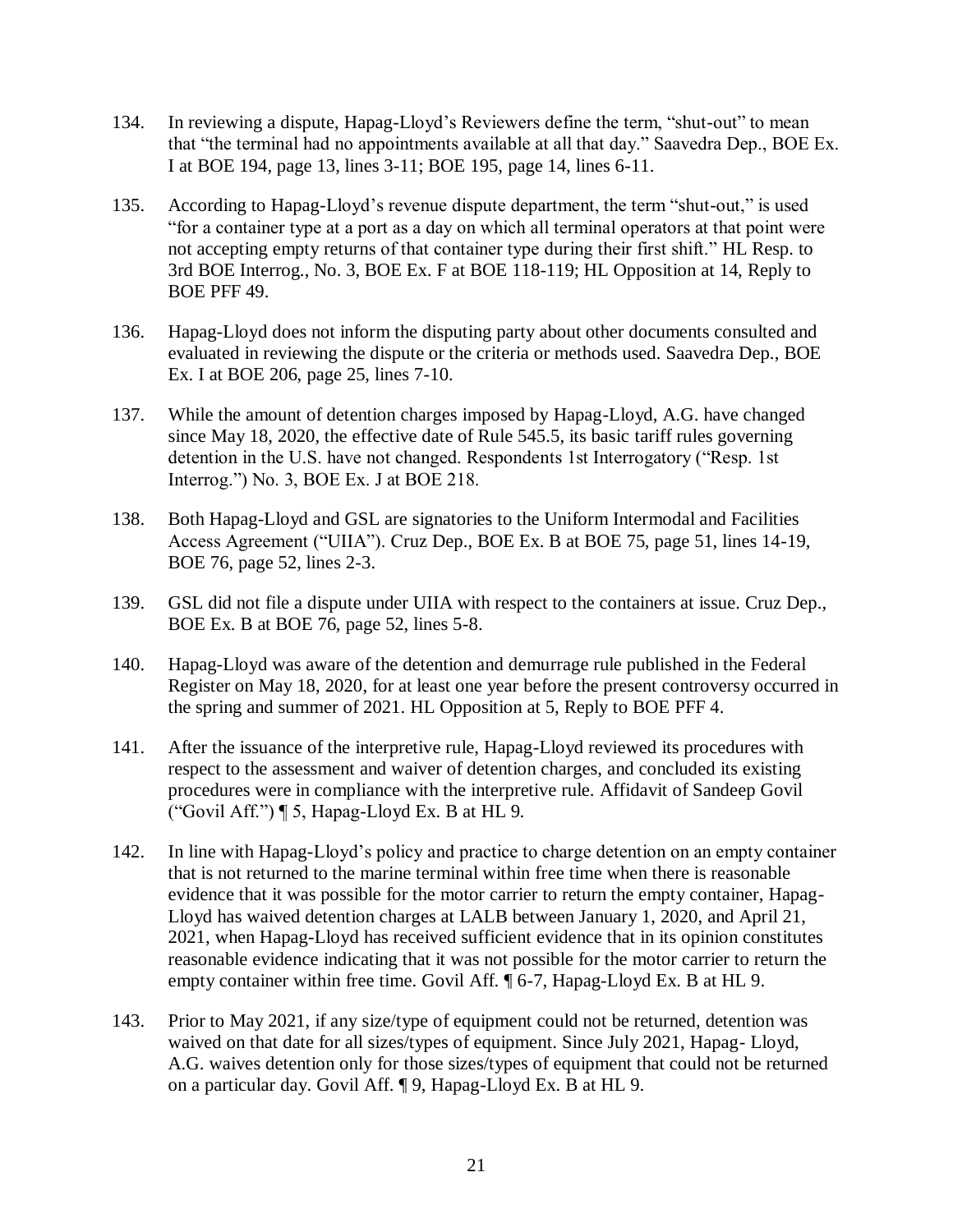- 144. If appointments are unavailable during the daytime shift at the terminals, it is the policy and practice of Hapag-Lloyd, A.G. to waive detention for the entire day, even if appointments were available during the terminals' other shifts. Govil Aff. ¶ 10, Hapag-Lloyd Ex. B at HL 10.
- 145. Hapag-Lloyd waived one day of detention on three of the containers identified in the Order of Investigation and Hearing and waived two days of detention on one of the containers because the motor carrier was unable to return those containers on the dates for which detention was charged. Govil Aff. ¶ 18, Hapag-Lloyd Ex. B at HL 11; Hapag-Lloyd Ex. 2 at HL 37.
- 146. On weekdays during May and June of 2021, an average of 110 empty 20-foot containers per day were returned to terminals used by Hapag-Lloyd. Govil Aff. ¶ 21, Hapag-Lloyd Ex. B at HL 12.
- 147. On weekdays during May and June of 2021, an average of 327 empty 40' HC containers per day were returned to terminals used by Hapag-Lloyd. Govil Aff. ¶ 22, Hapag-Lloyd Ex. B at HL 12.
- 148. On weekdays during May and June of 2021, an average of 10 empty 45' containers per day were returned to terminals used by Hapag-Lloyd. Govil Aff. ¶ 23, Hapag-Lloyd Ex. B at HL 12-13.
- 149. GSL returned a total of thirty-six (36) empty Hapag-Lloyd containers to terminals used by Hapag-Lloyd during May and June of 2021. HL Opposition at 19, HL RPFF 18.
- 150. GSL returned empty Hapag-Lloyd containers not involved in this proceeding to Hapag-Lloyd designated terminals on dates when it was unable to return equipment of the same size at issue here. HL Opposition at 20, HL RPFF 21.

#### **III. ANALYSIS AND CONCLUSIONS OF LAW**

#### **A. Preliminary Issues**

#### **1. Jurisdiction**

The Shipping Act provides that a "person may file with the Federal Maritime Commission a sworn complaint alleging a violation of this part." 46 U.S.C. § 41301(a). Pursuant to this provision, the Commission has jurisdiction over a complaint alleging that a respondent committed an act prohibited by the Shipping Act. *See Anchor Shipping Co. v. Aliança Navegação E Logística Ltda.*, Docket No. 02-04, 2006 FMC LEXIS 19, at \*33, 30 S.R.R. 991, 997-99 (FMC May 10, 2006); *see also Cargo One, Inc. v. Cosco Container Lines Co.*, Docket No. 99-24, 2000 FMC LEXIS 14, at \*34, 28 S.R.R. 1635, 1645 (FMC Oct. 31, 2000). Complainants allege a violation of the Shipping Act within the Commission's jurisdiction.

"It is elementary law that a tribunal should determine its jurisdiction before proceeding to the merits of a controversy." *NPR, Inc. v. Board of Commissioners of the Port of New Orleans*, Docket No. 98-23, 28 S.R.R. 1178 (ALJ Nov. 23, 1999 ); *see also River Parishes Co. Inc. v .*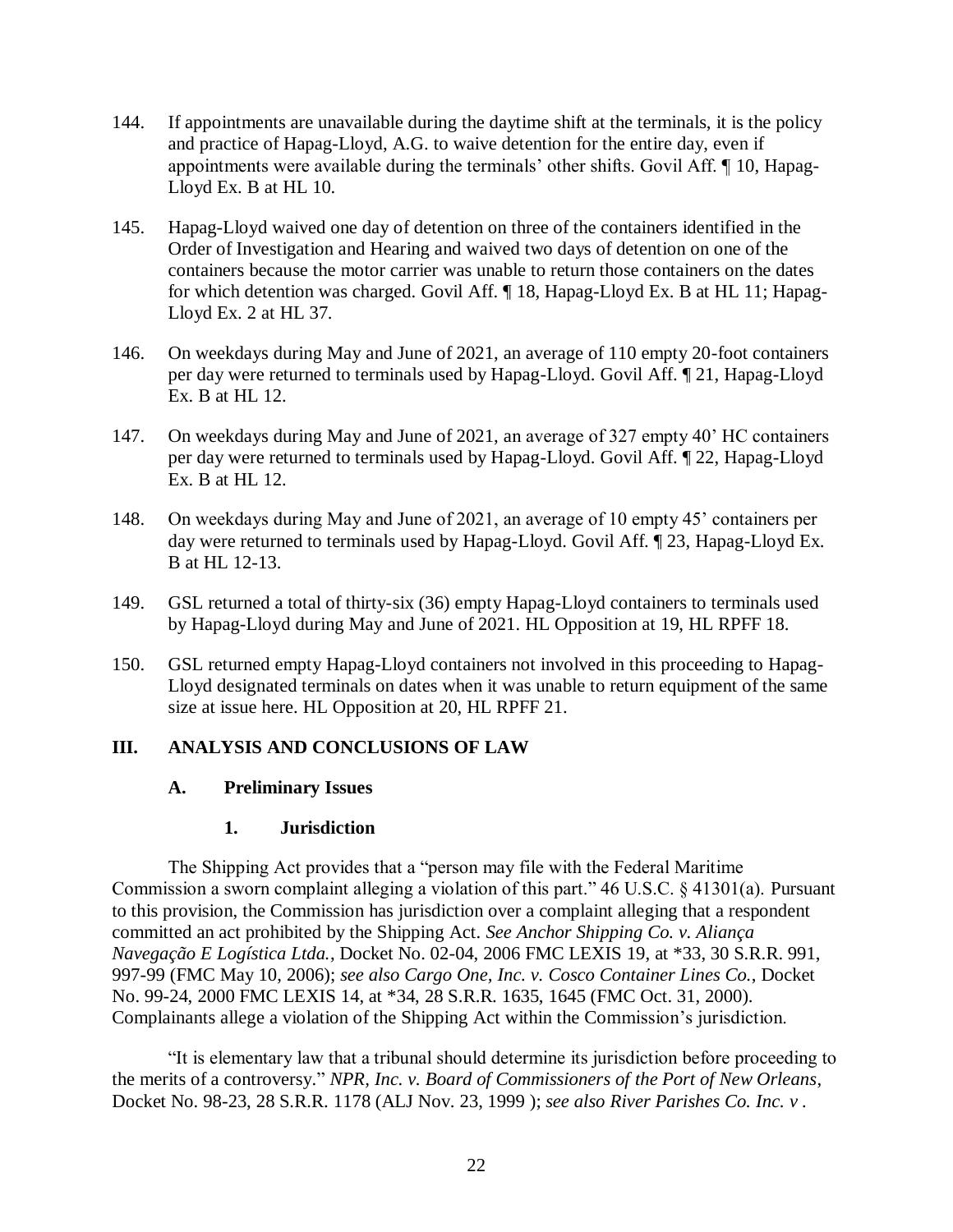*Ormet Primary Aluminum Corp.*, Docket No. 96-06, 28 S.R.R 751, 762 (FMC Feb. 3, 1999) ("As the ALJ correctly held, an agency must reach jurisdictional issues before addressing the merits of a case") (internal citations omitted).

Hapag-Lloyd argue that the Commission lacks personal jurisdiction over Hapag-Lloyd America, asserting that it is not a regulated entity subject to the Shipping Act. HL Opposition at 2. Hapag-Lloyd further assert that BOE stipulated that Hapag-Lloyd America is not a common carrier, marine terminal operator, or an ocean transportation intermediary, and therefore, Hapag-Lloyd America should be dismissed due to lack of personal jurisdiction. HL Opposition at 2.

BOE does not address jurisdiction in its opening brief, although it should do so in future proceedings. In its reply, BOE acknowledges that the stipulation was completed after BOE's brief and "[b]ecause of the timing of these stipulations, Hapag-Lloyd (America) LLC was still included on BOE's Opening Brief. This, however, does not mean the proceeding should be discontinued in its entirety." BOE Reply at 9.

The parties agree that in this proceeding, the appropriate respondent is Hapag-Lloyd, A.G. The parties stipulated that Hapag-Lloyd, A.G. is a vessel-operating common carrier, Hapag-Lloyd America operates as Hapag-Lloyd, A.G.'s "agent in the United States," Hapag-Lloyd, A.G. provided the ocean transportation for these eleven containers, Hapag-Lloyd America issued the detention invoices at issue on behalf of Hapag-Lloyd, A.G., and Hapag-Lloyd America "is not an ocean common carrier, marine terminal operator, or ocean transportation intermediary." JSF at 1-2. There are no allegations that Hapag-Lloyd America, as agent for Hapag-Lloyd, A.G., operated outside the scope of its authority or is otherwise an appropriate respondent in this proceeding.

The evidence supports a finding that Hapag-Lloyd America was operating as the agent of a disclosed principal and that Hapag-Lloyd, A.G. is responsible for the conduct of its agent, Hapag-Lloyd America, with regard to the eleven containers at issue. Moreover, Hapag-Lloyd America was not operating as a regulated entity as required by section 41102(c). Accordingly, Hapag-Lloyd America is dismissed. The case will proceed against Hapag-Lloyd, A.G.

#### **2. Burden of Proof**

To prevail in a proceeding to enforce the Shipping Act, the party alleging a violation bears the burden of proving their allegations by a preponderance of the evidence. 5 U.S.C. § 556(d); 46 C.F.R. § 502.155; *Maher Terminals, LLC v. Port Auth. of N.Y. & N.J.*, FMC Docket No. 08-03, 2014 FMC LEXIS 35, at \*34 (FMC Dec. 17, 2014). Under the preponderance standard, a complainant must show that their allegations are more probable than not. *Crocus Investments, LLC v. Marine Transport Logistics,* Docket No. 15-04, 2021 FMC LEXIS 125, at \*4 (FMC Aug. 18, 2021). It is appropriate to draw inferences from certain facts when direct evidence is not available, and circumstantial evidence alone may even be sufficient; however, such findings may not be drawn from mere speculation. *Waterman Steamship Corp. v. General Foundries Inc.*, Docket No. 93-15, 26 S.R.R. 1173, 1180, 1993 FMC LEXIS 73, at \*29-30 (ALJ Dec. 9, 1993), adopted in relevant part, 26 S.R.R. 1424, 1994 FMC LEXIS 19 (FMC June 13, 1994).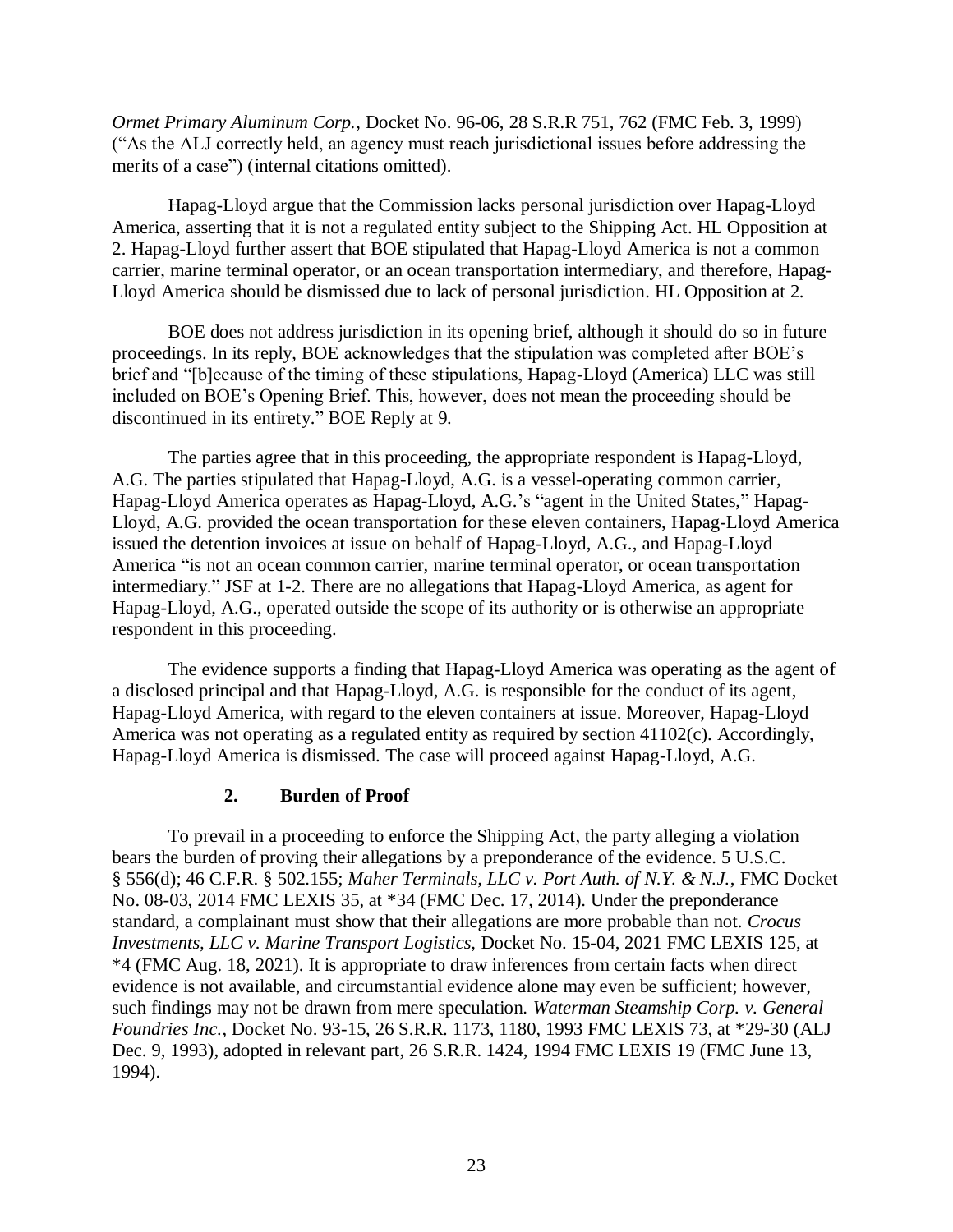### **3. Prima Facie Case**

Hapag-Lloyd assert that the proceeding should be discontinued because BOE has failed to establish a prima facie case. HL Opposition at 2-3. Hapag-Lloyd argue that BOE must "establish that the container or containers on which detention was assessed were in fact empty and available for return to a marine terminal," asserting that "[a]bsent such proof, cargo interests and motor carriers could escape the payment of detention by 'demonstrating' that no appointments were available to return a container that was in fact still sitting loaded at the consignee's facility." HL Opposition at 3.

BOE contends that the standard of proof in administrative proceedings is preponderance of the evidence and summarizes its arguments that it met the five elements required for a section 41102(c) claim. BOE Reply at 10-13.

Hapag-Lloyd do not cite any legal support for their assertion that claimants contesting detention charges must establish that containers were empty and available for return. While these may be relevant factors to consider in determining the reasonableness of charges, the Commission declined to create such a bright line test. There are no specific evidentiary requirements to object to demurrage and detention charges or to claim that such charges are unreasonable and no requirement that BOE present such specific evidence. Moreover, as discussed more below, the record contains contemporaneous evidence of good faith attempts to return these eleven containers well before free time expired and there is no evidence of extraordinary circumstances which would justify imposition of all of these detention fees. Accordingly, the request to dismiss the proceeding for failure to present a prima facie case is denied.

# **4. Confidential Treatment**

The parties filed a joint motion requesting confidential treatment of the following five categories of documents.

- 1. Marine terminal services agreements of Hapag-Lloyd, A.G., which include "commercially and competitively sensitive information (such as the rates paid for marine terminal services)" of Hapag-Lloyd, A.G. and terminal operators.
- 2. Demurrage/Detention data produced by Hapag-Lloyd, A.G. that contains "commercially and competitively sensitive" data.
- 3. Hapag-Lloyd, A.G.'s agency agreement that contains the financial and other terms of the relationship between Hapag-Lloyd, A.G. and its agent.
- 4. Hapag-Lloyd detention waivers indicating the days on which Hapag-Lloyd has granted waivers from detention charges and is "highly sensitive commercial information" that is competitively sensitive.
- 5. The demonstrative exhibit explaining the features and operations of a non-party website which is proprietary information of the website operator.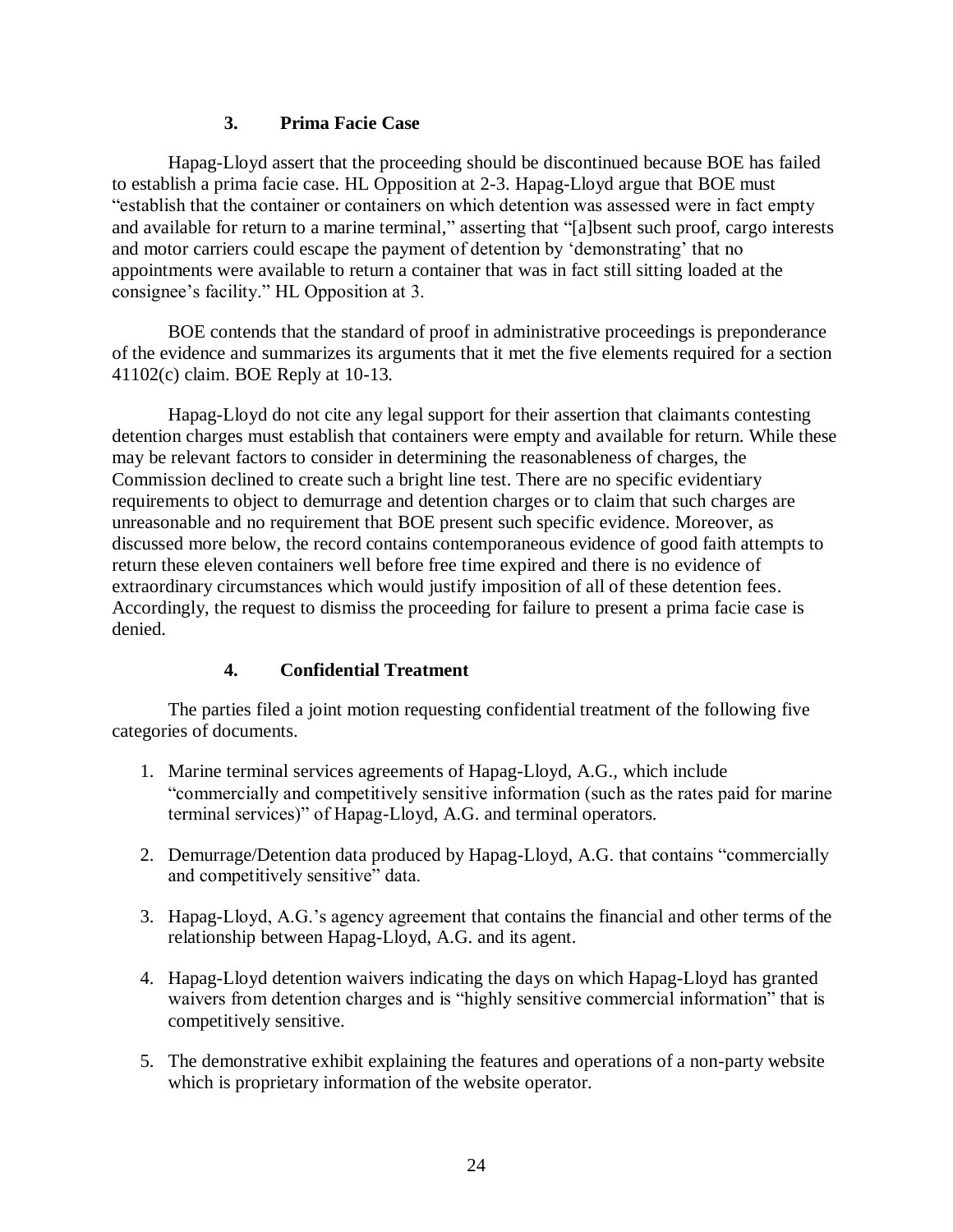Joint Motion for Confidential Treatment at 1-4.

The District Court for the District of Columbia discussed the strong presumption in favor of public access to judicial proceedings, stating:

As this Court has explained previously, *see In re McCormick*, 2017 U.S. Dist. LEXIS 90491 [(D.D.C. 2017)] there is a "strong presumption in favor of public access to judicial proceedings." *EEOC v. Nat'l Children's Ctr., Inc.*, 98 F.3d 1406, 1409, 321 U.S. App. D.C. 243 (D.C. Cir. 1996) (quoting *Johnson v. Greater Se. Cmty. Hosp. Corp.*, 951 F.2d 1268, 1277, 293 U.S. App. D.C. 1 (D.C. Cir. 1991)). "This right extends to judicial records[;] . . . whether something is a judicial record depends on 'the role it plays in the adjudicatory process.'" *In re Fort Totten Metrorail Cases*, 960 F. Supp. 2d 2, at 6 (D.D.C. 2013) (quoting *United States v. El-Sayegh*, 131 F.3d 158, 163, 327 U.S. App. D.C. 308 (D.C. Cir. 1997)). "A court proceeding . . . is in its entirety and by its very nature a matter of legal significance; all of the documents filed with the court . . . are maintained as the official 'record' of what transpired." *Wash. Legal Found. v. U.S. Sentencing Comm'n*, 89 F.3d 897, 906, 319 U.S. App. D.C. 256 (D.C. Cir. 1996). "Indeed, the meaning and legal import of a judicial decision is a function of the record upon which it was rendered." *Id.*

*In re McCormick & Co., Pepper Prods. Mktg. & Sales Practices Litig.*, 316 F. Supp. 3d 455, 463 (D.D.C. 2018). Public access to judicial records is not limitless, however, and may be denied "to protect trade secrets . . . and to minimize the danger of an unfair trial by adverse publicity." *U.S. v. Hubbard*, 650 F.2d 193, 315-16 (D.C. Cir. 1980).

Commission Rule 5 outlines the procedure for filing documents containing confidential information and the initial order in this proceeding provided additional requirements. 46 C.F.R. § 502.5. Rule 5 authorizes confidential treatment for confidential commercial information, such as the information identified by the parties. Although not all of the information in the confidential exhibits constitutes confidential information, the request is sufficiently limited to be permissible. The parties request confidential treatment for only a small number of pages and for specific, commercially-sensitive information. Therefore, the request for confidential treatment is reasonable and is **GRANTED**.

To the extent that BOE wants adjudications to deter or inform non-parties, it may consider limiting reliance on confidential material, where practicable. No confidential information is included in this Initial Decision, although there are citations to confidential exhibits.

#### **B. Relevant Law**

# **1. Section 41102(c)**

BOE alleges that Hapag-Lloyd violated section 41102(c) of the Shipping Act, previously section  $10(d)(1)$ , which states that a "common carrier, marine terminal operator, or ocean transportation intermediary may not fail to establish, observe, and enforce just and reasonable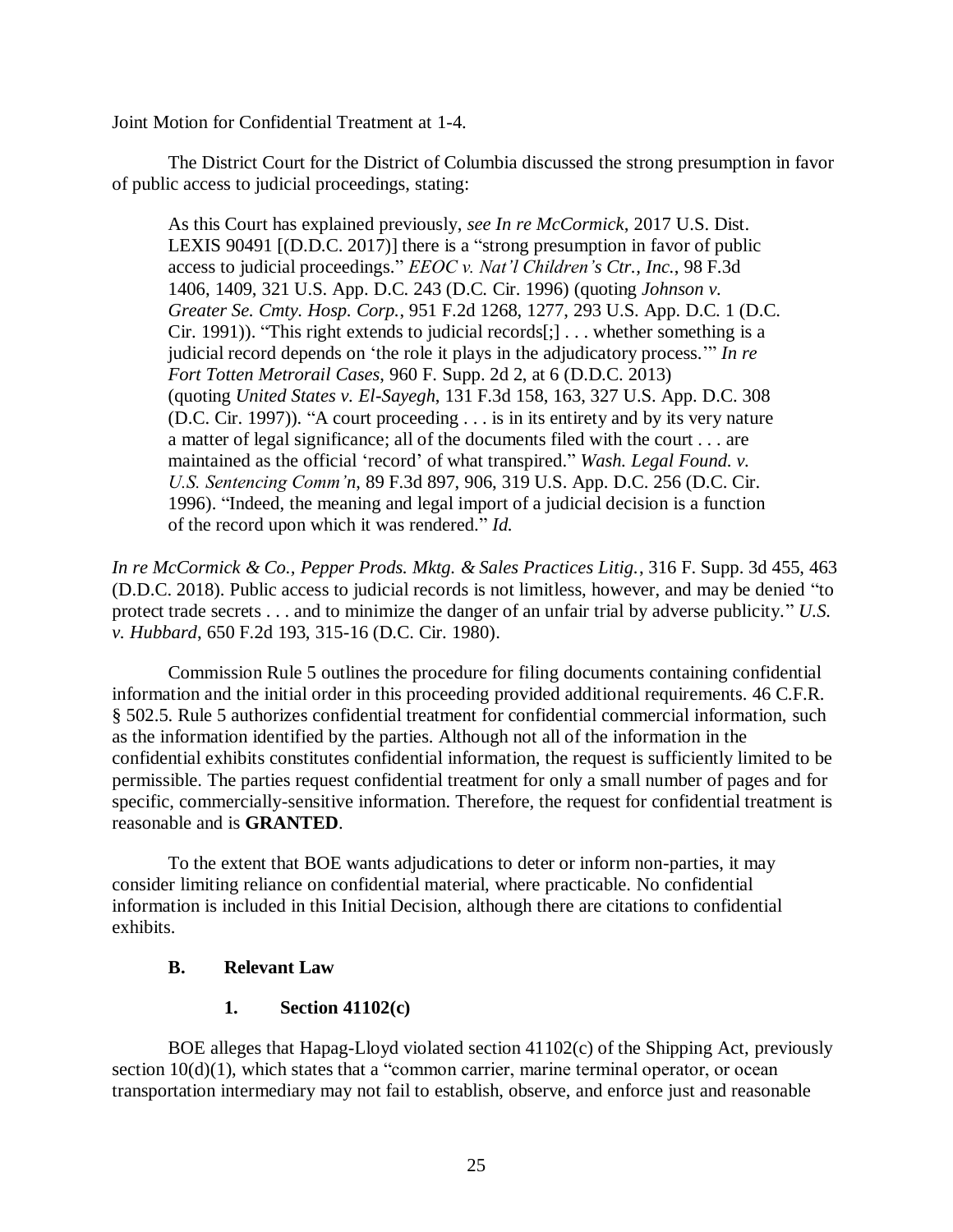regulations and practices relating to or connected with receiving, handling, storing, or delivering property." 46 U.S.C. § 41102(c).

On December 17, 2018, after notice and comment, the Commission issued Rule 545.4, specifying the elements for a section 41102(c) claim. Final Rule: Interpretive Rule, Shipping Act of 1984, 83 Fed. Reg. 64478, 64479 (Dec. 17, 2018). Rule 545.4, states:

46 U.S.C. 41102(c) is interpreted to require the following elements in order to establish a successful claim for reparations:

(a) The respondent is an ocean common carrier, marine terminal operator, or ocean transportation intermediary;

(b) The claimed acts or omissions of the regulated entity are occurring on a normal, customary, and continuous basis;

(c) The practice or regulation relates to or is connected with receiving, handling, storing, or delivering property;

(d) The practice or regulation is unjust or unreasonable; and

(e) The practice or regulation is the proximate cause of the claimed loss.

46 C.F.R. § 545.4.

# **2. Demurrage and Detention**

BOE alleges that Hapag-Lloyd's imposition of detention or per diem charges on these containers runs contrary to the Commission's demurrage and detention rule.

In 2014, the Commission held four regional port forums regarding congestion in the international supply system and discussed the "hard feelings felt by those shippers or motor carriers who incur additional congestion-related charges when the cause of that congestion lies outside their control," for example, when terminals refuse to accept empty equipment. *U.S. Container Port Congestion & Related International Supply Chain Issues* at 48 (FMC July 2015), www.fmc.gov/wp-content/uploads/2019/04/PortForumReport\_FINALwebAll.pdf. In 2015, the Commission issued a report compiling concerns and potential areas for improvement. *Report, Rules, Rates, and Practices Relating to Detention, Demurrage, and Free Time for Containerized Imports and Exports Moving Through Selected United States Ports* at 3 (April 3, 2015), www.fmc.gov/wp-content/uploads/2019/04/reportdemurrage.pdf.

In 2016, shippers, intermediaries, and truckers petitioned the Commission to adopt a rule specifying when it would be unreasonable to collect demurrage or detention. 85 FR 29639. After receiving numerous comments and holding two days of public hearings, in 2018, the Commission launched a non-adjudicatory fact finding investigation to develop a record on: "(a) comparative commercial conditions and practices in the United States vis-à-vis other maritime nations; (b) tender of cargo; (c) billing practices; (d) practices regarding delays caused by intervening events; and (e) dispute resolution practices." *Conditions and Practices Related to*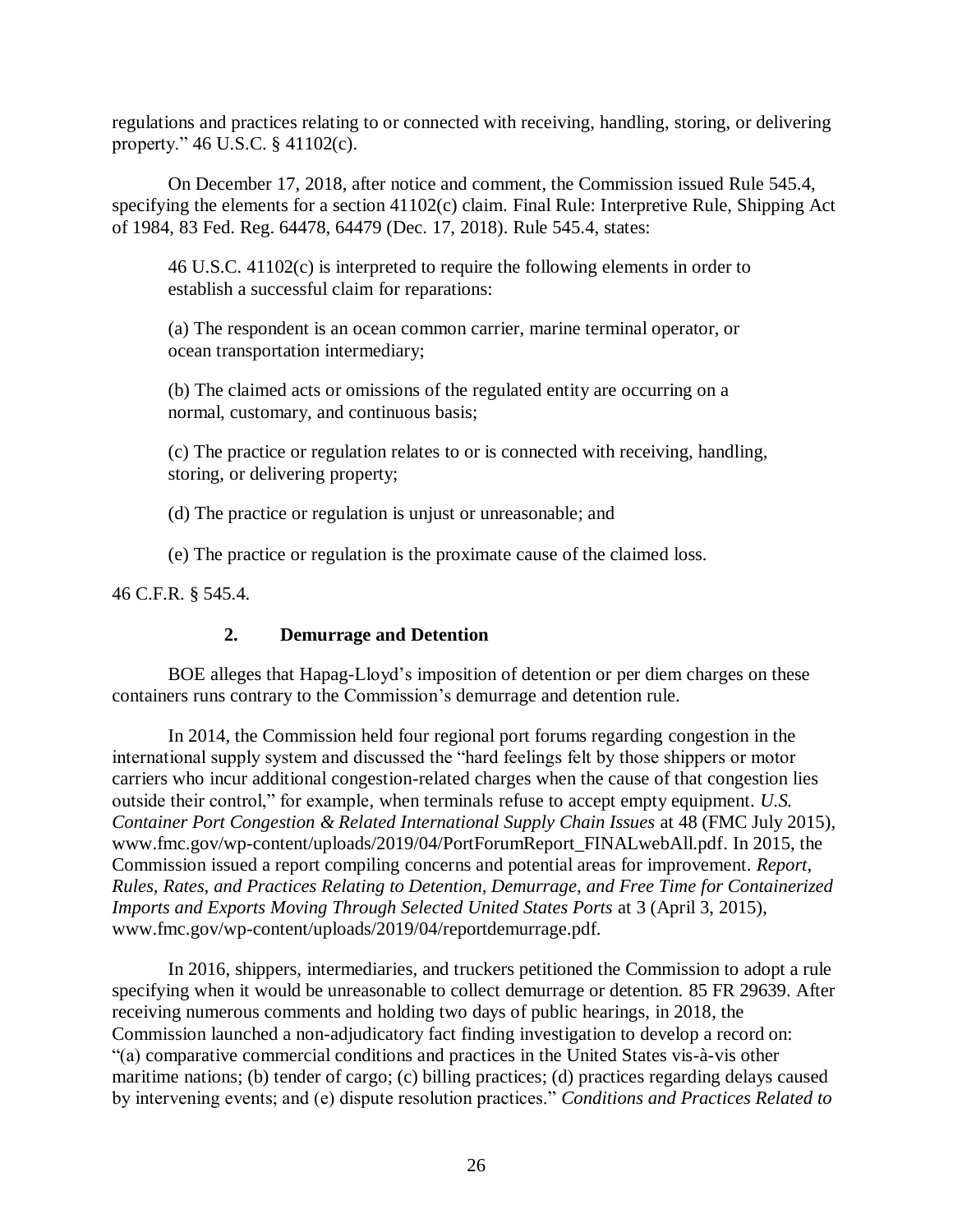*Detention, Demurrage, and Free Time in Int'l Oceanborne Commerce*, 1 F.M.C.2d 1, 2-3 (FMC 2018) (Order of Investigation), www2.fmc.gov/readingroom/docs/FF%20No.%2028/ff-28\_ord2.pdf/.

The Fact Finding Investigation, which lasted 17 months and involved written discovery, field interviews, and group discussions with industry leaders, "revealed a situation marked by: (1) increasing demurrage and detention charges even after controlling for weather and labor events; (2) complexity; and (3) a lack of clarity and consistency regarding demurrage and detention practices, policies, and terminology." *Fact Finding Investigation No. 28 Interim Report* at 5-14 (Sept. 4, 2018), www2.fmc.gov/readingroom/docs/FF%20No.%2028/FF28\_int\_rpt2.pdf.

On December 3, 2018, the Fact Finding Officer made a number of suggestions, including clear, simplified, and accessible demurrage and detention billing practices and dispute resolution processes as well as explicit guidance regarding the types of evidence relevant to resolving demurrage and detention disputes. Fact Finding Investigation No. 28 Final Report at 32 (Dec. 3, 2018) ("Final Report"), www2.fmc.gov/readingroom/docs/FF%20No.%2028/FF-28\_FR.pdf.

On September 6, 2019, the Commission adopted the Fact Finding Officer's recommendations. *Commission Approves Dye's Final Recommendations on Detention and Demurrage* (Sept. 6, 2019), www.fmc.gov/commission-approves-dyes-final-recommendationson-detention-and-demurrage/. On September 17, 2019, the Commission issued a *Notice of Proposed Rulemaking: Interpretive Rule on Demurrage and Detention under the Shipping Act* ("NPRM"), 84 FR 48850 (Sept. 17, 2019).

On April 28, 2020, after receiving over one hundred comments, the Commission issued the demurrage and detention rule, effective on May 18, 2020, with minor changes from the proposed rule. 85 FR 29638 (May 18, 2020). "The rule followed years of complaints from U.S. importers, exporters, transportation intermediaries, and drayage truckers that ocean carrier and marine terminal operator demurrage and detention practices unfairly penalized shippers, intermediaries, and truckers for circumstances outside their control." 85 FR at 29638. The demurrage and detention rule provides "guidance as to what [the Commission] may consider in assessing whether a demurrage or detention practice is unjust or unreasonable." 85 FR at 29638.

Rule 545.5, provides in pertinent part:

(a) *Purpose.* The purpose of this rule is to provide guidance about how the Commission will interpret 46 U.S.C. 41102(c) and §545.4(d) in the context of demurrage and detention.

(b) *Applicability and scope.* This rule applies to practices and regulations relating to demurrage and detention for containerized cargo. For purposes of this rule, the terms demurrage and detention encompass any charges, including "per diem," assessed by ocean common carriers, marine terminal operators, or ocean transportation intermediaries ("regulated entities") related to the use of marine terminal space (*e.g.,* land) or shipping containers, not including freight charges.

(c) *Incentive principle*—(1) *General.* In assessing the reasonableness of demurrage and detention practices and regulations, the Commission will consider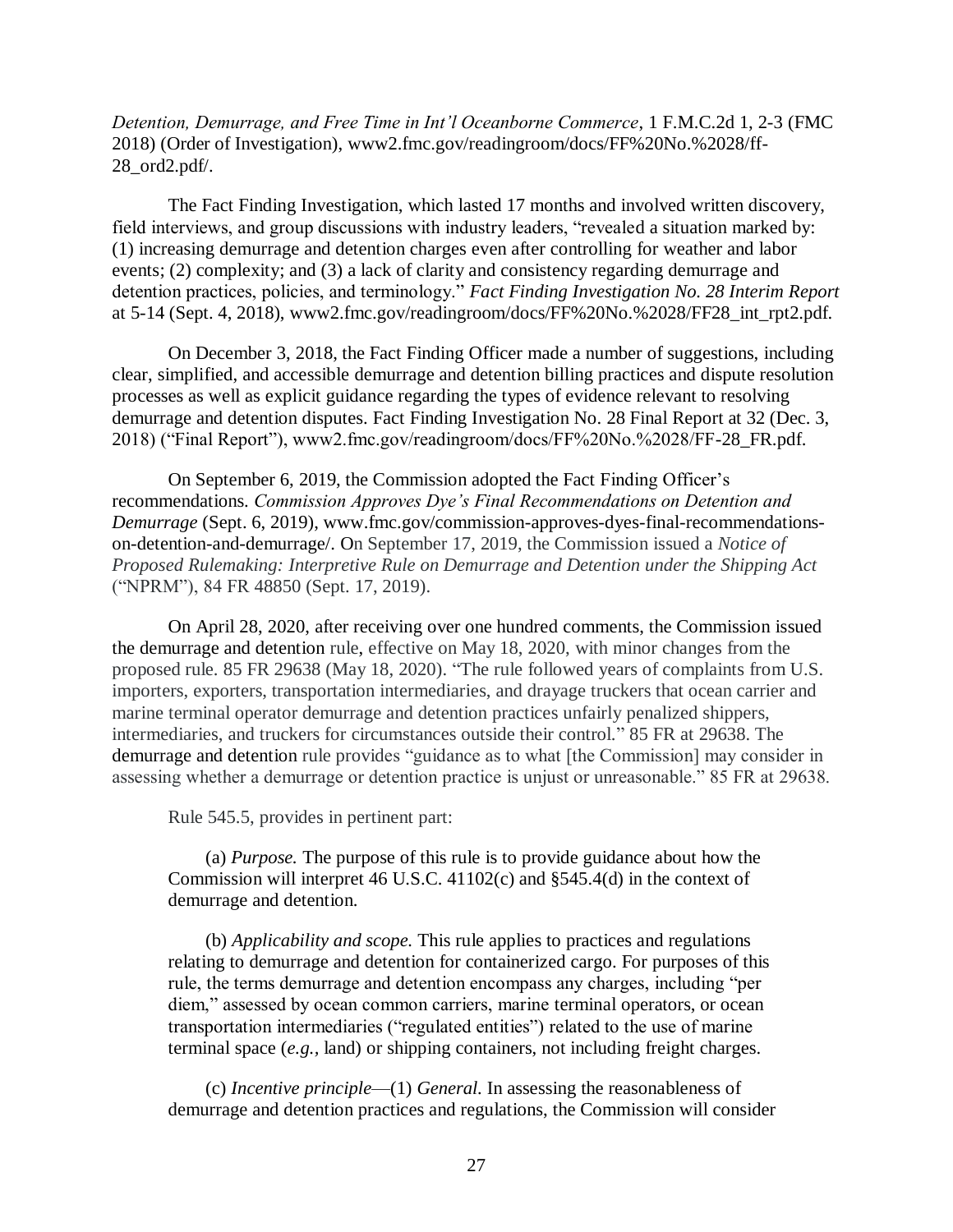the extent to which demurrage and detention are serving their intended primary purposes as financial incentives to promote freight fluidity.

(2) *Particular applications of incentive principle*—(i) *Cargo availability.* The Commission may consider in the reasonableness analysis the extent to which demurrage practices and regulations relate demurrage or free time to cargo availability for retrieval.

(ii) *Empty container return.* Absent extenuating circumstances, practices and regulations that provide for imposition of detention when it does not serve its incentivizing purposes, such as when empty containers cannot be returned, are likely to be found unreasonable.

46 C.F.R. § 545.5.

In *Evergreen*, the Small Claim Officer addressed the demurrage and detention rule in the context of days when port facilities are closed, such as weekends, holidays, and port closures, finding that it is not appropriate to charge detention or demurrage on those days. *TCW, Inc. v. Evergreen Shipping Agency (America) Corporation, & Evergreen Line Joint Service Agreement*, Docket No. 1966(I), 2021 FMC LEXIS 233, 3 F.M.C.2d 1 (SCO Feb. 19, 2021). That decision is currently on appeal before the Commission. This case explores the demurrage and detention rule in finer detail, focusing on days when port facilities are open but containers cannot be returned because the terminal appointments have been filled, are not accepting containers of that size or type, or are only accepting dual transactions, where one container is dropped off and another is picked up.

# **C. Section 41102(c) Elements**

To establish a violation of section  $41102(c)$ , a complainant must demonstrate that the respondent is a regulated entity; the practice or regulation is connected with receiving, handling, storing, or delivering property; the practice or regulation is unjust or unreasonable; the claimed acts or omissions occurred on a normal, customary, and continuous basis; and the practice or regulation is the proximate cause of the claimed loss. 46 C.F.R. § 545.4. Each element is discussed below.

# **1. Common carrier**

Section 41102(c) governs the activities of common carriers, marine terminal operators, and ocean transportation intermediaries. As discussed above, the parties agree that Hapag-Lloyd, A.G. was a vessel-operating common carrier and a regulated entity. 46 U.S.C. § 40102(17); JSF at 1. Accordingly, the first element is met.

# **2. Connected with Receiving, Handling, Storing, or Delivering Property**

BOE asserts that "return of a VOCC's empty containers to a terminal is integral to receiving, handling, storing, and delivering property" and that each "of these containers was involved in ocean transportation of property and shipping containers generally are equipment belonging to a VOCC specifically for this purpose." Brief at 24. Hapag-Lloyd does not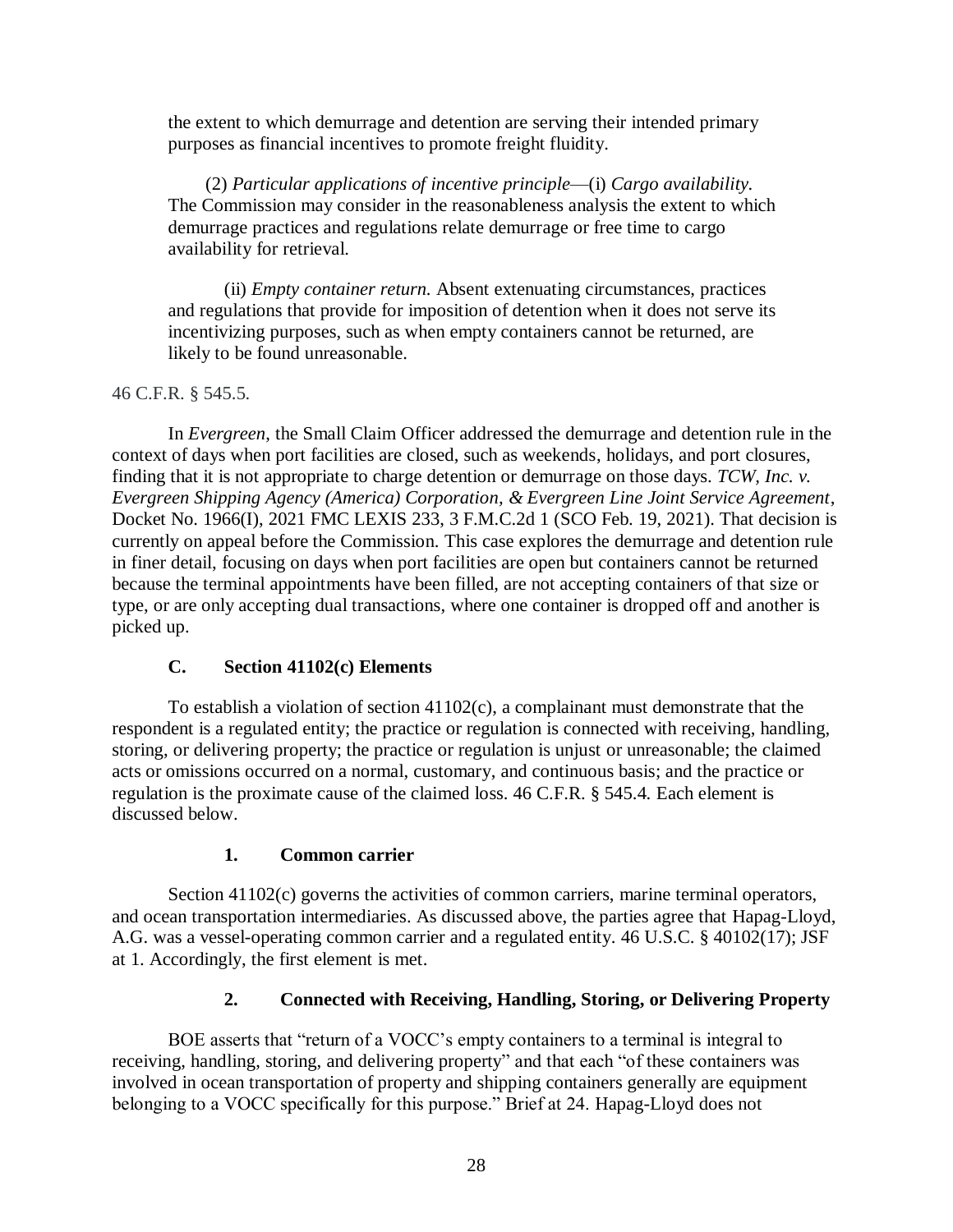specifically address this element. The disputed charges were imposed for failure to return the shipping container used to deliver cargo to the recipients' facility. The element requiring that the practice be connected with receiving, handling, storing, or delivering property is, thus, also established.

# **3. Unjust and Unreasonable**

BOE asserts that the conduct at issue falls squarely within the prohibitions in the demurrage and detention rule and Commission precedent, arguing that practices should promote freight fluidity and that charges levied must be reasonably related to the services rendered. BOE Brief at 22-24. Hapag-Lloyd contend that they have established a reasonable policy with respect to the return of empty containers, with respect to the waiver of detention, and as applied to these containers. HL Opposition at 25-41.

Section 545.5, provides in pertinent part: "In assessing the reasonableness of demurrage and detention practices and regulations, the Commission will consider the extent to which demurrage and detention are serving their intended primary purposes as financial incentives to promote freight fluidity." 46 C.F.R. § 545.5(c)(1). More specifically, section 545.5 addresses empty container return, stating: "Absent extenuating circumstances, practices and regulations that provide for imposition of detention when it does not serve its incentivizing purposes, such as when empty containers cannot be returned, are likely to be found unreasonable." 46 C.F.R.  $§ 545.5(c)(2)(ii).$ 

The demurrage and detention rule states that section 41102(c) is intended to reflect *inter alia*, the principle that:

importers, exporters, intermediaries, and truckers should not be penalized by demurrage and detention practices when circumstances are such that they cannot retrieve equipment from or return equipment to marine terminals "because under those circumstances the charges cannot serve their incentive function."

85 FR at 29638. In addition, the Commission noted with regard to return of empty containers:

The rule states that absent extenuating circumstances, practices and regulations that provide for imposition of detention when it does not serve its incentivizing purposes, such as when empty containers cannot be returned, are likely to be found unreasonable. The Commission explained that such practices, absent extenuating circumstances, weigh heavily in favor of a finding of unreasonableness, because if an ocean carrier directs a trucker to return a container to a particular terminal, and that terminal refuses to accept the container, no amount of detention can incentivise its return.

#### 85 FR at 29655.

The reasonableness of Hapag-Lloyd's policy will be reviewed with regard to the return of these eleven containers, the return policies, and the waiver policy.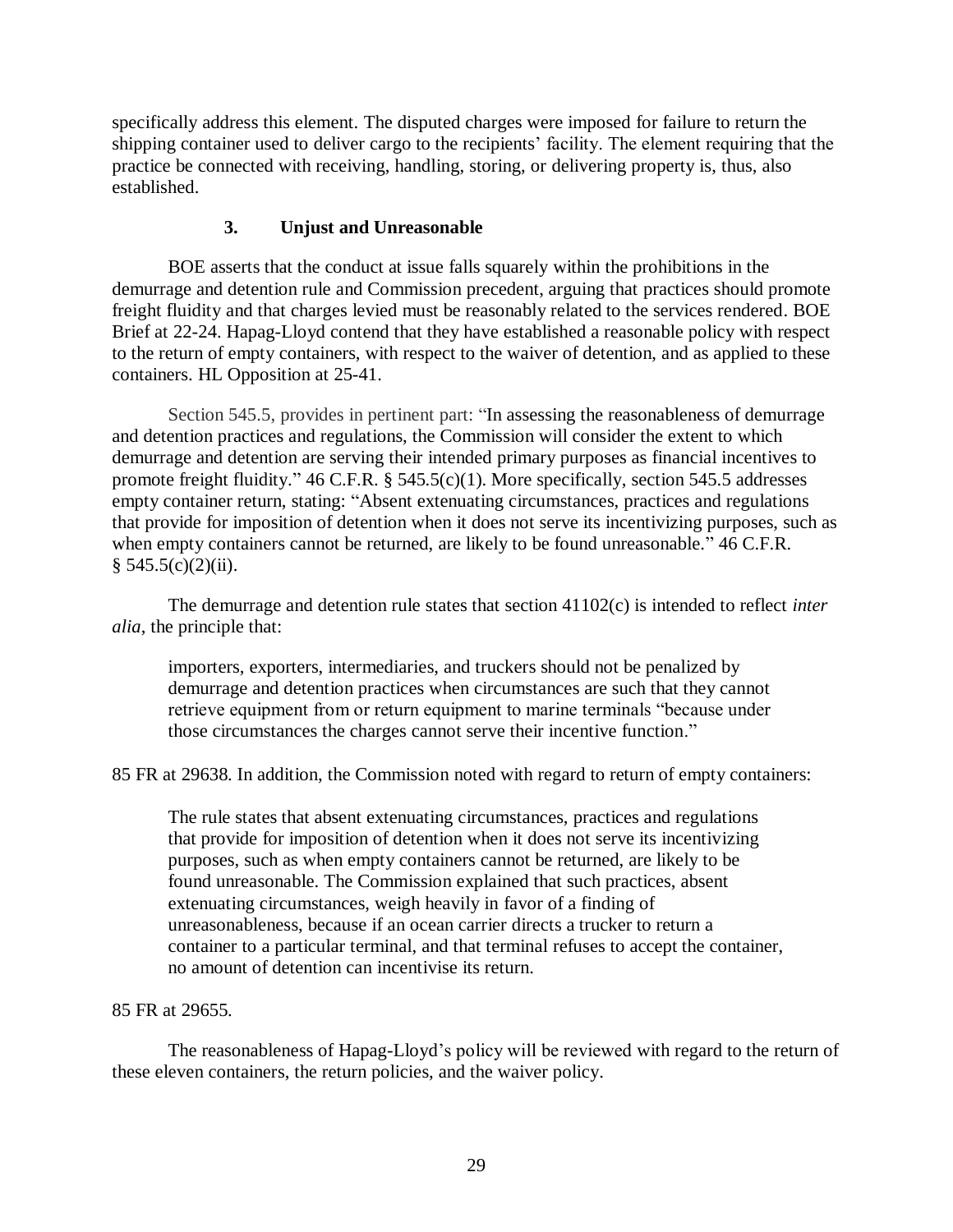#### **a. Return of these Eleven Containers**

For these eleven containers, BOE asserts that "the motor carrier made a concerted effort to return containers but was unable to due to a lack of appointments at the terminal which Respondent directed it to return the containers" and that "Respondent's punitive detention charges serve no additional purpose when a lack of appointments at the Respondent's designated location prevent timely return." BOE Brief at 23-24.

Hapag-Lloyd contend that they had a reasonable policy of charging "detention on an empty container that is not returned to the marine terminal within free time when there is reasonable evidence that it was possible for the motor carrier to return the empty container" and that they provide "at least as much advance notice of empty return locations as the rest of the industry by providing notice of return locations not later than 4 p.m. of the previous day." HL Opposition at 26- 27.

GSL works exclusively in the LALB area, has about 75 drivers, and handles approximately 500 containers a week. BOE 37-40. Ms. Cruz mainly works in equipment control managing empties but the five dispatch employees also make appointments. BOE 41, 53-54. When GSL receives notice from a customer that a container is empty and ready to return, dispatch employees look for an appointment and try to match up loads out of the terminal with empties going in. BOE 51. To make an appointment, GSL needs the chassis number and container type, size, number, and steamship line. BOE 82-83. GSL tries to jump on appointments as soon as they are released but sometimes they don't have a driver to get the empty. BOE 56-57. GSL does not take a screen shot each time it looks for appointments. BOE 72-79. Ms. Cruz usually takes screen shots in the morning, when she and dispatch have been unable to make appointments. BOE 72-74.

The evidence includes emails from GSL with screen shots of appointment calendars showing days when appointments were unavailable. However, these are not *all* the days when detention was charged and BOE did not identify which specific days it believes that detention was improperly charged. It does not appear that witnesses were asked about these specific shipments, for example, whether there were appointments available on the days when there are no emails. The undersigned endeavored to determine, based on the evidence in the record, the specific days for which documentation establishes that appointments were full and empty containers could not be returned. Future proceedings would benefit from a greater focus on the specific shipments. So, for example, rather than just listing invoice numbers, it would be helpful to identify who handled the shipments, the dates free time ended and detention was charged, the amounts invoiced, etc.

GSL provided Hapag-Lloyd with evidence of a lack of appointment availability by using the Blue Cargo website, which aggregates appointment data directly obtained from terminals and refreshes every few minutes. BOE 64-65, 85-86. There is evidence that Blue Cargo data can sometimes be inaccurate. BOE 65, 77. However, Hapag-Lloyd does not point to a more reliable system to determine container return appointment availability and, at times, relies on this evidence itself.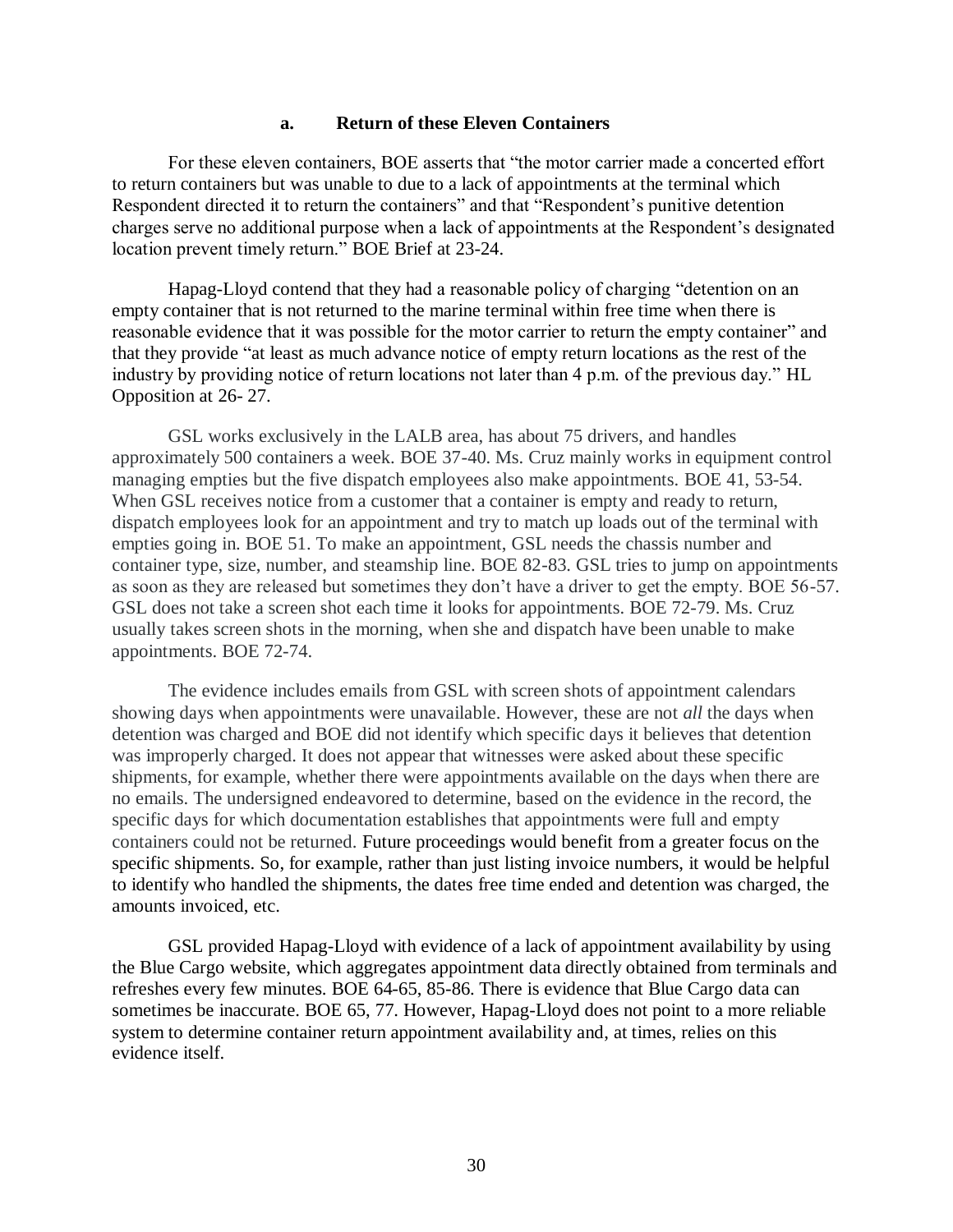Evidence does not show documentation of attempts to return containers on every day possible, but the evidence shows that not every attempt to find an appointment is documented by GSL. BOE 72, 79. While there is evidence that GSL looked for appointments frequently, there is also evidence that, at times, they could not return containers for other reasons, such as lack of a driver. BOE 56-57. Therefore, the evidence is not sufficient to find that appointments were unavailable on days that are not documented. There may have been additional days when appointments were unavailable for these containers but there is not sufficient evidence in the record to make a finding in this proceeding for those days.

For two of these shipments, it appears that the documented unavailable appointment days were during free time. BOE does not directly address whether detention charges should be waived based on unavailability of appointments prior to free time ending. For other shipments, appointments filled up on the day that the specific container was returned. The evidence does not show whether detention is charged for the day the container is returned. Since there is no evidence on these issues and BOE has the burden of proof, the evidence does not support a finding of a violation based on unavailable appointments prior to free time ending or for the day that containers were returned.

Regarding the two 20-foot containers, the evidence shows that for container one, appointments were full and therefore unavailable on May 11, May 12, and May 17, before free time ended on May 19; as well as on May 19. BOE 286-290. Therefore, GSL was charged detention for one day when appointments were unavailable. For container two, appointments were full and therefore unavailable on May 24, May 25, May 26, May 27, May 28, May 31, and June 3, before free time ended; and on June 4, June 7, June 8, June 9, and June 10 (return date). BOE 291-304; HL 37. Hapag-Lloyd waived two days, therefore, GSL was charged detention for two days when appointments were unavailable.

Regarding the four 40-foot high cube containers, the evidence shows that for container three, appointments were full and therefore unavailable on May 26, May 27, May 28, and May 31, before free time ended on June 8; and on June 11 (return date). BOE 305-309, 318. For container four, appointments were full and therefore unavailable on May 26, May 27, May 28, and May 31, before free time ended on June 8; and on June 11 and June 14 (return date). BOE 312-325; HL Supp., Exhibit B at 4-5. Therefore, GSL was charged detention for one day (June 11), when appointments were unavailable. For container five, appointments were full and therefore unavailable on May 26, May 27, May 28, and May 31, before free time ended on June 8; and on June 11, June 14, June 15, and June 16. BOE 315-322; HL Supp., Exhibit B at 4-7. Therefore, GSL was charged detention for four days (June 11, June 14, June 15, and June 16) when appointments were unavailable. For container eleven, appointments were full and therefore unavailable on May 26, May 27, May 28, and May 31, before free time ended on June 8; and on June 11 (return date). BOE 358-365.

Regarding the five 45-foot containers, the evidence shows that for container six, appointments were full and therefore unavailable on June 14 and June 15, before free time ended on June 16; and on June 16 and June 18. BOE 323-336. Hapag-Lloyd waived one day, therefore, GSL was charged detention for one day when appointments were unavailable. For container seven, appointments were full and therefore unavailable on June 14 and June 15, before free time ended on June 16; and on June 16 and June 18 (return date). BOE 323-336. Therefore, GSL was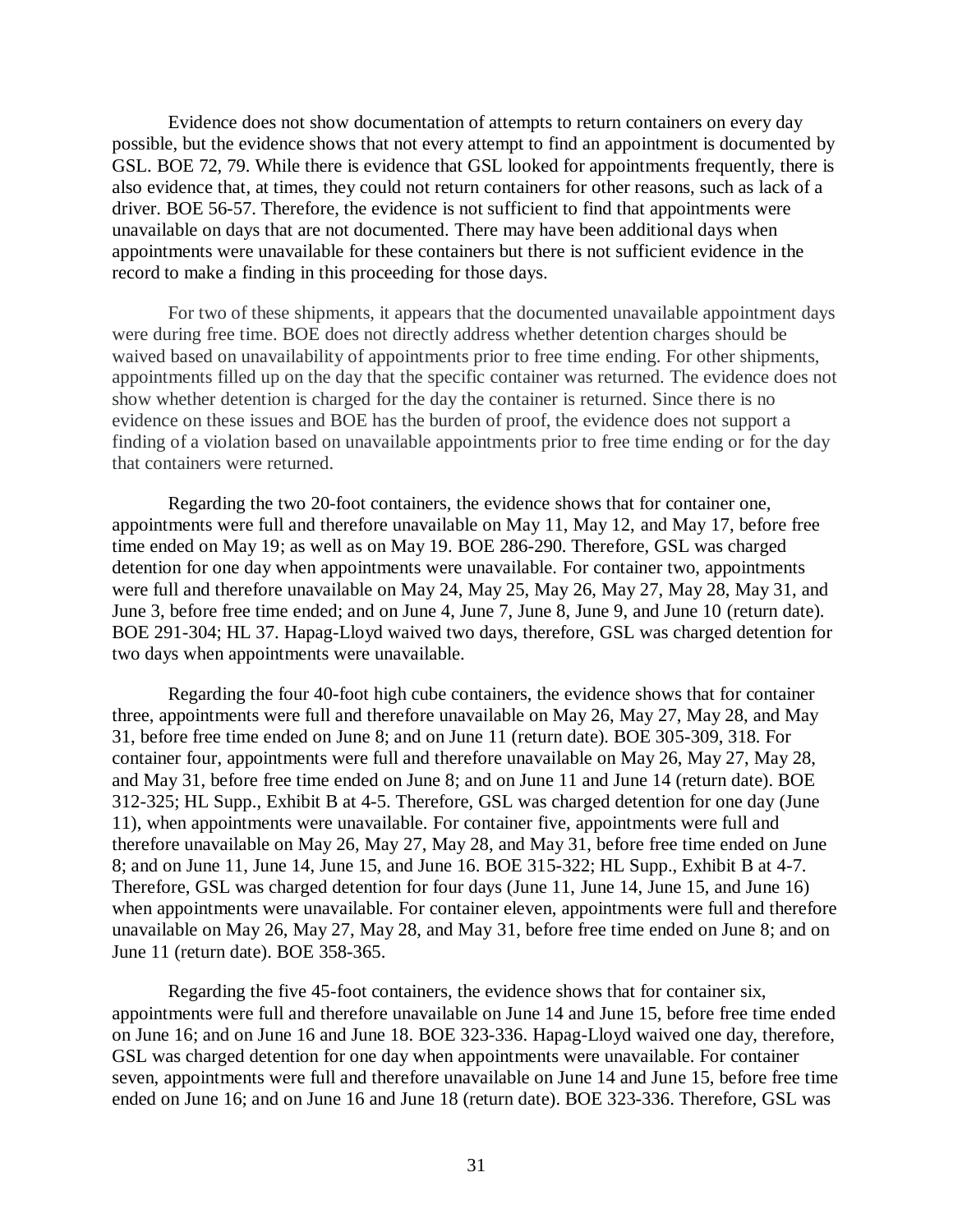charged detention for one day, excluding return date, when appointments were unavailable. For container eight, appointments were full and therefore unavailable on June 14, June 15, and June 16, before free time ended on June 18; and on June 18 and June 21 (return date). BOE 340-347. Therefore, GSL was charged detention for one day, excluding return date, when appointments were unavailable. For container nine, appointments were full and therefore unavailable on June 14 and June 15, before free time ended on June 16; and on June 16, June 18, and June 21. BOE 340-347. Hapag-Lloyd waived detention for one day, therefore, GSL was charged detention for two days when appointments were unavailable. For container ten, appointments were full and therefore unavailable on June 14, June 15, and June 16, before free time ended on June 18; and on and June 18 and June 21. BOE 340-347. Hapag-Lloyd waived detention for one day, therefore, GSL was charged detention for one day when appointments were unavailable.

Hapag-Lloyd argue that GSL failed to fulfill its customary obligations because there is no evidence that GSL attempted to make appointments to return any 40-foot HC containers from June 1-9; GSL had no standard procedure for seeking appointments; and because screenshots taken between 9:30 am and 1 pm do not show that GSL was attempting to make appointments promptly and diligently. HL Opposition at 41-42. BOE responds that GSL attempted to secure appointments, they have a standard procedure, and motor carriers cannot devote their time solely to searching for appointments. BOE Reply at 18.

While failure to comply with customary responsibilities could be a relevant factor, 85 FR at 29647, the evidence does not support the allegation that GSL failed to comply with its customary responsibilities. GSL checked for available appointments throughout the day and emailed Hapag-Lloyd about the inability to return all eleven of these containers prior to the expiration of free time. BOE 52; BOE 330-336 (two days before for containers six and seven); BOE 291-302 (eleven days before for container two). In addition, these emails show that appointments were full by 9:39 am to 12:49 pm. BOE 286-302. Moreover, GSL emailed Hapag-Lloyd on at least twelve days requesting assistance and although Hapag-Lloyd responded eight times, Hapag-Lloyd never provided any alternate return locations or other assistance. BOE 288, 301, 302, 304, 306, 308, 321, 328. The detention and demurrage rule states that extenuating circumstances may include not fulfilling customary obligations. Here, there are no such extenuating circumstances. Rather, the balance of evidence demonstrates a good faith effort to return these containers.

Hapag-Lloyd point to the empty containers that were returned by GSL on the days at issue as evidence that containers could be returned. Hapag-Lloyd is correct that there were some appointments on the days at issue and some containers were returned. However, BOE's argument is not that there were no appointments available, but rather that there were insufficient appointments available. In addition, this evidence undermines the argument that GSL failed its customary obligations as they were often returning containers on a timely basis.

Hapag-Lloyd further claims that other motor carriers were able to return equipment to the terminals to suggest that GSL should have been able to return these eleven containers. HL Opposition at 38-39. Again, BOE's argument is not that there were no appointments available, but rather that there were not sufficient appointments available. The evidence demonstrates that GSL alerted Hapag-Lloyd to its problems finding appointments and attempted to enlist Hapag-Lloyd's help to return the containers. However, Hapag-Lloyd did not suggest other options for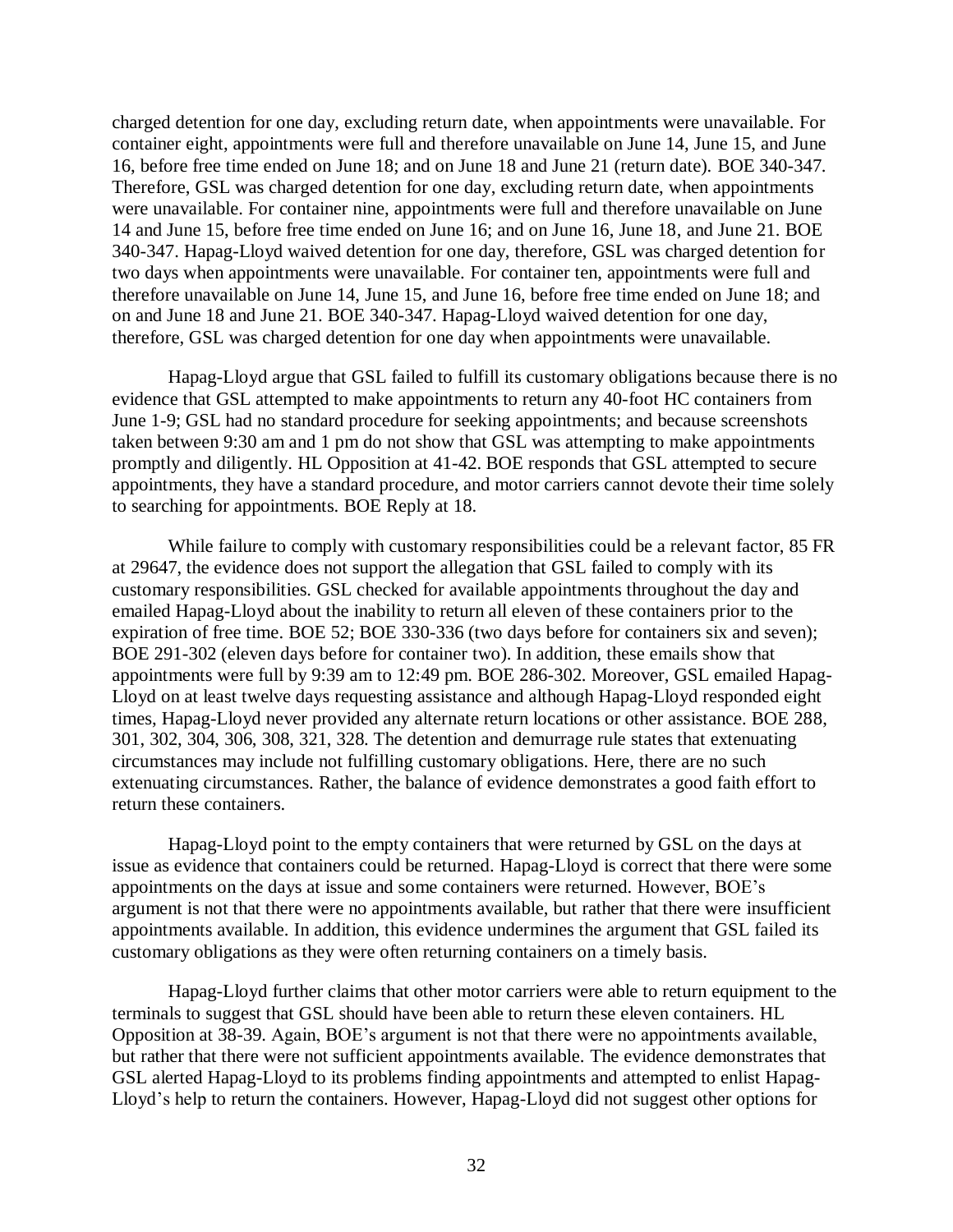returning the containers and did not identify to GSL locations that had sufficient available appointments. Without more, evidence of other containers being returned on a particular day does not support a finding that were sufficient appointments available when evaluating allegations of an inability to return containers because all appointments have been filled.

Hapag-Lloyd argue that the empty return matrix is not a list of exclusive return locations or instructions to return containers only to the terminals listed on the matrix. HL Opposition at 18. However, Hapag-Lloyd employees told GSL: "There are no alternate locations," "There are never any alternate locations," and "At this time these are the only return locations allowed by terminals. Hopefully more locations and spots will open later for this week." BOE 289, 302, 306, 308. Moreover, there is evidence that return locations are not set until the day before and making an appointment for more than one day ahead may result in the need to rebook. BOE 160-162. In addition, GSL stated that it may be charged a fee for returning a container to a terminal that is not authorized. BOE 61-63, 85, 90. Therefore, the evidence does not support Hapag-Lloyd's argument that truckers knew they could return empty containers to locations not on the empty return broadcast matrix.

Hapag-Lloyd recognizes that the demurrage and detention rule does not require a "first out, first back" policy but asserts that the incentive principle "is served by assessing detention on equipment that a motor carrier does not return because it has chosen instead to return other equipment of the ocean carrier that has been out on delivery for less time." HL Opposition at 37. The return of an empty container has a number of moving parts, including the container, the truck driver, and the chassis. The incentive principle is not met by requiring containers ready to be returned to wait for containers which arrived earlier. Rather, the focus should be on whether there were sufficient appointments available for a container to be returned prior to imposing a detention fee.

The preponderance of the evidence shows that GSL was not able to return empty Hapag-Lloyd containers on nineteen days after free time ended, excluding return dates, and that Hapag-Lloyd waived detention for five days. Therefore, Hapag-Lloyd charged detention for fourteen days when there is evidence that sufficient appointments were not available. This policy and practice is unreasonable because no amount of detention could have incentivized the return of the containers on those fourteen days.

#### **b. Return Policy**

BOE asserts that although Hapag-Lloyd admits it was aware of the demurrage and detention rule, it did not train its staff or create any policies to ensure compliance with the rule. BOE Brief at 19.

Hapag-Lloyd contend that under BOE's approach, "there is no consideration of whether the motor carrier was seeking appointments in a timely and responsible matter," the incentive principle is lost if "motor carriers can unilaterally extend free time by waiting until the last minute to seek non-existent appointments," carriers should be able to consider other factors regarding whether containers could be returned during free period, and Hapag-Lloyd has waived a substantial amount of detention charges. HL Opposition at 28-31.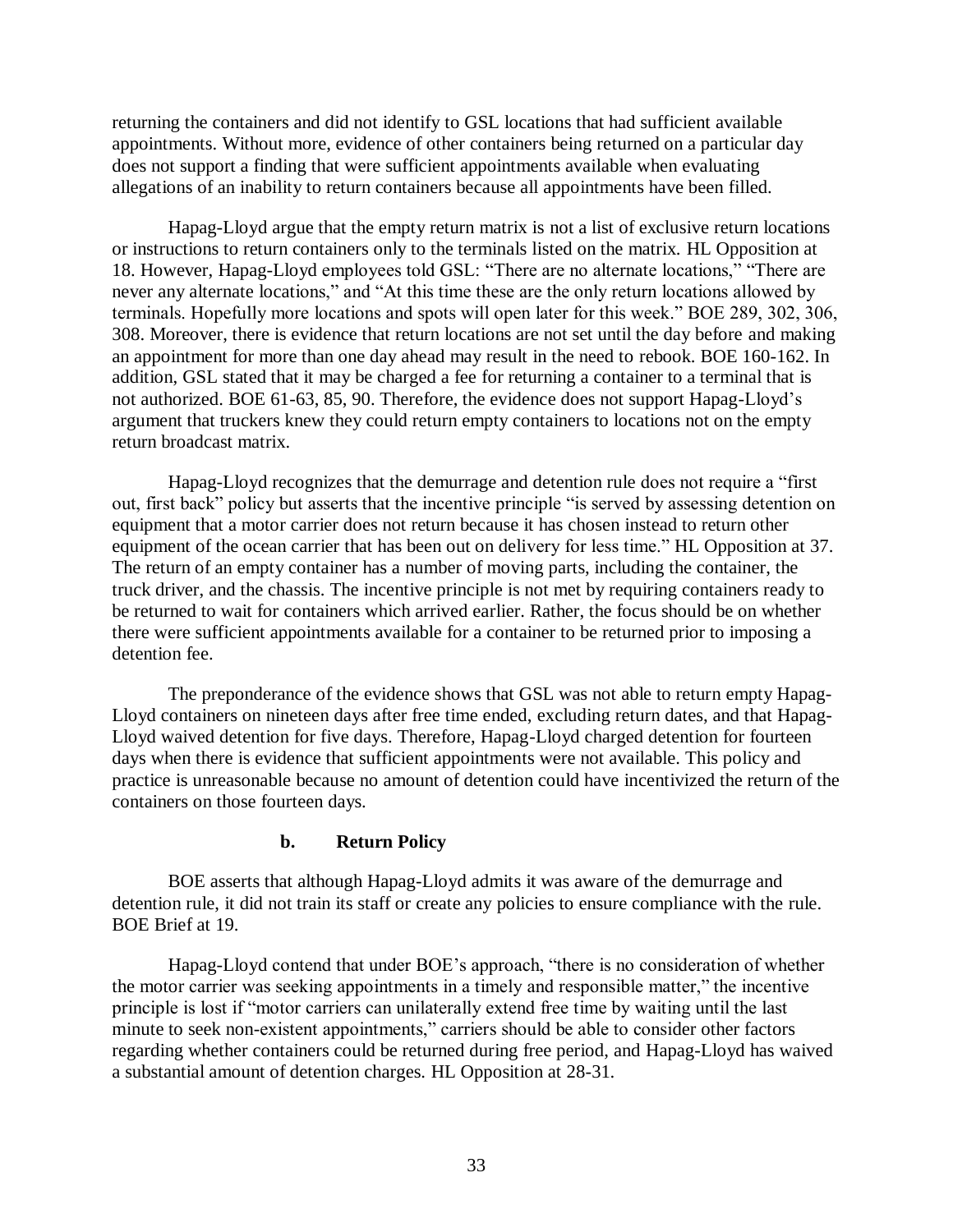If a motor carrier can obtain a waiver of detention for any day for which it can produce a screenshot showing no appointments are available, all it has to do is wait until late in the day on the last day of free time (when appointments are likely to be booked), attempt to obtain an appointment it knows is not available, and then produce a screenshot to that effect. If this is what the Act means, then a great deal of the incentive principle of detention has been lost because motor carriers can unilaterally extend free time by waiting until the last minute to seek non-existent appointments.

#### HL Opposition at 28-29 (footnote omitted).

In reply, BOE asserts that "[m]otor carriers do not seek to keep containers, they want to return containers," and that in this case, the "motor carrier testified that they attempted to secure appointments and that they have a standard procedure of seeking and obtaining appointments." BOE Reply at 17-18.

There is no doubt that the reasonableness inquiry may consider attempts by the motor carrier to return empty containers. However, BOE's broad assertion that motor carriers always want to return containers is not supported by the record. There may be times when a motor carrier is not able to return a container, such as when the recipient has not finished unloading the container or if the trucking company is unable to secure a driver or chassis. BOE 56-57. So, it is also not appropriate to categorically assume that containers are always available for return. Each case must be reviewed on its facts to determine if the imposition of demurrage and detention charges was reasonable.

Hapag-Lloyd set up a straw man, asserting that truckers could wait until late in the day on the last day of free time or wait "until the last minute to seek non-existent appointments" and argues against that scenario. HL Opposition at 29. However, that is not what the facts show here. In this case, there is no evidence that GSL waited until late in the day on the last day of free time or until the last minute. Rather, the evidence shows that for all of the containers, GSL attempted to return them prior to free time ending but appointments were full. Moreover, the evidence shows that GSL employees checked for appointments throughout the day and that GSL contacted Hapag-Lloyd prior to the end of free time about problems returning all eleven containers.

To impose detention for failure to return an empty container after the expiration of free time, Hapag-Lloyd must have a reasonable basis, pursuant to long-standing Commission caselaw as well as the demurrage and detention rule. Hapag-Lloyd imposed detention because the containers were not returned by the expiration of free time. However, GSL notified Hapag-Lloyd of the unavailability of appointments to return these containers both before and after the end of free time. Because there were not sufficient appointments, GSL objected to the detention fee, providing documentation that they were unable to return the containers. Therefore, for these containers on these fourteen days, no amount of fees would incentivize their return.

BOE has the burden of proof to establish that Hapag-Lloyd's practices were unreasonable. That does not necessarily mean that BOE has the burden to show that container return appointments were unavailable. Rather, it means that BOE has the burden to show that Hapag-Lloyd's policies or practices were not reasonable. BOE has established that it was Hapag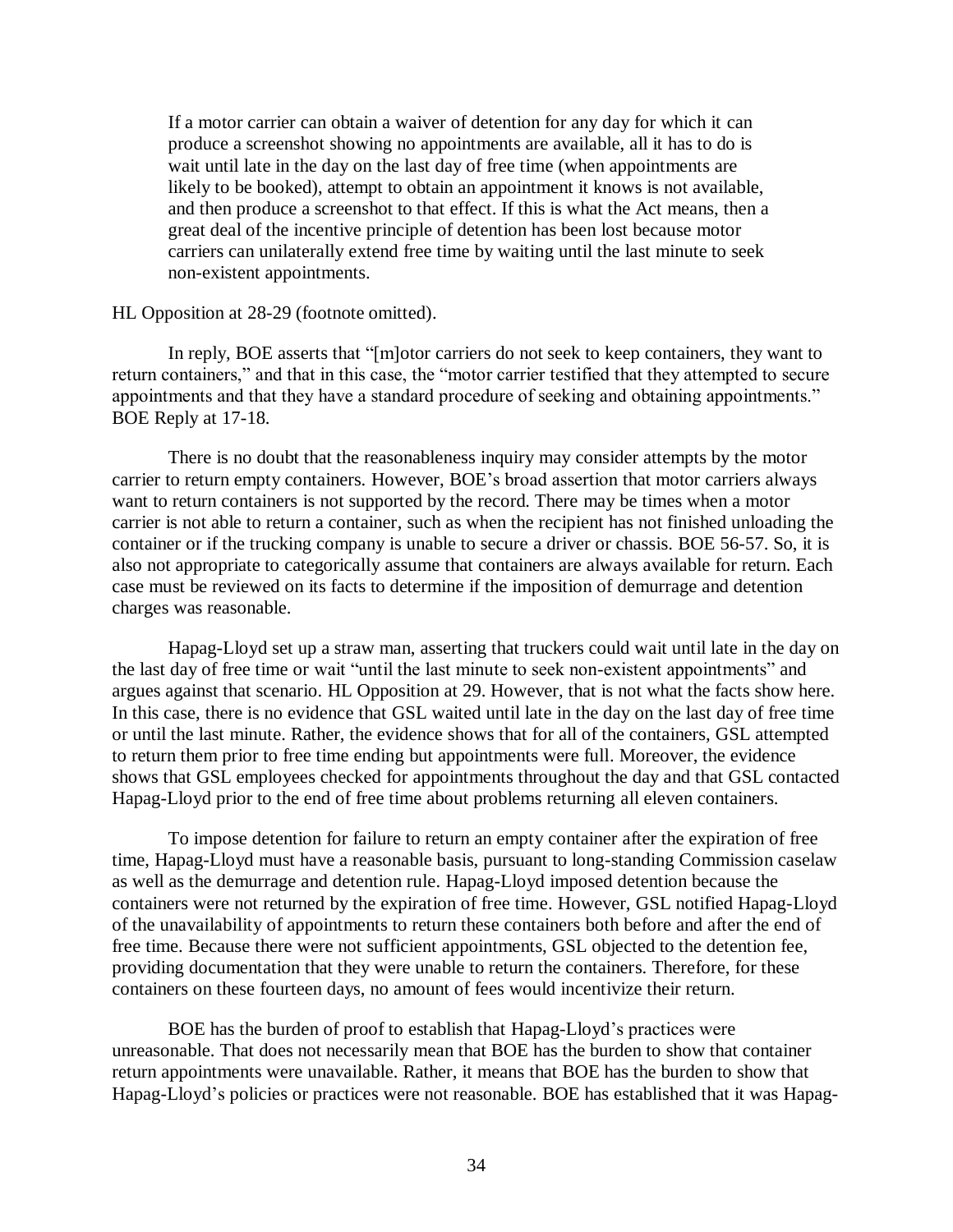Lloyd's policy and practice to charge detention for empty containers not returned within free time even when there were not sufficient appointments available to return containers and BOE has established that this policy and practice is unreasonable because it fails to meet the incentive principle.

#### **c. Waiver Policy**

BOE asserts that Hapag-Lloyd did not provide guidance when rejecting the disputes and that Hapag-Lloyd's policy of only waving detention when a terminal had no appointments at all is not reasonable because if a "terminal has limited appointments, if appointments have been filled by other motor carriers, if a terminal is only able to accept Respondent's containers as part of a dual transaction, or is not receiving Respondent's containers, those factors are not even considered in evaluating whether or not detention charges are valid." BOE Brief at 19-20, 24.

Hapag-Lloyd contend that their waiver policy is reasonable and they charge "detention on an empty container that is not returned to the marine terminal within free time when there is reasonable evidence that it was possible for the motor carrier to return the empty container," primarily based on their shut-out calendar. HL Opposition at 26-27.

The evidence shows that Hapag-Lloyd was aware of the detention and demurrage rule published in the Federal Register on May 18, 2020, for at least one year before the present controversy occurred in the spring and summer of 2021. HL Opposition at 5. After the issuance of the interpretive rule, Hapag-Lloyd reviewed its procedures with respect to the assessment and waiver of detention charges, and concluded its existing procedures were in compliance with the interpretive rule. HL 9. Training for Hapag-Lloyd dispute reviewers has not been updated or renewed since the publication of the detention and demurrage rule. HL Opposition at 13; BOE 192, 209-211. Hapag-Lloyd has not communicated any internal policy or written policy to Ms. Saavedra, who reviewed these disputes, describing how to evaluate disputes. BOE 209.

Hapag-Lloyd dispute reviewers rely on the shut-out calendar prepared by the equipment department. BOE 193-194; HL Opposition at 14. Hapag-Lloyd defines the term shut-out to mean that "the terminal had no appointments available at all that day" or "a day on which all terminal operators at that point were not accepting empty returns of that container type during their first shift." BOE 194-195, 118-119; HL Opposition at 14. The shut-out calendar relied upon by Hapag-Lloyd is too narrow because it only excludes days where it was not possible to return any containers. No amount of detention will incentivize the return of empty containers if all appointments are full. Hapag-Lloyd's waiver process does not waive detention for days when truckers were unable to return containers because all of the appointments were full. Therefore, the policy is unreasonable.

BOE asserts that the similarity of the language used in the emails denying requests for waivers is relevant evidence. However, there is no basis to infer from standardized language that there is a violation. In fact, GSL's emails requesting assistance from the Hapag-Lloyd equipment operators used standardized language. This would seem to be an efficient business practice.

Hapag-Lloyd state that they accept any type of evidence from motor carriers. If Hapag-Lloyd has a preference for types of evidence that they prefer, for example screen shots that show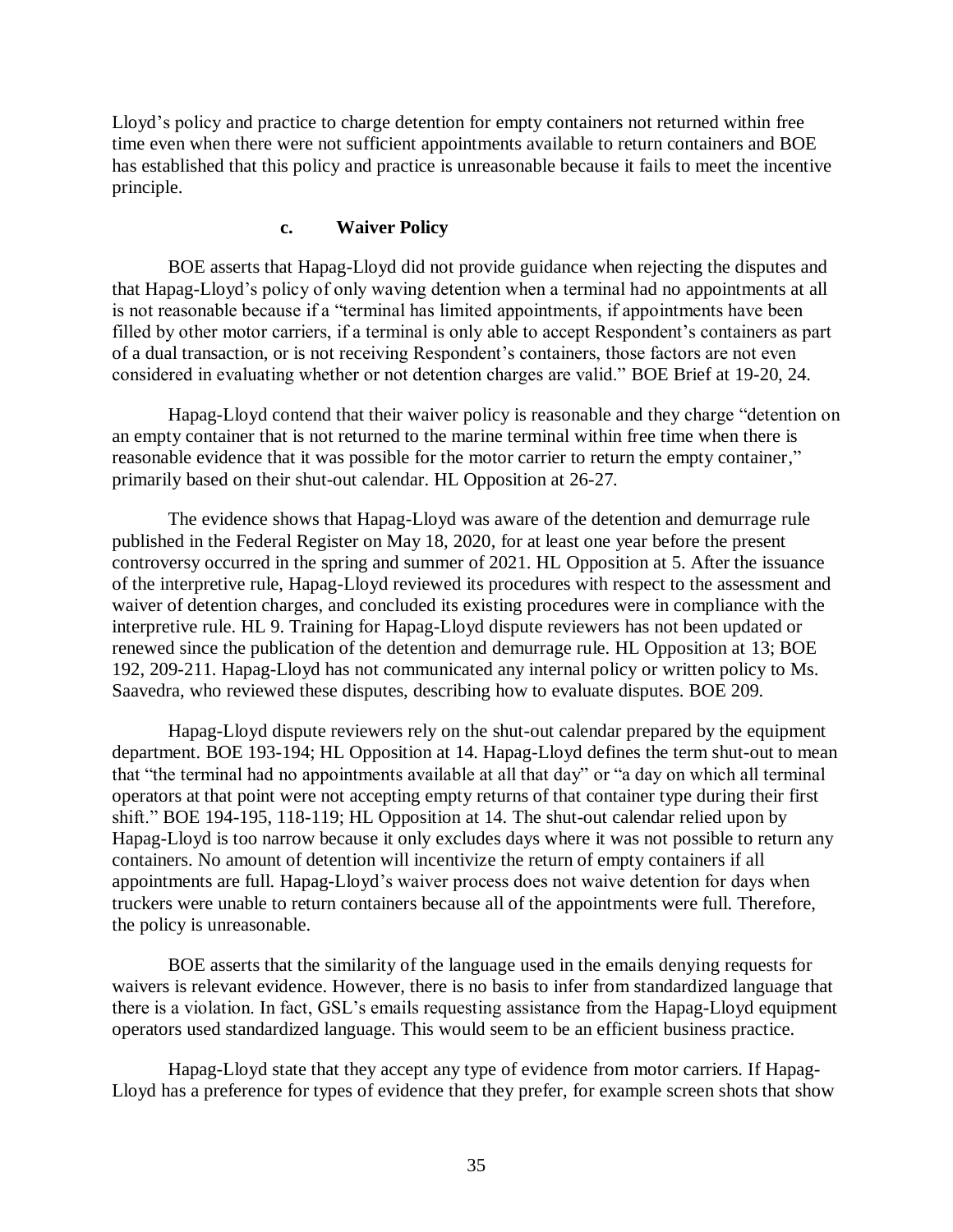the date and time, they should make that clear. The Fact Finding 28 report states that "[b]oth cargo interests and ocean transportation intermediaries stated that the only way a trucker could corroborate a lack of available appointments was to take a screenshot with a mobile phone." FF 28 Final Report at 18. Here, GSL emailed Hapag-Lloyd prior to free time expiring and included a copy of the Blue Cargo appointment calendar showing no available appointments. This contemporaneous evidence should have been sufficient for Hapag-Lloyd to waive detention charges for these eleven containers for the days when there were not sufficient appointments available.

The Uniform Intermodal Interchange and Facilities Access Agreement (UIIA) governs relationships between signatory ocean carriers and truckers. "Because not all ocean carriers or truckers participate in the UIIA, and because ocean carrier practices may be contained in their addenda as opposed to the standard UIIA itself, the Commission cannot simply assume that the processes outlined in the UIIA sufficiently address concerns about ocean carrier detention practices vis-à-vis truckers." 85 FR at 29649. As the detention and demurrage rule notes, ocean carrier practices, "whether incorporated in the UIIA or not, are within the Commission's purview." 85 FR at 29649. Parties cannot escape the requirements of the Shipping Act through contracts with other entities. The UIIA provisions are not a defense to this violation.

BOE has established that it was unreasonable for Hapag-Lloyd not to waive detention for the days when there were insufficient appointments. BOE has also established that Hapag-Lloyd failed to revise its policies and sufficiently train its staff after the demurrage and detention rule was issued. In addition, although Hapag-Lloyd permits any evidence to be submitted to support a waiver request, Hapag-Lloyd's waiver policies are not transparent. Accordingly, BOE has established a violation of the Shipping Act because Hapag-Lloyd failed to waive detention charges on days when the evidence shows that appointments filled up and were therefore unavailable. Accordingly, BOE has established this element of a section 41102(c) violation.

Although the waiver policy is discussed separately, the violation is the same, specifically Hapag-Lloyd's policy and practice, absent extenuating circumstances, of imposing and failing to waive detention charges when there are insufficient appointments available to return empty containers.

#### **4. Normal, Customary, and Continuous Basis**

BOE asserts that Respondents' practices are normal, customary, and continuous, arguing that ten of the eleven dispute denials used identical language; there was a policy to not consider the unavailability of appointments; and the invoices are still outstanding. Brief at 20-21. Hapag-Lloyd argue that its policies and practices are reasonable and does not appear to contend that this element is not met. HL Opposition at 4-5, 25-30. BOE has the burden to establish that the unjust and unreasonable acts in question occurred on a normal, customary, and continuous basis and thus were a "regulation or practice" by Respondent. In this case, the evidence shows that it is Hapag-Lloyd's normal, customary, and continuous policies and practices regarding imposing detention and waiver of charges that are at issue. Accordingly, this element of a section 41102(c) violation is met.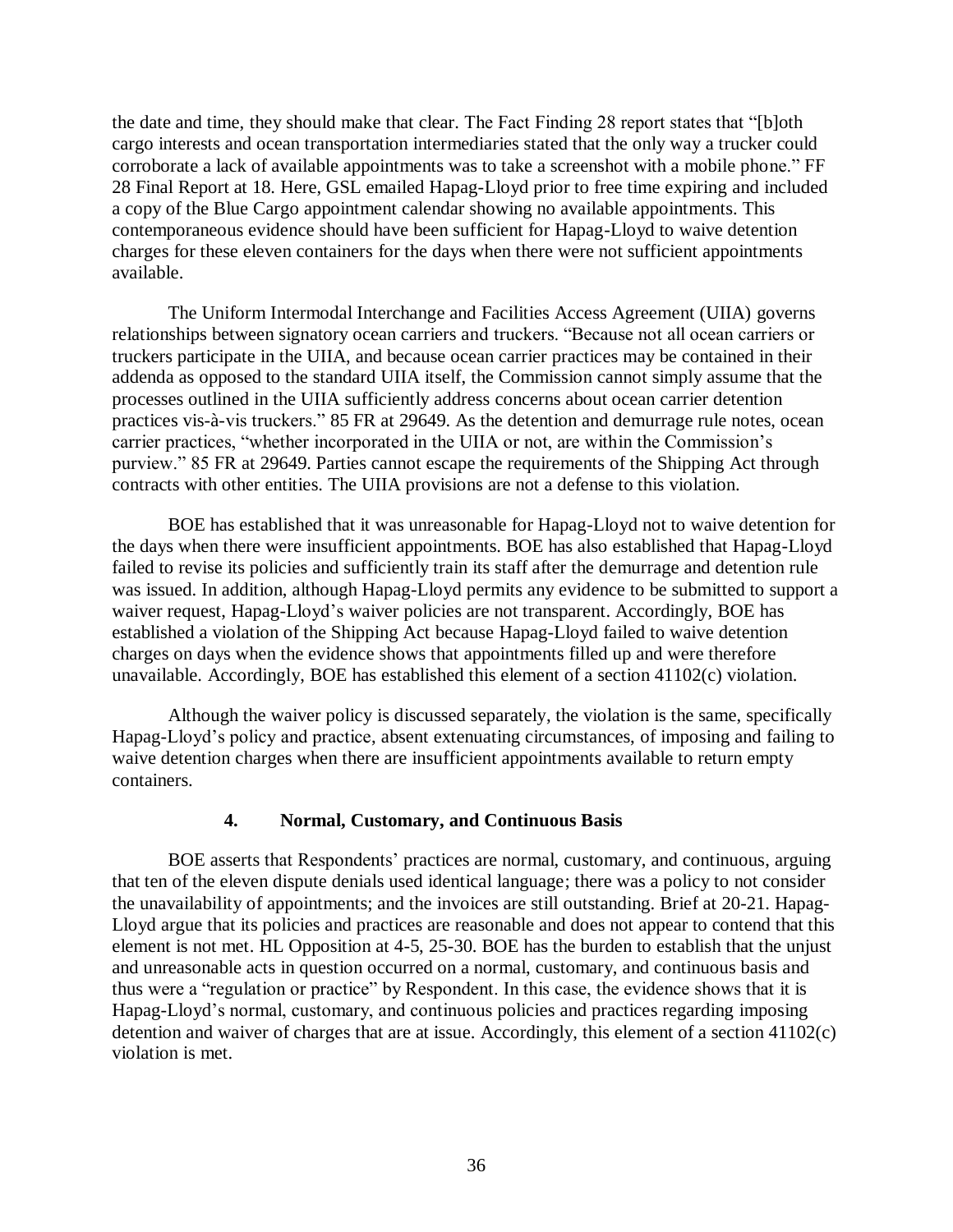### **5. Proximate Cause of Loss**

It is not entirely clear how the proximate cause of loss element of Rule 545.4 applies in enforcement cases and the parties do not address this element. However, the detention and demurrage invoices are outstanding and the collection of these fees would impose financial costs on shippers and trucking companies. Accordingly, this element is met.

# **D. Civil Penalties**

#### **1. Relevant Law**

Section 13(a) of the Shipping Act provides for civil penalties for violations of the Shipping Act, stating:

A person that violates this part or a regulation or order of the . . . Commission issued under this part is liable to the United States Government for a civil penalty. Unless otherwise provided in this part, the amount of the penalty may not exceed **[**\$12,363**]** for each violation or, if the violation was willfully and knowingly committed, **[**\$61,820**]** for each violation.

46 U.S.C. § 41107(a). The Shipping Act originally provided for maximum penalties of \$5,000 and \$25,000. 61 Fed. Reg. 52704, 52705 (Oct. 8, 1996) (codified at 46 C.F.R. § 506.4(d) (Table) (1996)). These amounts have been adjusted for inflation. In 2021, the Commission increased the amounts to \$12,363 and \$61,820. 86 Fed. Reg. 2560, 2561 (Jan. 13, 2021) (codified at 46 C.F.R. § 506.4(d) (Table) (2021)).

Section 13(c) of the Act provides that in "determining the amount of a civil penalty, the Commission shall take into account the nature, circumstances, extent, and gravity of the violation committed and, with respect to the violator, the degree of culpability, history of prior offenses, ability to pay, and other matters justice may require." 46 U.S.C. § 41109(b). These factors have been codified in the regulations which state:

In determining the amount of any penalties assessed, the Commission shall take into account the nature, circumstances, extent and gravity of the violation committed and the policies for deterrence and future compliance with the Commission's rules and regulations and the applicable statutes. The Commission shall also consider the respondent's degree of culpability, history of prior offenses, ability to pay and such other matters as justice requires.

#### 46 C.F.R. § 502.603(b).

Civil penalties are punitive in nature. The main Congressional purpose of imposing civil penalties is to deter future violations of the Shipping Act. *Stallion Cargo, Inc. – Possible Violations of Sections 10(a)(1) and 10(b)(1)*, Docket No. 99-18, 2001 FMC LEXIS 20, 29 S.R.R. 665, 681 (FMC Oct. 18 2001); *Refrigerated Container Carriers Pty. Ltd. – Possible Violations*, Docket No. 98-20, 28 S.R.R. 799, 805 (ALJ April 13, 1999) (Admin. final May 21, 1999).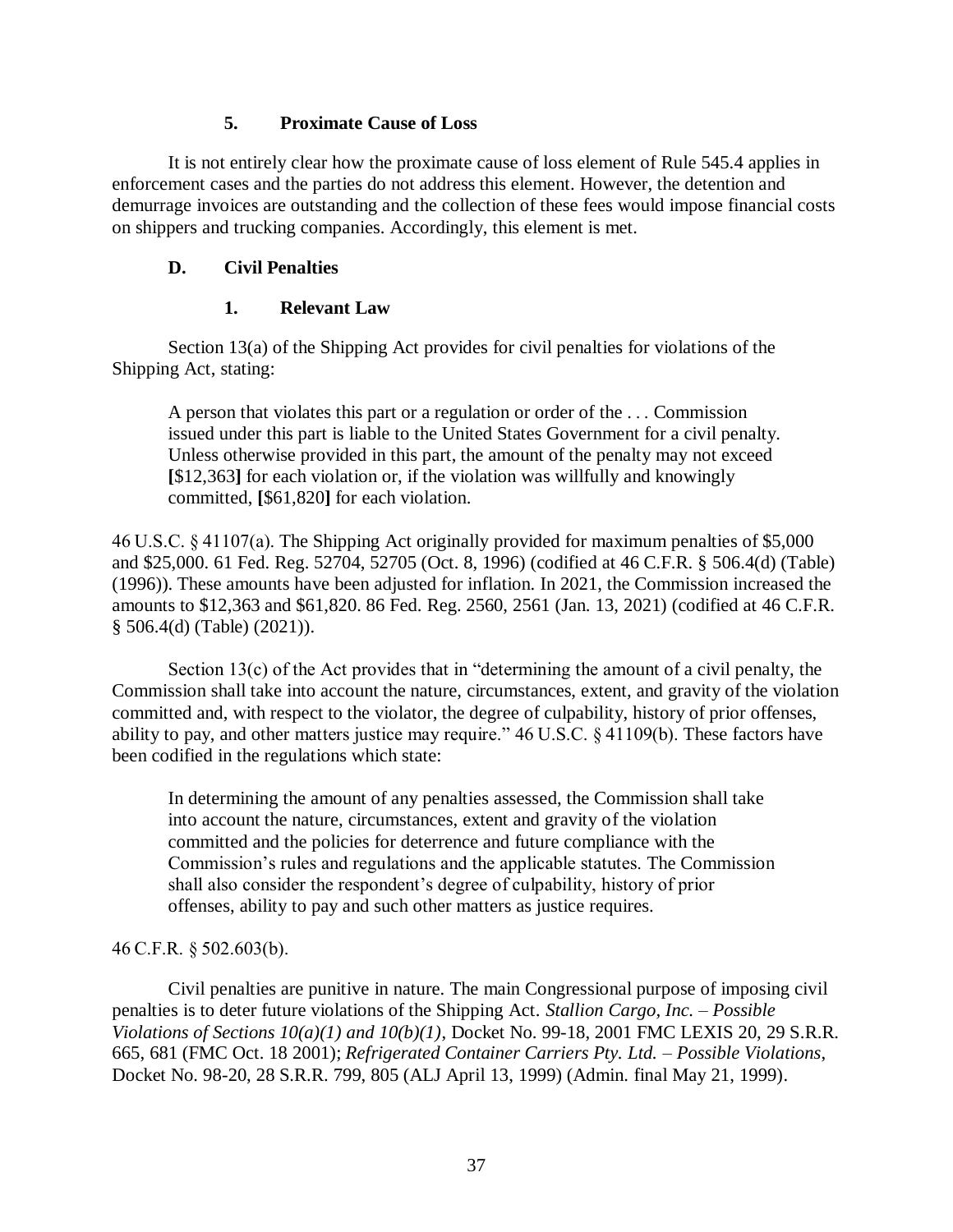To determine a specific amount of civil penalty is a most challenging responsibility. The matter is one for the exercise of sound discretion, essentially requires the weighing and balancing of eight factors set forth in law, and is ultimately subjective and not one governed by science. As was stated in *Cari-Cargo, Int., Inc.*, 23 SRR 1007, 1018 (I.D., F.M.C. administratively final, 1986):

. . . in fixing the exact amount of penalties, the Commission, which is vested with considerable discretion in such matters, is required to exercise great care to ensure that the penalty is tailored to the particular facts of the case, considers any factors in mitigation as well as in aggravation, and does not impose unduly harsh or extreme sanctions while at the same time deters violations and achieves the objectives of the law. Obviously, "[t]he prescription of fair penalty amounts is not an exact science," and "[t]here is a relatively broad range within which a reasonable penalty might lie."

*Universal Logistic Forwarding Co. – Possible Violations of Sections 10(a)(1) and 10(b)(1)*, Docket No. 00-10, 2001 FMC LEXIS 29, 29 S.R.R. 323, 333 (ALJ Feb. 20, 2001), adopted in relevant part, 29 S.R.R. 474 (2002) (citation omitted). No one statutory factor is to be weighed more heavily than any other. *Refrigerated Container Carriers*, 28 S.R.R. at 805.

BOE has the burden of establishing that a civil penalty should be imposed, and if so, the amount of the civil penalty that should be assessed. In "Commission-instituted proceedings, unlike in private complaint proceedings, it is not necessary that the violation of a statute result in harm to the public for the respondent to be liable." *Stallion Cargo*, 29 S.R.R. at 678-79.

Although there is no minimum penalty amount for violations found to be knowing and willful, when the Commission has in the past found violations to be knowing and willful, it has generally assessed penalties that exceed the maximum for violations that are not knowing and willful, or \$6,000 in this case. *See, e.g., EuroUSA Shipping, Inc., et al. – Possible Violations of Shipping Act*, 31 S.R.R. 1131, 1152 (ALJ 2009, admin. final January 7, 2010) (\$30,000 per violation penalty assessed for 13 knowing and willful violations); *Mateo Shipping Corp. – Possible Violations of 1984 Act and Commission Regs.*, 31 S.R.R. 830, 851 (ALJ 2009, admin. final September 29, 2009) (\$30,000 per violation penalty assessed for 13 knowing and willful violations); *Hudson Shipping (Hong Kong) Ltd. – Possible Violations of the 1984 Act*, 29 S.R.R. 1381, 1386 (ALJ 2003, admin. final February 6, 2004) (\$22,500 per violation assessed for 120 knowing and willful violations); *Green Master Int'l Freight Services Ltd. – Possible Violations of the 1984 Act*, 29 S.R.R. 1319, 1323 (FMC 2003) (\$22,500 penalty per knowing and willful violation affirmed) (*Green Master II*); *Green Master Int'l Freight Services Ltd. – Possible Violations of the 1984 Act*, 29 S.R.R. 1303, 1317-18 (FMC 2003) (\$22,500 per violation assessed for 68 knowing and willful violations); *Transglobal Forwarding Co., Ltd. – Possible Violations of the 1984 Act*, 29 S.R.R. 814, 821 (ALJ 2002, admin. final June 17, 2002) (\$20,000 per violation assessed for 72 knowing and willful violations); *Stallion Cargo*, 29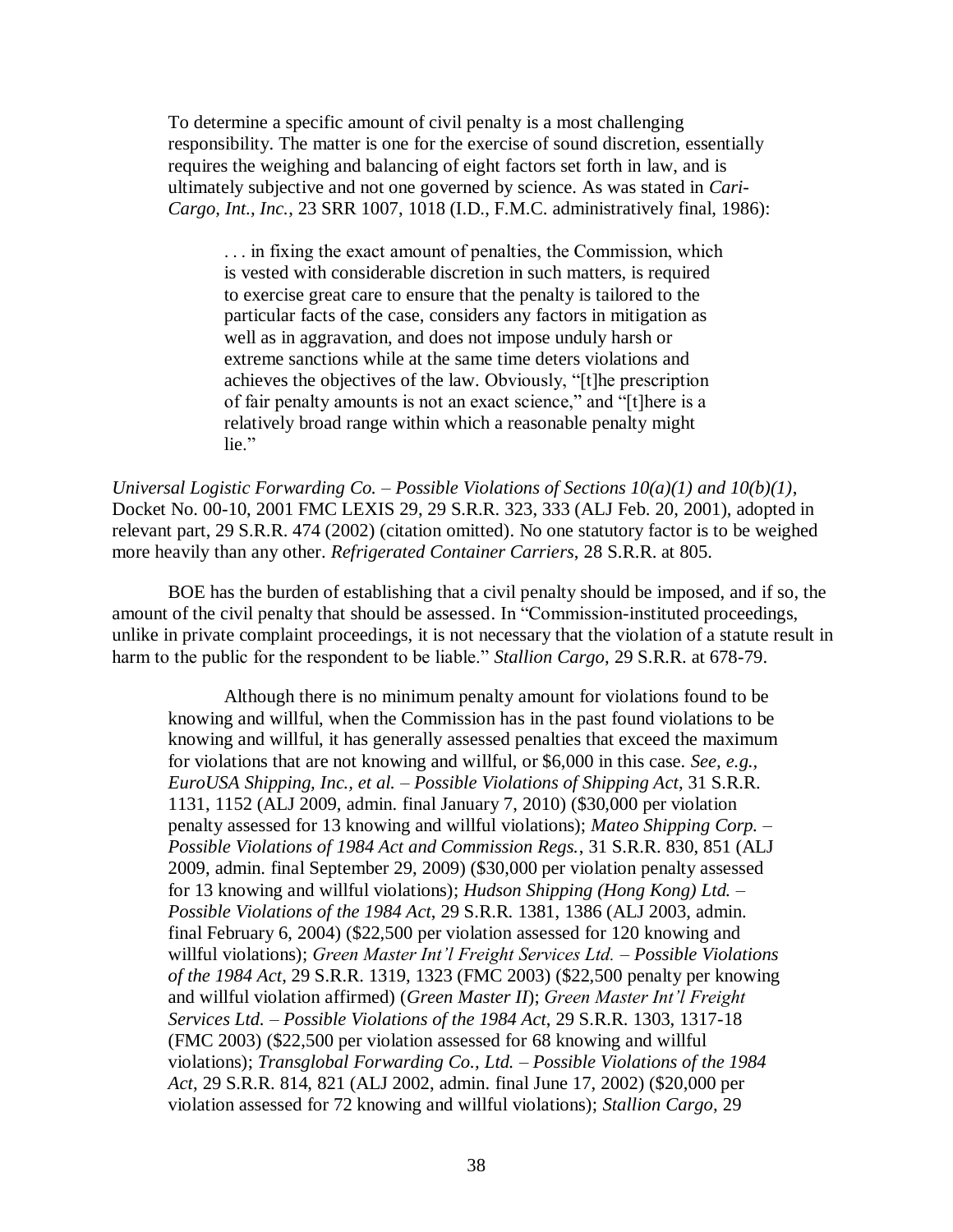S.R.R. at 682 (\$10,000 per violation assessed for 134 knowing and willful violations).

*Anderson Int'l Transport – Possible Violations of Sections 8(A) and 19*, Docket No. 07-02, 2013 FMC LEXIS 19, \*37-38, 32 S.R.R. 1678, 1693-94 (FMC June 25, 2013) (footnote and citations to record omitted).

In *Hudson Shipping*, the Administrative Law Judge imposed a civil penalty of \$7,900,000, or \$22,500 for each of 120 violations of section  $10(a)(1)$  and \$25,000 for each of 208 days (September 4, 2002 to March 31, 2003) that Hudson continued to operate as an OTI/NVOCC without a surety bond in violation of section 19(b)(1) of the Act. *Hudson Shipping (Hong Kong) Ltd. – Possible Violations of the 1984 Act*, Docket No. 02-06, 29 S.R.R. 1381, 1386, 2003 FMC LEXIS 13 (ALJ 2003, admin. final February 6, 2004).

# **2. Arguments of the Parties**

BOE requests civil penalties of at least \$16.5 million, asserting that Respondent's violations were knowing and willful, each day of a continuing violation is a separate offense, and "a substantial civil penalty is appropriate and warranted by the facts of this case." BOE Brief at 29. Hapag-Lloyd contend that no violation was committed and that no penalty should be imposed. HL Opposition at 47. However, if a penalty is imposed, Hapag-Lloyd propose that an appropriate penalty would be \$144,452, based on the penalty for violations that are not knowing and willful. HL Opposition at 47. To determine the appropriate penalty, the relevant factors will be reviewed.

# **3. Discussion of Relevant Factors**

# **a. Knowing and Willful**

BOE asserts that Hapag-Lloyd acted unreasonably and willfully when Hapag-Lloyd "charged detention fees on motor carriers who were unable to make appointments and return empties, and then after the motor carriers disputed the charge with corroborating evidence, Respondent continues to hold the charges as valid" and that it is "Respondent's disregard for the published Interpretive Rule that makes this violation knowing and willful, to which a higher penalty is applied." BOE Brief at 25-26.

Hapag-Lloyd asserts that this is a novel issue and it "is simply not plausible to claim that there can be a knowing violation in a situation involving novel issues arising under a statutory provision interpreted pursuant to a rule that imposes no specific requirements." HL Opposition at 43. They also assert that they neither ignored guidance provided by the demurrage and detention rule nor is it Hapag-Lloyd's policy to reject disputes. HL Opposition at 44.

The Commission has addressed the knowing and willful factor, stating:

In order to prove that a person acted "knowingly and willfully," it must be shown that the person has knowledge of the facts of the violation and intentionally violates or acts with reckless disregard or plain indifference to the Shipping Act,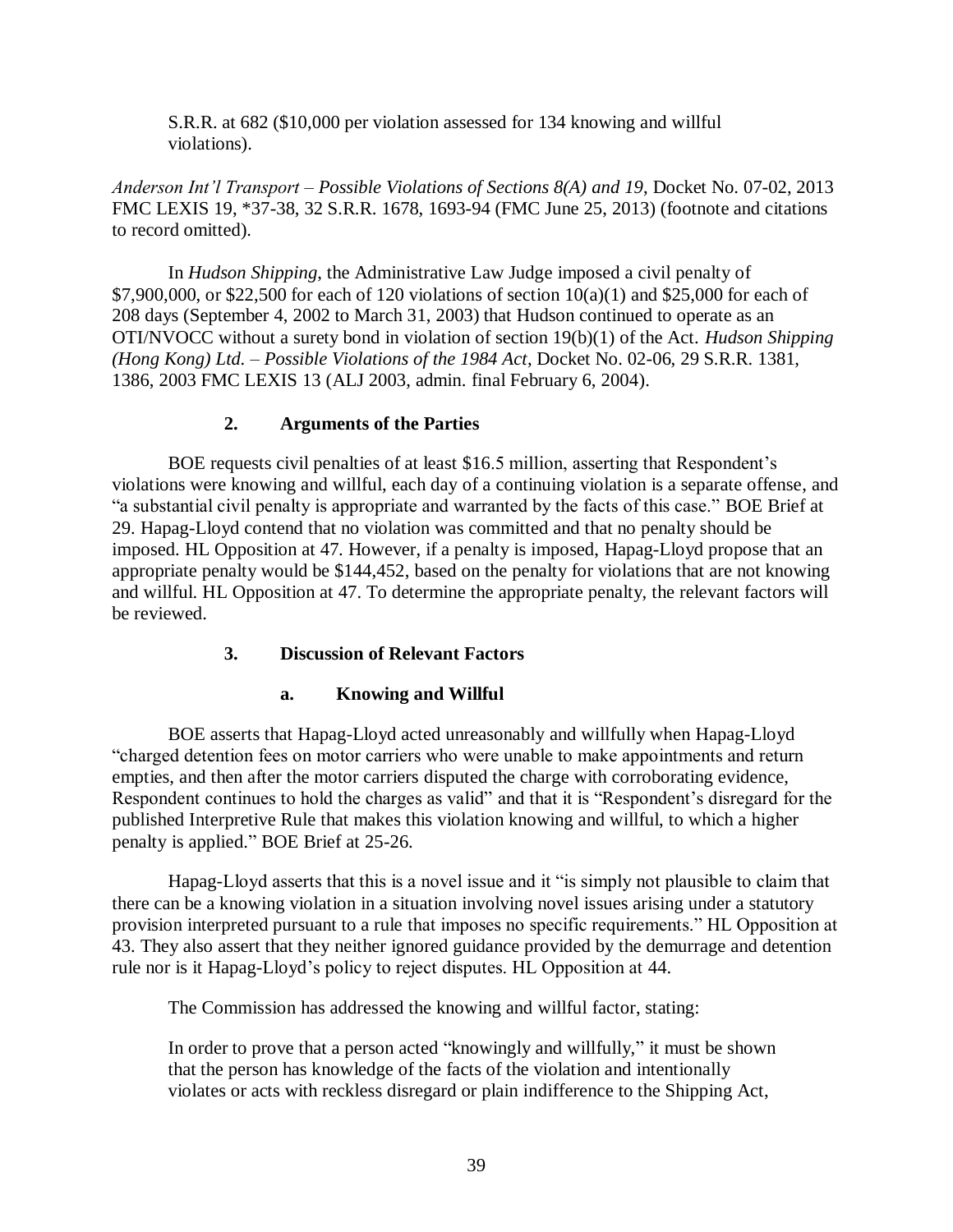or purposeful or obstinate behavior akin to gross negligence. The Commission has further held that a person's "'persistent failure to inform or even to attempt to inform himself by means of normal business resources might mean that a [person] was acting knowingly and willfully in violation of the Act."'

*Rose Int'l, Inc. v. Overseas Moving Network Int'l, Ltd*., Docket No. 96-05, 29 S.R.R. 119, 164- 165 (FMC June 1, 2001) (citations omitted). *See also Pacific Champion Express Co., Ltd – Possible Violations of Section 10(b)(1)*, Docket No. 99-02, 28 S.R.R. 1397, 1403 (FMC April 21, 2000) (similar language).

The Commission has been raising concerns about demurrage and detention for many years, has provided multiple opportunities for parties to weigh in on potential resolutions, and provided specific requirements in the demurrage and detention rule regarding charging detention for the return of empty containers. Despite the Commission's efforts, Hapag-Lloyd failed to change its behavior or practices.

The evidence shows that Hapag-Lloyd reviewed, but did not change, its policies in response to the demurrage and detention rule. The rule explicitly addressed the return of empty containers. Hapag-Lloyd's argument that the rule did not apply to these containers is not supported by the demurrage and detention rule, caselaw, or other legal basis. If the rule was unclear, Hapag-Lloyd could have sought guidance from the Commission, but there is no evidence that it did so. Instead, it continued to impose detention charges in violation of the Shipping Act.

The Commission provided extensive notice and opportunity to comment prior to enacting the demurrage and detention rule, which explicitly addressed the standards for imposing detention for the return of empty containers. Here, BOE established that it was unreasonable for Hapag-Lloyd to impose, and not waive, detention charges for the fourteen days when there was documentation that there were insufficient appointments to return these containers. BOE has also established that Hapag-Lloyd failed to revise its policies and sufficiently train its staff after the demurrage and detention rule was issued. The evidence is therefore sufficient to find that this was a knowing and willful violation.

#### **b. Nature, Circumstances, Extent, and Gravity of the Violation**

BOE asserts that the nature of this violation is grave and that the extent is significant as Hapag-Lloyd imposed detention fees even when there were not sufficient numbers of appointments available as a matter of course. BOE Brief at 25-26.

Hapag-Lloyd argue that BOE "gravely exaggerates the nature of the alleged violation" and "extent of the alleged violation" because "a portion of the detention charges on the containers covered by the Order" were waived, the containers at issue were all returned shortly after free time expired, the detention charges assessed have not been paid by the motor carrier nor passed to the cargo interests, and the motor carrier has been able to continue transporting containers despite non-payment of the invoices. HL Opposition at 48-49.

Hapag-Lloyd asserts that only \$8,125 in detention was assessed for these eleven containers. HL Opposition at 1. The invoiced amounts from Hapag-Lloyd's July 26, 2021,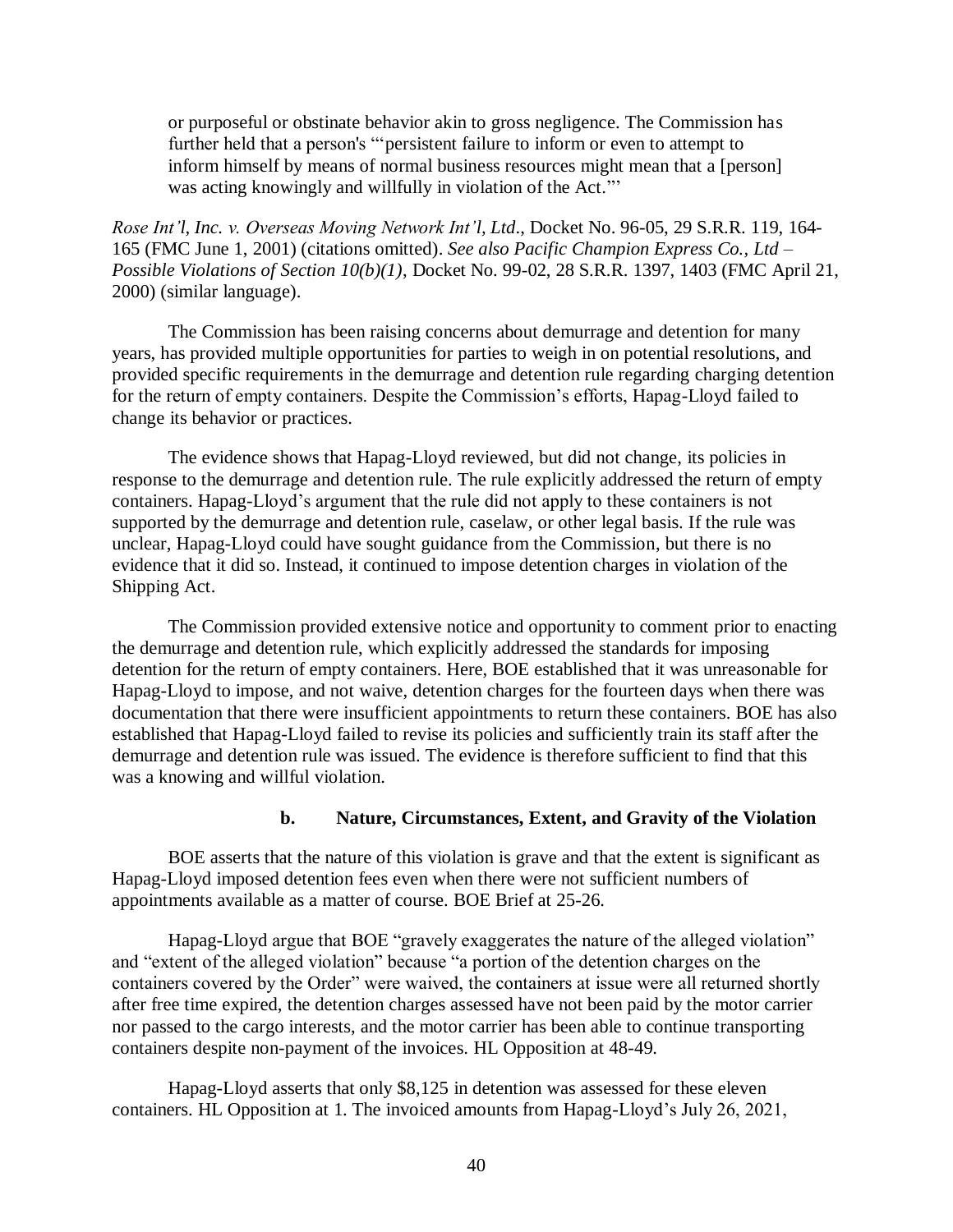emails totaled \$10,135, although it is not clear if this amount accounts for the waived days. BOE 5-23. The evidence supports a finding that, at most, detention of \$10,135 was charged for these eleven containers. The evidence suggests that detention was charged for fourteen days when there is documentation that appointments were full.

In their favor, Hapag-Lloyd did have a policy to waive certain detention days, which met their definition of a shut-out. Although Hapag-Lloyd's definition of unavailable was too limited to comply with the incentive principle, they did waive five days of detention for these containers. In addition, the detention charges of approximately \$10,000 were not paid by the motor carrier, not passed on to the motor carrier's customer, and Hapag-Lloyd has continued to carry shipments transported by GSL. There is no evidence of retaliation or other aggravating factors.

While this is not a significant number of containers or days, Hapag-Lloyd has been clear that this was their normal policy and practice. Therefore, it may be presumed that this issue was not isolated to these shipments but that detention was imposed, and not waived, on other empty containers that could not be returned due to insufficient appointments. There is no evidence in the record to determine the extent of the shipments impacted and the civil penalty must be based on the allegations that were established in this proceeding. Therefore, the nature, circumstances, extent, and gravity of the violation weigh toward a high, but not the highest, penalty.

### **c. Culpability and History of Prior Offenses of the Violator**

BOE acknowledges that Hapag-Lloyd, A.G. has not been the subject of an enforcement action since 1990 but is culpable for the actions of its agent. BOE Brief at 27. Hapag-Lloyd state that they have not been the subject of an enforcement action since 1990, and admit that they are responsible for their actions, but maintain that their actions in this context were reasonable and do not warrant a penalty. HL Opposition at 49.

Hapag-Lloyd, A.G. has no history of prior violations since 1990. Hapag-Lloyd took responsibility for its policies and practices and was entitled to argue for its interpretation of the demurrage and detention rule. It is noted that this is BOE's first prosecution under the demurrage and detention rule and that no other Commission cases have addressed the specific issue of detention charges when there are not sufficient appointments to return empty containers. Accordingly, these factors weigh against imposing the highest penalty.

# **d. Ability to Pay a Civil Penalty**

BOE asserts that Respondent is one of the largest ocean carriers in the world, has reported record profits during the period at issue and therefore, is able to "pay a substantial civil penalty, commensurate with its violation." Brief at 27-28. Hapag-Lloyd, A.G. concedes that "it is a substantial company and does not argue for a lower penalty on the basis of the ability to pay." HL Opposition at 50.

There is no basis to lower the penalty based on ability to pay. Indeed, the evidence shows that Hapag-Lloyd could pay a significant penalty from the detention payments it receives. BOE 380.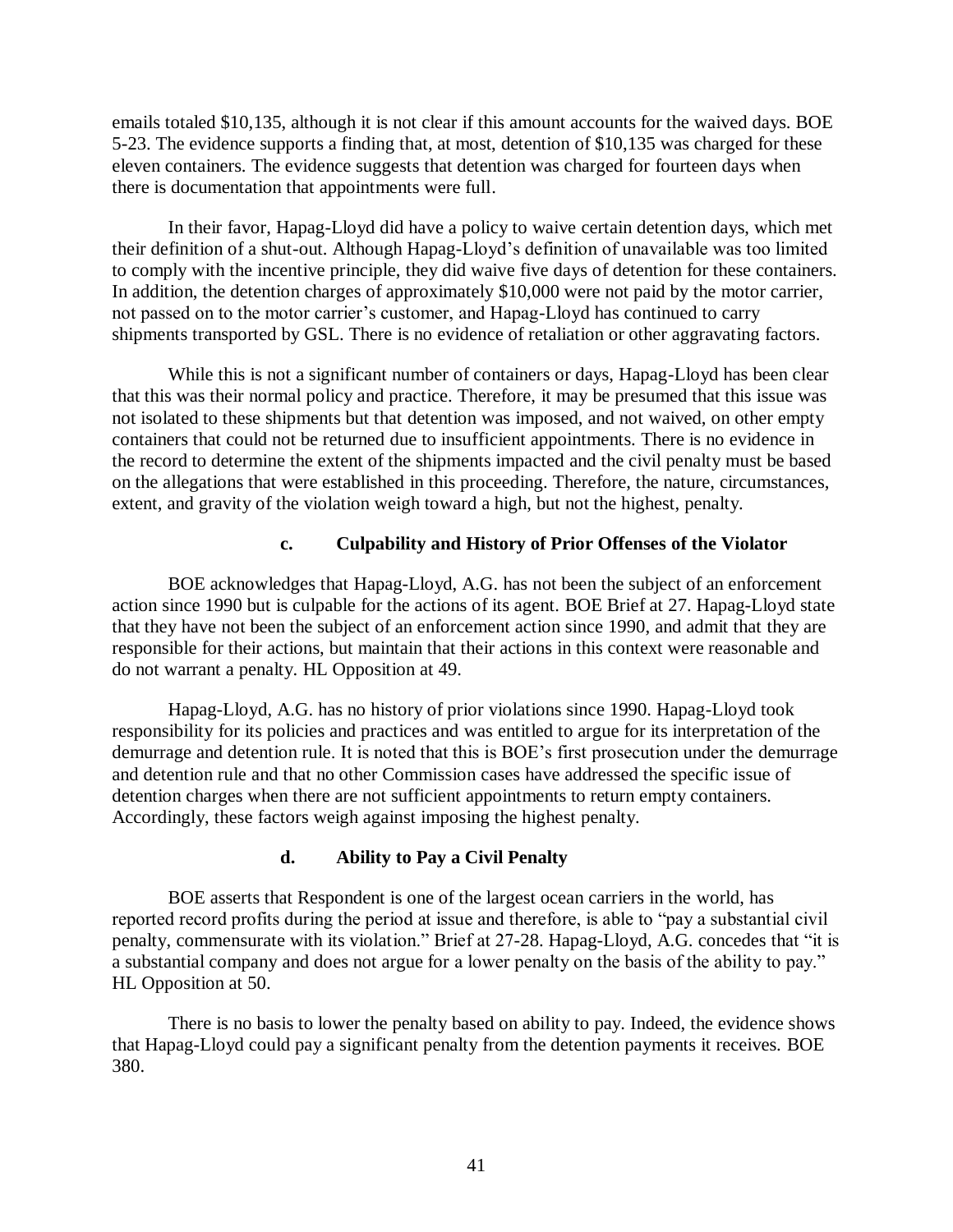#### **e. Deterrence and Future Compliance**

BOE argues that actions by the Commission, including the demurrage and detention rule, the Commission's many press releases related to the subject, and the filing of this litigation have not deterred Hapag-Lloyd, and furthermore, that Hapag-Lloyd "has not waived the charges at issue, nor changed its practices, nor changed its language in communications to the public." Thus, BOE asserts that a significant penalty is required to both deter Hapag-Lloyd's violative behavior and ensure future compliance. BOE Brief at 28. Hapag-Lloyd argue that "no meaningful purpose would be served by imposition of a significant penalty" because they have been and remain compliant. HL Opposition at 50.

Hapag-Lloyd's policy and practices do not comply with the demurrage and detention rule. Therefore, a significant penalty is required to deter future violations and ensure compliance with the demurrage and detention rule. However, that penalty must be proportional to the violation established, particularly where BOE did not establish a violation for all eleven shipments or for all days of detention. This factor weighs in favor of a higher penalty.

#### **4. Civil Penalty Calculation**

BOE calculates the requested penalty using the statutory maximum for a knowing and willful violation in 2022, for eleven containers, for a continuing violation of 228 days until the filing of BOE's brief (\$65,666 x 11 x 228=\$164,690,328) and argues that ten percent is necessary to deter future violations and therefore requests a civil penalty of \$16.5 million. BOE Brief at 29.

Hapag-Lloyd assert that the proposed penalty is excessive, not supported by the facts or the law, and is "arbitrary and capricious on its face." HL Opposition at 1, 42-43, 45. Hapag-Lloyd argue that they have not violated the Shipping Act but that if they are found to have violated the Act, an appropriate penalty would be "\$144,452 (11 containers x \$13,132, the maximum penalty for a violation of the Act that was not knowing and willful during 2021)." HL Opposition at 47.

BOE asserts that the 2022 penalty amounts should apply, arguing that that the penalty amount adjustments "were made applicable to violations predating the increase." BOE Brief at 29 n.7. Hapag-Lloyd assert that the 2021 penalty amounts should apply, contending that BOE "cites no precedent and no rationale for using the date of its brief as the cutoff date for the alleged violation." HL Opposition at 45. In previous cases, the Commission set the penalty based on the amount at the time of the offense. *OC Int'l Freight, Inc. v. OMJ Int'l Freight, Inc.*, 2014 FMC LEXIS 14, \*13 n.14 (FMC July 31, 2014) ("these penalty levels corresponded with the maximum civil penalties available at the time the violations were committed."); *Anderson Int'l Transport*, 2013 FMC LEXIS 19, at \*37-38 (assessing violations based on penalty amounts "at the time these violations occurred."); *Sea-Land Service, Inc. – Possible Violations of Sections 10(b)(1), 10()(4) and 19(d) of the Shipping Act of 1984,* Docket No. 98-06, 2003 FMC LEXIS 8 (ALJ Jan. 30, 2003). Therefore, the penalty amount for 2021, at the time of the violations, will be used.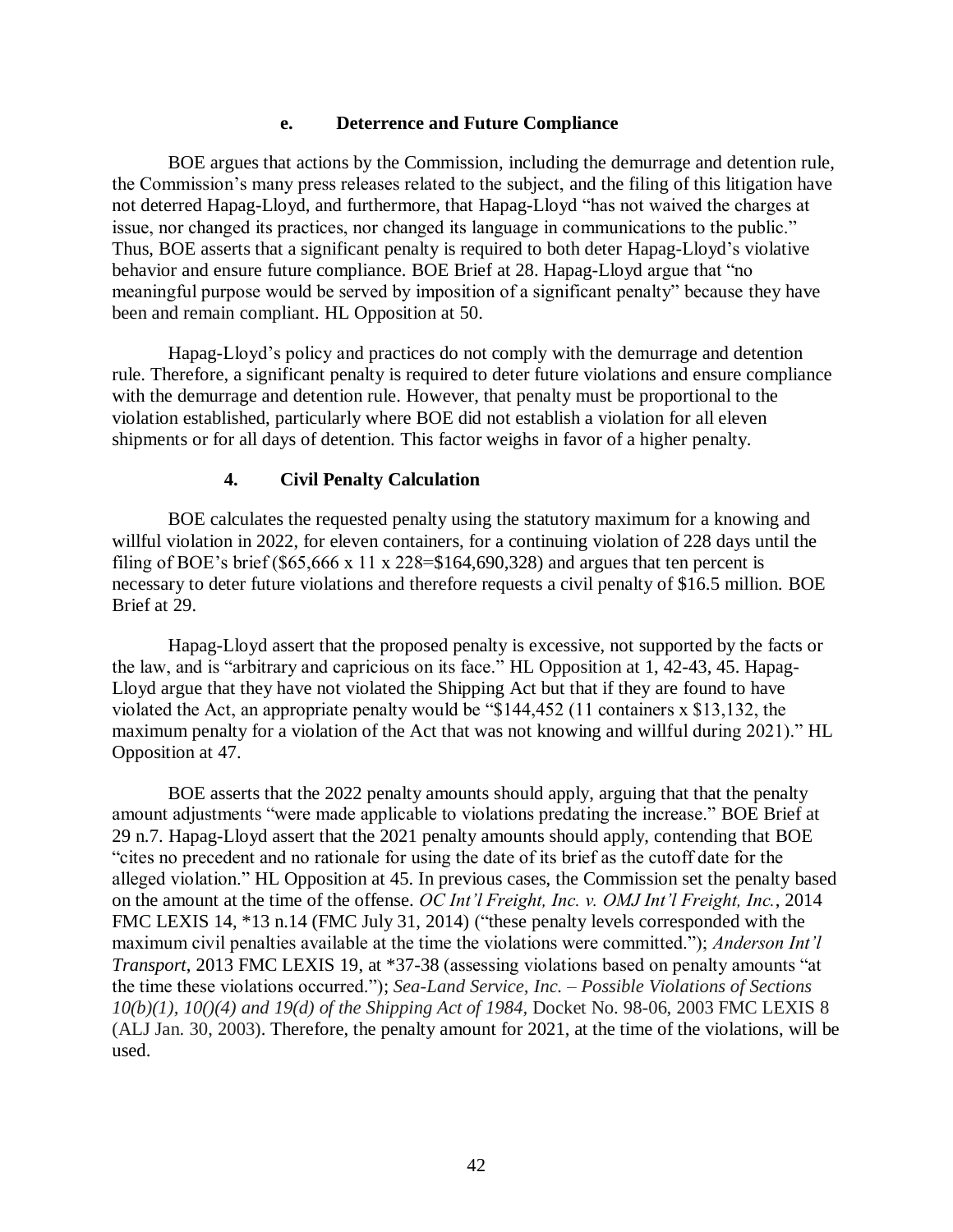BOE asserts that this is a continuing violation and calculates the penalty by multiplying the number of shipments (11) by the number of days between Hapag-Lloyd's denial of GSL's waiver request to the date of BOE's brief (228). BOE Brief at 29. Hapag-Lloyd maintains that they have "not located a single decision in a Commission enforcement proceeding in which a violation of Section 41102(c) was found to be a continuing violation," BOE "cites no authority to support its contention that the alleged violation in this case is continuing," and that there is no basis to find every day since the denial of the waiver request to be a separate violation. HL Opposition at 43. BOE cites 46 U.S.C. § 41107 to argue in its reply that "[e]ach day of a continuing violation is a separate violation." BOE Reply at 20.

Basing the violation amount on the number of days until BOE filed its brief would make the speed of litigation a central element in determining a penalty amount. There is no basis in the caselaw to do so and it would seem to punish the parties for legitimate use of the legal process. Per day penalties have been imposed against entities which operated without a license or a bond for each day those entities operated in violation of the Shipping Act. It would, therefore, be appropriate to impose a penalty for every day that detention was improperly charged. This ensures that the penalty is proportionate to the violation established and the penalty is inherently lowered by the number of days that Hapag-Lloyd waived detention.

The record shows that appointments to return empty containers were unavailable on nineteen days after the expiration of free time, excluding the date returned, for these eleven containers. Hapag-Lloyd waived five days of detention charges. Therefore, there are fourteen days for which the evidence shows that detention was imposed when documentation shows that sufficient appointments were not available.

It is not clear if detention was charged for the day that containers were returned. As BOE has the burden of proof, and there is not sufficient evidence in the record to resolve this question, those days are excluded from the damages calculation. In addition, the parties did not brief whether detention should be adjusted or waived when there is evidence of attempts to return containers prior to free time expiring. No legal finding is made regarding these scenarios. With regard to the facts in this proceeding, the evidence does not support imposing penalties for the return date or for days when empty containers could not be returned prior to the expiration of free time. Other cases, with a different factual basis and thorough briefing, may warrant a different conclusion.

Giving due consideration to all of the factors, Hapag-Lloyd, A.G. is ordered to pay a civil penalty of \$58,730 per violation for fourteen violations equaling a total penalty of \$822,220 for violation of section 41102(c) of the Shipping Act.

#### **E. Cease and Desist Order**

The Commission has held that the evidence in the record must justify entry of a cease and desist order.

The imposition of a cease and desist order normally requires a showing that unlawful conduct is ongoing or likely to resume. *See Alex Parsinia d/b/a Pac. Int 'l Shipping and Cargo Express*, 27 SRR 1335, 1342 (ALJ 1997) ("a cease and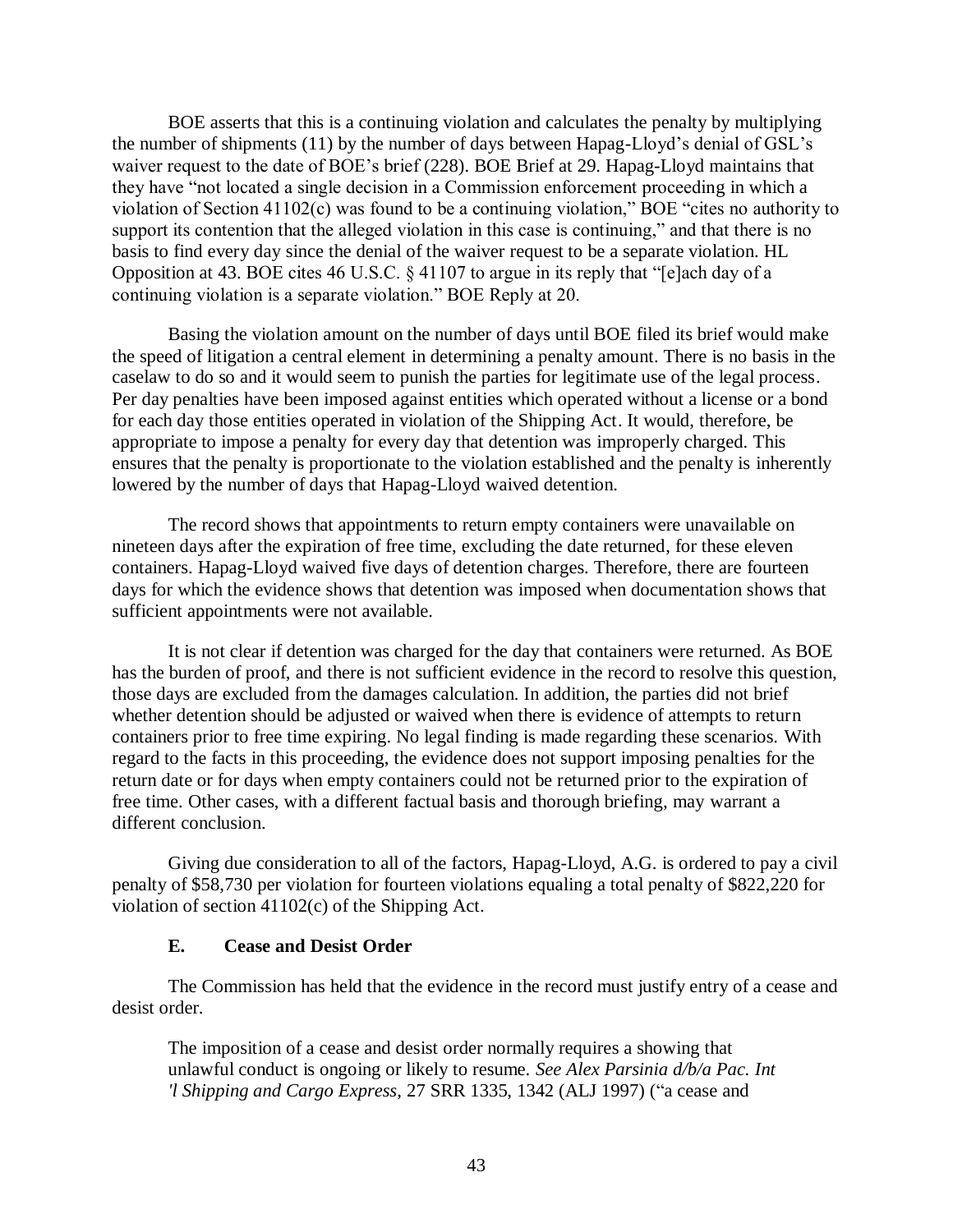desist order is appropriate when the record shows that there is a likelihood that offenses will continue absent the order and when the record discloses persistent offenses"); and *Portman Square Ltd.-Possible Violations of Section 10(a)(1) of the Shipping Act of 1984*, 28 SRR 80, 86 (ALJ 1998) ("the general rule is that [cease and desist] orders are appropriate when there is a reasonable likelihood that respondents will resume their unlawful activities"). After proving violations of the Act, in order for Maher to obtain cease and desist relief against PANYNJ, it will have to make that showing.

#### *Maher Terminals, LLC v. Port Authority of New York and New Jersey*, Docket No. 08-03, 32 S.R.R. 1185, 1190 n.8 (FMC Jan. 31, 2013).

A cease and desist order must be tailored to the needs and facts of the particular case. *Marcella Shipping Co. Ltd.*, Docket No. 85-13, 23 S.R.R. 857, 871-72 (ALJ Feb. 13, 1986). In addition to protecting the shipping public, a cease and desist order will alert the shipping industry, forestall future violations, and facilitate injunctions against possible unlawful activity in the future. *Pacific Champion*, 28 S.R.R. at 1190-91.

BOE requests that Hapag-Lloyd be ordered to follow the previously published demurrage and detention rule, cease collection of detention charges on the containers at issue and similarly situated containers, and "desist from collecting detention charges from motor carriers when they dispute such charges and provide evidence to Respondent that points to their inability to return containers in a timely manner due to circumstances beyond their control." BOE Brief at 30. In the future, BOE should propose specific language for cease and desist orders. Respondents do not directly address the requested cease and desist order.

A preponderance of the evidence demonstrates that Hapag-Lloyd, A.G. failed to follow the requirements of the demurrage and detention rule, failed to revise its policies or train its staff, and continued to impose detention when the incentive principle was not met. Therefore, there is a reasonable likelihood that Hapag-Lloyd, A.G. would continue to violate the Shipping Act without a cease and desist order. Accordingly, a cease and desist order is entered, prohibiting Hapag-Lloyd, A.G. or its agents, absent extenuating circumstances, from imposing demurrage or detention charges when there are insufficient appointments available, including the fourteen days identified above, and prohibiting Hapag-Lloyd, A.G. and its agents from violating the Shipping Act or Commission regulations, including the demurrage and detention rule.

#### **IV. ORDER**

Upon consideration of the record herein, the arguments of the parties, the findings and conclusions set forth above, and the determination that Hapag-Lloyd, A.G. violated the Shipping Act, it is hereby

**ORDERED** that Hapag-Lloyd (America) LLC be **DISMISSED WITH PREJUDICE**. It is

**FURTHER ORDERED** that Hapag-Lloyd, A.G. is liable to the United States for the sum of \$822,220 as a civil penalty for fourteen willful and knowing violations of section 41102(c) of the Shipping Act of 1984. It is